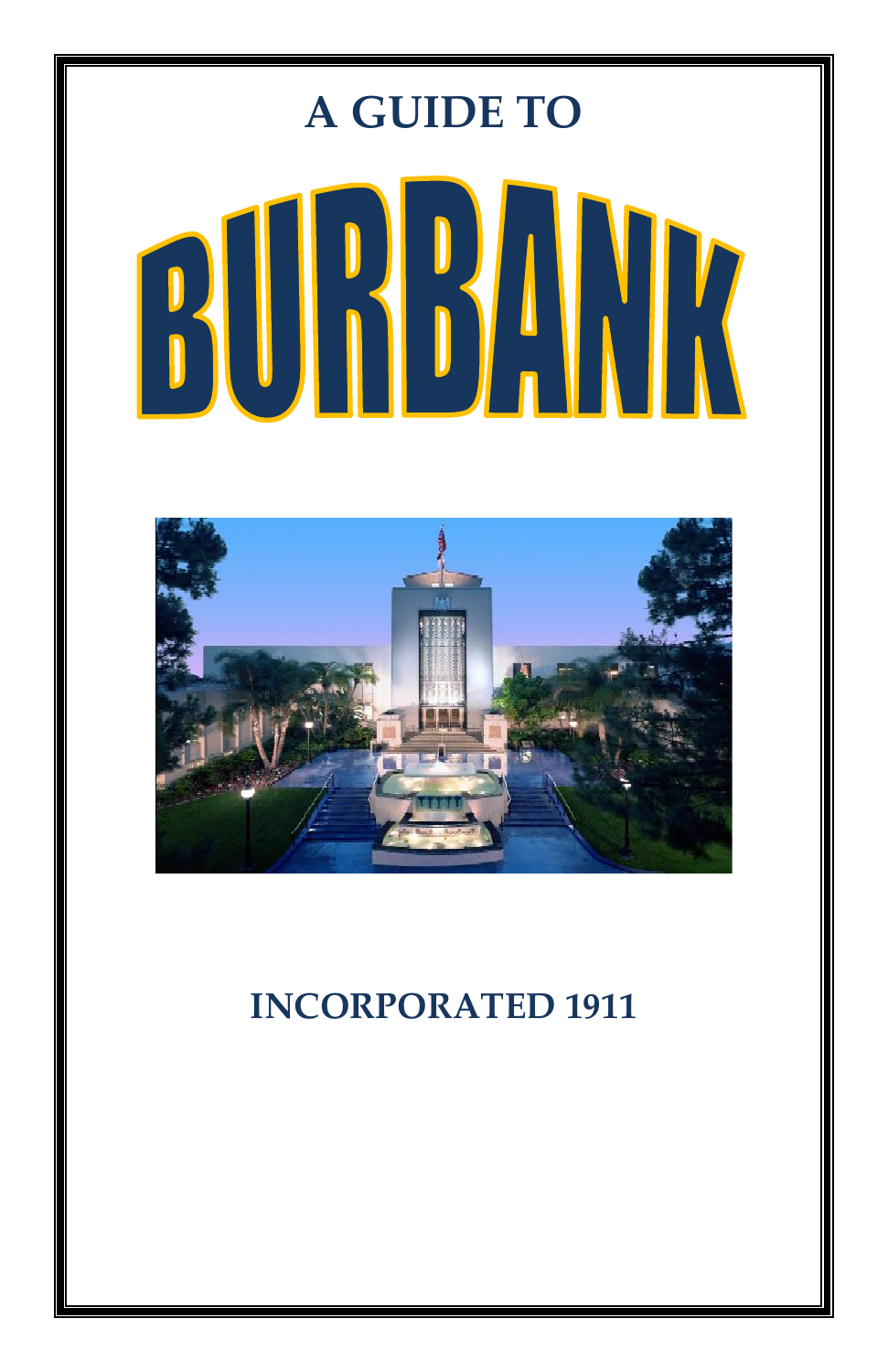## **CITY OF BURBANK**

## CITY OF PEOPLE, PRIDE, AND PROGRESS

# YOUR MUNICIPAL GOVERNMENT

## **January 2022**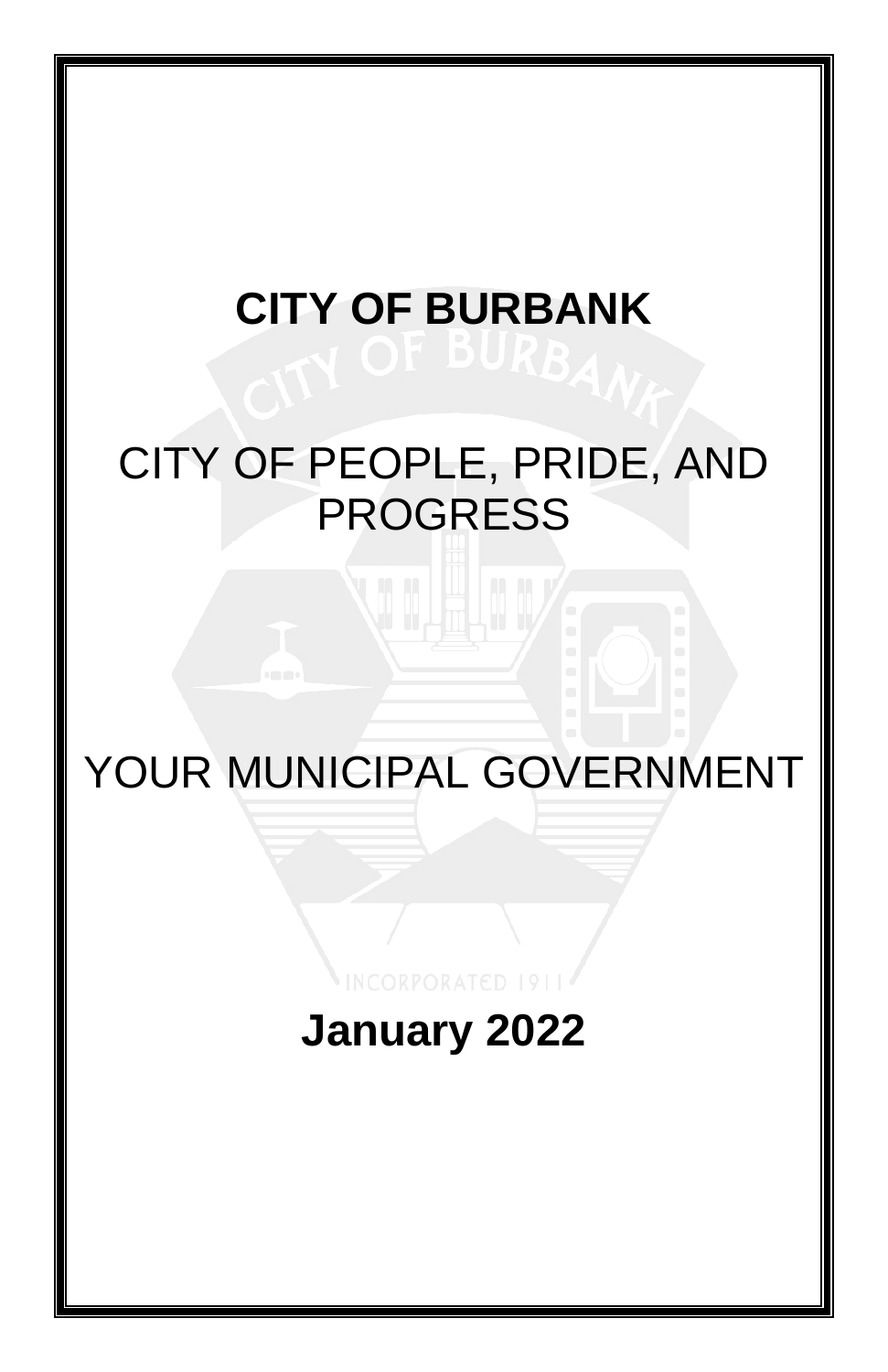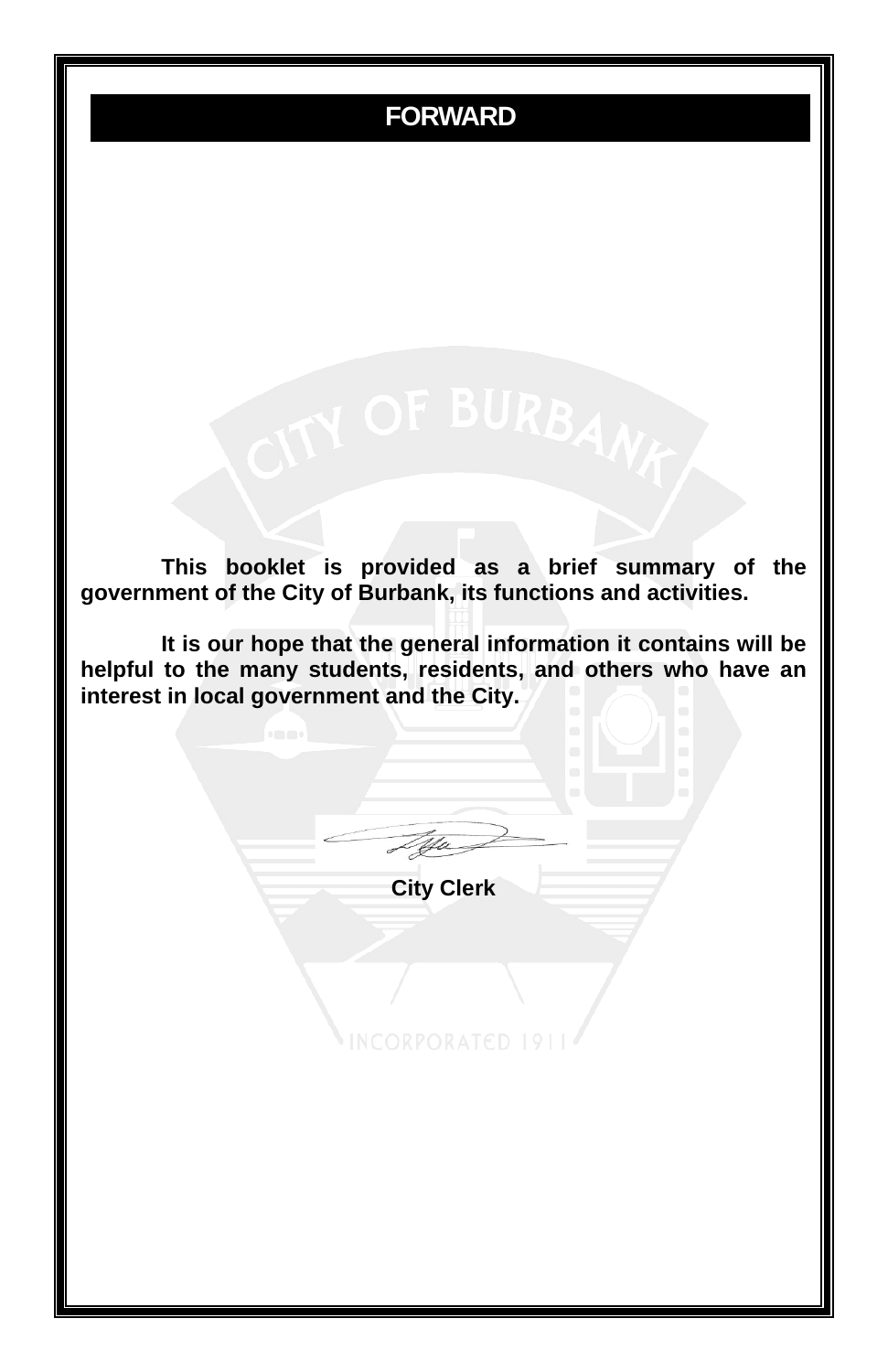## **TABLE OF CONTENTS**

| Duties and Responsibilities               |  |
|-------------------------------------------|--|
|                                           |  |
|                                           |  |
|                                           |  |
|                                           |  |
|                                           |  |
|                                           |  |
|                                           |  |
|                                           |  |
|                                           |  |
|                                           |  |
|                                           |  |
|                                           |  |
|                                           |  |
| Park, Recreation and Community Services41 |  |
|                                           |  |
|                                           |  |
|                                           |  |
|                                           |  |
|                                           |  |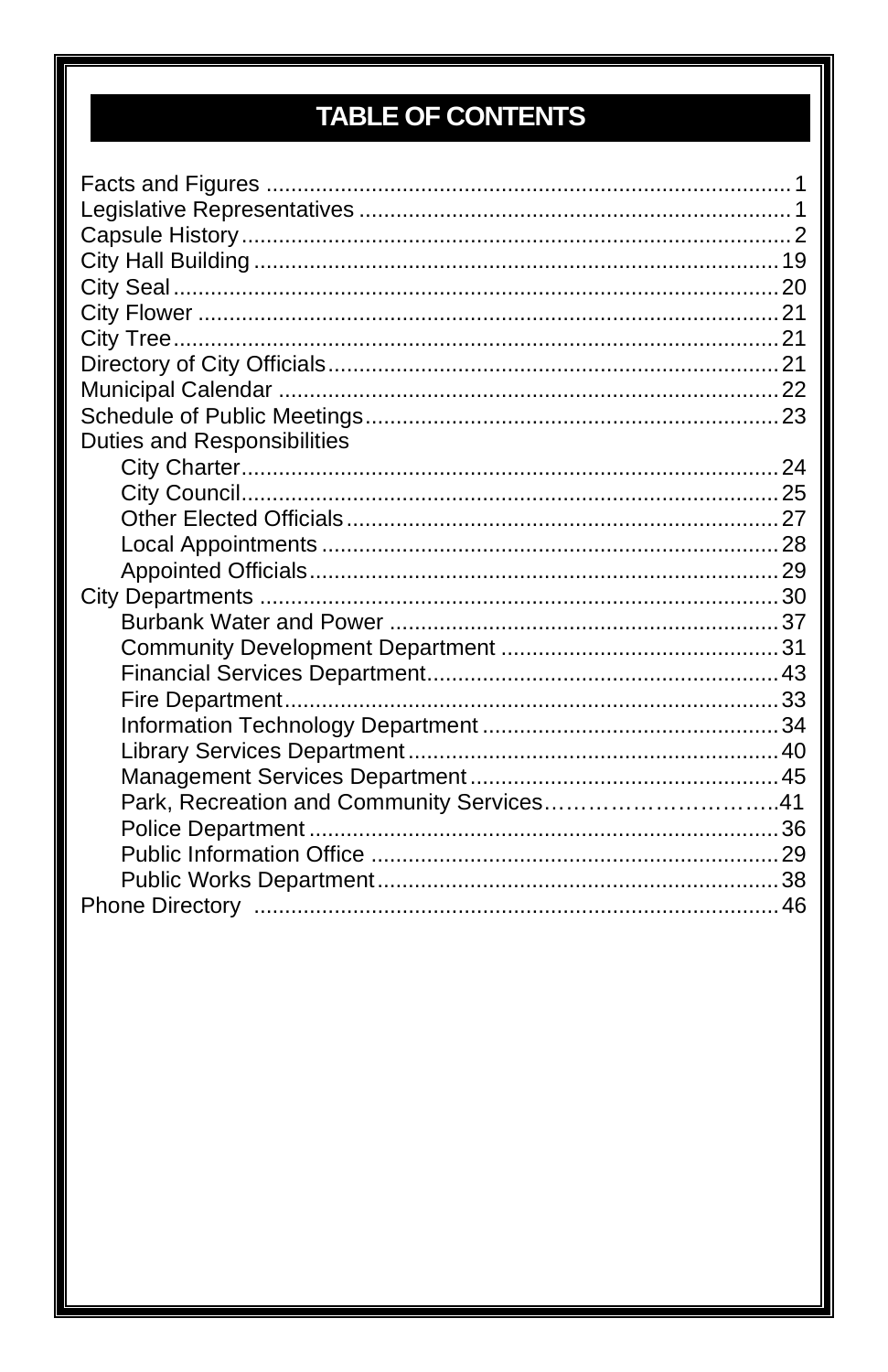### **FACTS AND FIGURES**

| NAMED FORDr. David Burbank, a dentist and early owner of ranch<br>property located where the City now stands. |
|---------------------------------------------------------------------------------------------------------------|
| LOCATION  Eastern part of the San Fernando Valley, 12 miles from<br>the City of Los Angeles.                  |
|                                                                                                               |
|                                                                                                               |
|                                                                                                               |
|                                                                                                               |
|                                                                                                               |
|                                                                                                               |
|                                                                                                               |
|                                                                                                               |
| ASSESSED VALUATION (Fiscal Year 2019-20)\$ 25,006,187,358                                                     |

### **LEGISLATIVE REPRESENTATIVES**

Congressional District 28 U. S. Representative Adam B. Schiff

Congressional District 30 U. S. Representative Brad Sherman

United States Senator Dianne Feinstein

United States Senator Kamala Harris

Senate District 18 State Senator Robert M. Hertzberg

Senate District 25 State Senator Anthony Portantino

> Assembly District 43 State Assemblyman Laura Friedman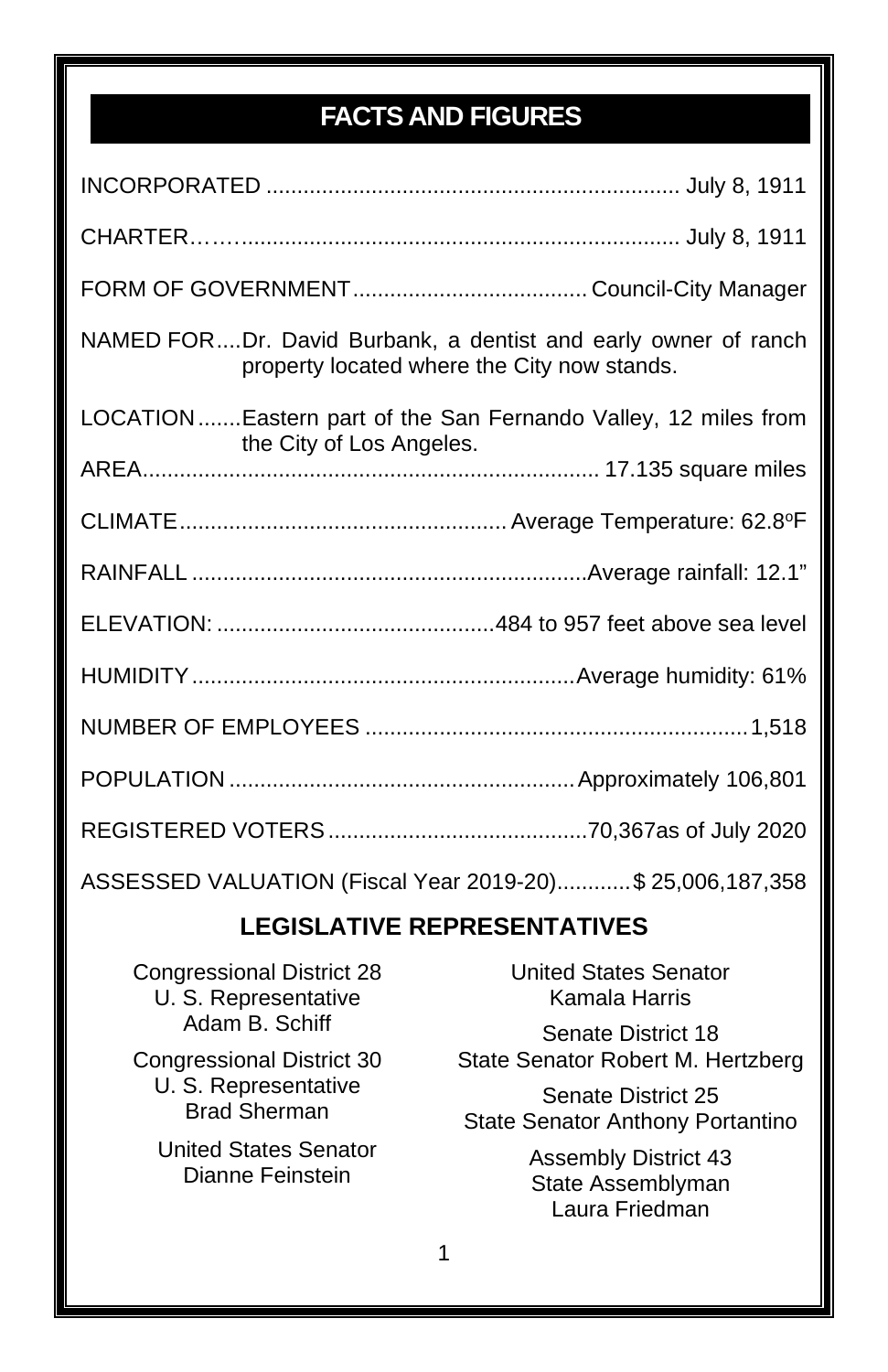### **A CAPSULE HISTORY**

#### **THE DONS**

Much of the area which is now the City of Burbank was a portion of the Rancho San Rafael, a land grant made by the Spanish government in 1798 to one Jose Maria Verdugo as a reward for military service. Upon his death, the land was inherited by his two children, son Julio and daughter Catalina. The two held the land in common until the time of the American occupation, which began in 1847 with the signing of the Treaty of Cahuenga, ending the Mexican War in California. The Land Commission created by Congress confirmed the claim of the Verdugos to the Rancho San Rafael in 1855.

The remaining portion of Burbank, or the southern portion, was contained in the Rancho La Providencia, a Mexican land grant of 4,600 acres. This Rancho is of historical interest as the scene of a military skirmish in 1845 that resulted in the unseating of the Spanish governor of California, Emmanuel Micheltorena, and his replacement by the Mexican leader, Pio Pico.

#### **THE PIONEER RANCHERS**

The Verdugos were forced to sell some of their holdings to satisfy debts and, in 1857, Jonathan R. Scott, a colorful Los Angeles attorney, became the first American to own land in the San Rafael portion of Burbank.

By this time, the Rancho La Providencia had come into the hands of Alexander Bell and David W. Alexander, members of the first City Council of Los Angeles.

In 1867, Dr. David Burbank, a dentist from Los Angeles, purchased more than 4,000 acres from Jonathan R. Scott and 4,600 acres of the Rancho La Providencia, which he combined into a large and, for a time, extremely successful sheep ranch.

#### **THE FARMERS**

Possibly because of a drought in 1886, Dr. Burbank sold his holdings to the Providencia Land, Water and Development Company in 1887 for what is thought to be a profit of \$240,000. The place called "Burbank", named for the pioneer ranching dentist, came into being May 1, 1887.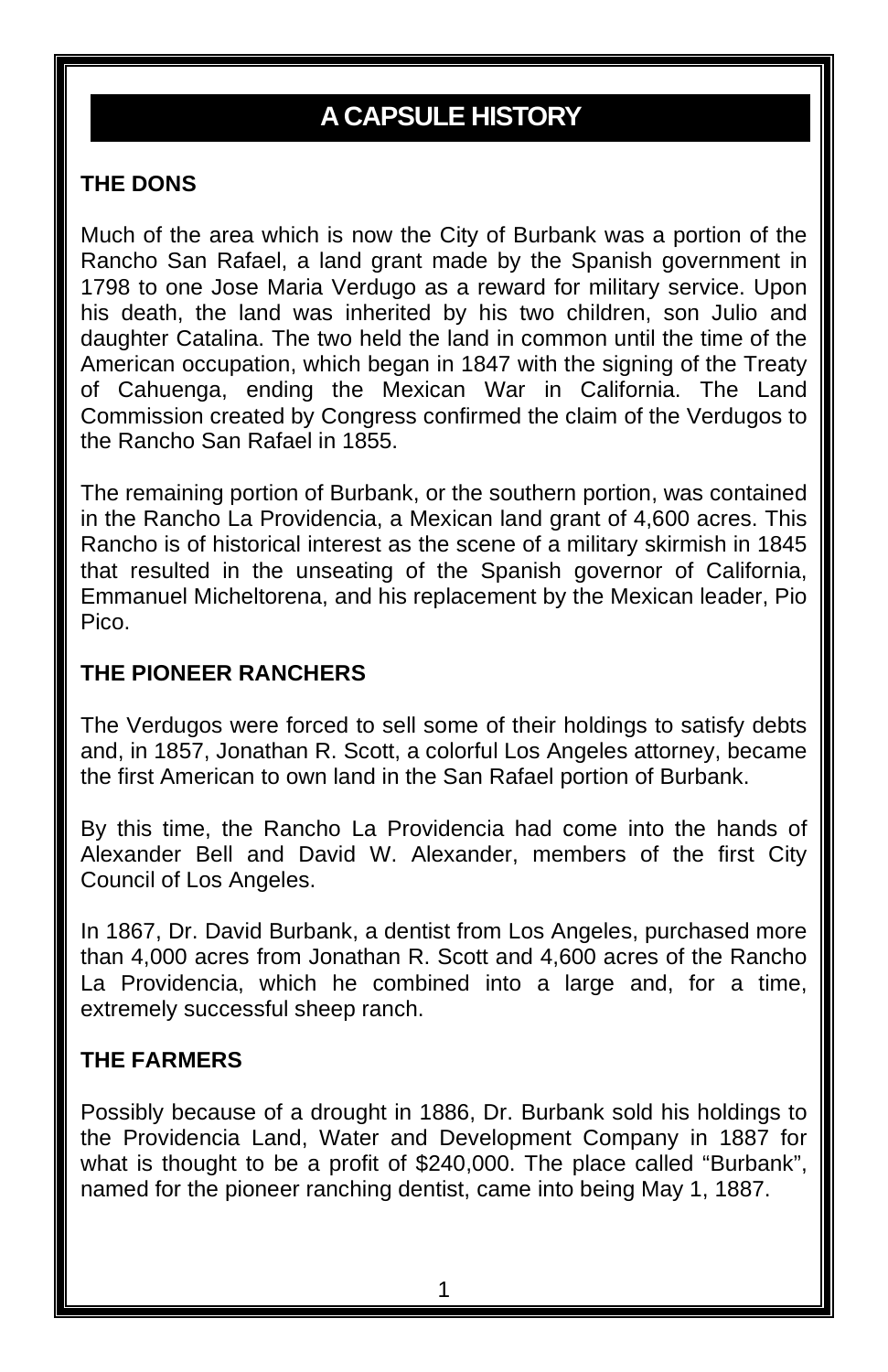The countryside surrounding the town site was divided into farms; vineyards were planted, and crops of peaches, grapes, alfalfa, melons and vegetables were produced. Thirty or so residential homes were completed; a \$30,000 hotel was built; and, a furniture factory, store buildings, etc. were constructed.

Through vigorous and imaginative real estate promotion, the community experienced a temporary boom but fell victim to the land speculation bubble in April 1888. Many properties were sold for delinquent taxes and development was virtually at a standstill for two decades.

During the early 1900's the community's chief claim to fame was the home of the undefeated heavyweight champion of the world, James J. Jeffries, who bought a 107-acre ranch where he raised alfalfa and purebred cattle. The ranch house was located at what is now Buena Vista Street and Victory Boulevard.

#### **BURBANK BECOMES A CITY**

The population of the village had reached 500 in 1911 when the voters (by an 80 to 51 majority) approved incorporation, chose its first governing body called the Board of Trustees and adopted the City Charter.

Glenoaks Boulevard had been paved in 1910 when a campaign was started to bring the Pacific Electric streetcar from Glendale. The first streetcar rolled into town in 1911 despite opposition to the public fundraising led by J.W. (Joe) Fawkes. Fawkes built a type of monorail line in 1907, which he had wanted to put into operation.

The following years showed marked progress in Burbank's development as a City. In 1913 bonds were approved for municipal water and electric facilities; and, in 1914, an additional 9.4 square miles were annexed. In 1916, bonds were approved for building a city hall, electric light works and acquisition of fire apparatus. In 1917, \$25,000 was raised to buy a 25-acre farm site at the corner of Alameda Avenue and San Fernando Road for the Moreland Truck Company, providing Burbank with a major industry.

A period of industrial growth and real estate development followed, and the population increased from 2,913 in 1920 to 16,622 by 1930.

In 1926, a fifteen-member Board of Freeholders was elected and commissioned to draw up a new City Charter; the Charter was adopted at a special election, approved by the State Legislature, and became effective January 13, 1927. Since this time the Charter has been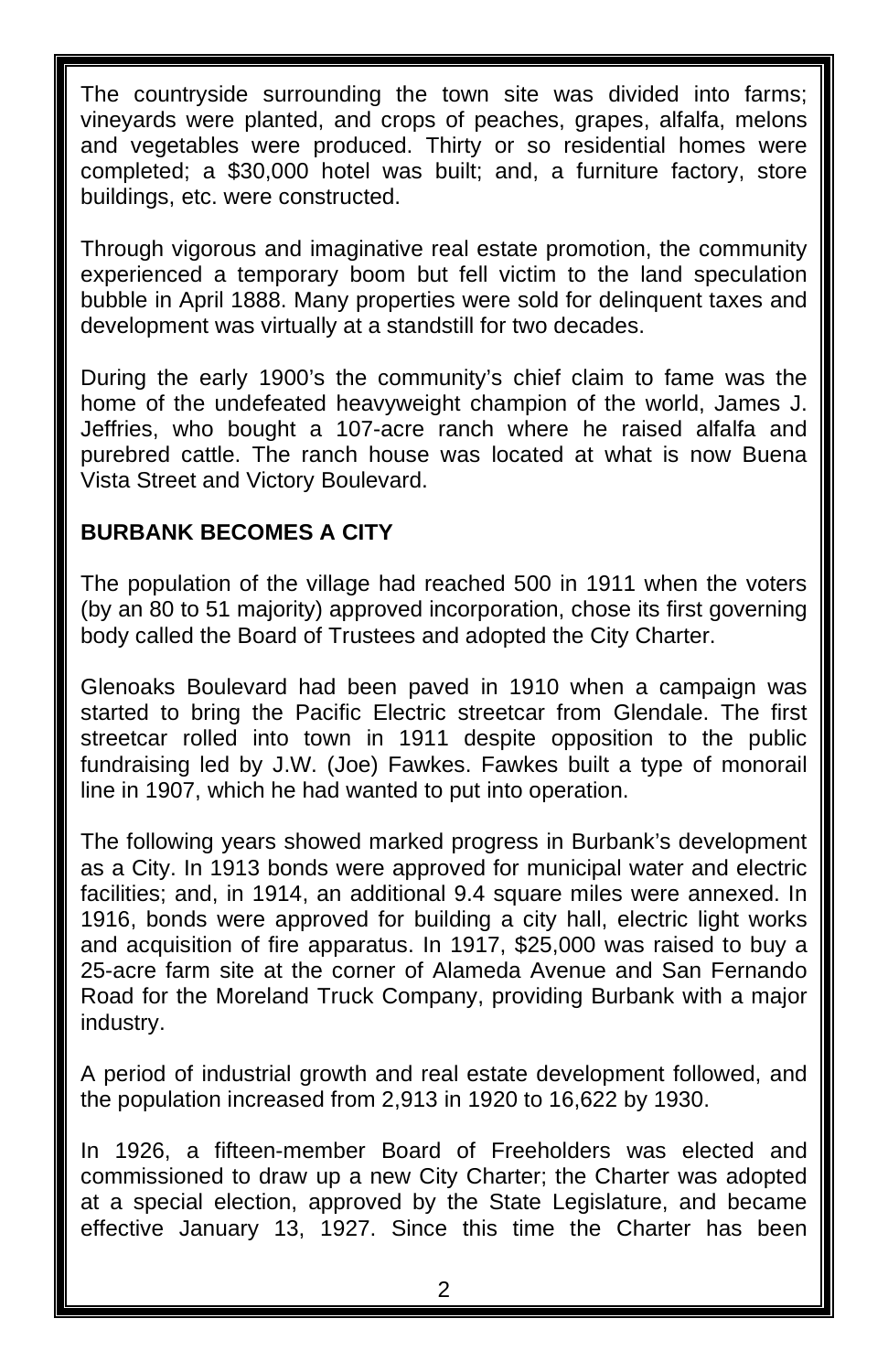amended several times, with the most recent amendments approved by voters in June 2018.

#### **DEPRESSION AND RECOVERY**

The stock market crash of 1929 brought the City's boom to an abrupt halt, with the depression extending into the mid-1930's. Increased employment at Lockheed Aircraft and construction work created by the Metropolitan Water District improved the economic situation.

World War II had a tremendous impact on Burbank, as 94,000 employees at Lockheed produced more than 19,000 planes for the nation's war effort and the population climbed to 53,899 by 1943.

The Japanese surrender brought a decrease in war production but Burbank's prosperity continued and new housing tracts increased the population to 78,577 by 1950.

#### **THE MATURE CITY**

Growth continued at a somewhat slower rate during the 1950's as municipal services were modernized and upgraded.

A ten-year capital improvement program made possible construction of several needed new municipal facilities, most of which were completed when the City celebrated its 50<sup>th</sup> Anniversary on July 8, 1961.

Despite these capital improvements, the City was faced with problems of deterioration in the central business district and in the industrial areas of the City. A major step to rejuvenate the central business district was undertaken with the Golden Mall dedication in November of 1967. A new capital improvement program for upgrading park and library facilities, street beautification and residential street lighting was approved by the electorate in 1968.

The City continued to grow; the population in 1970 was 88,871.

#### **REDEVELOPMENT**

Emphasis on rejuvenation and redevelopment continued into the 1970's with the formation of the Burbank Redevelopment Agency (Agency), which was abolished in January of 2012. There were four redevelopment areas formed in Burbank: the Golden State Redevelopment Project Area, being adopted on December 22, 1970; the City Centre Redevelopment Project Area, being adopted on October 26, 1971; the West Olive Redevelopment Project Area, being adopted on August 26, 1975; and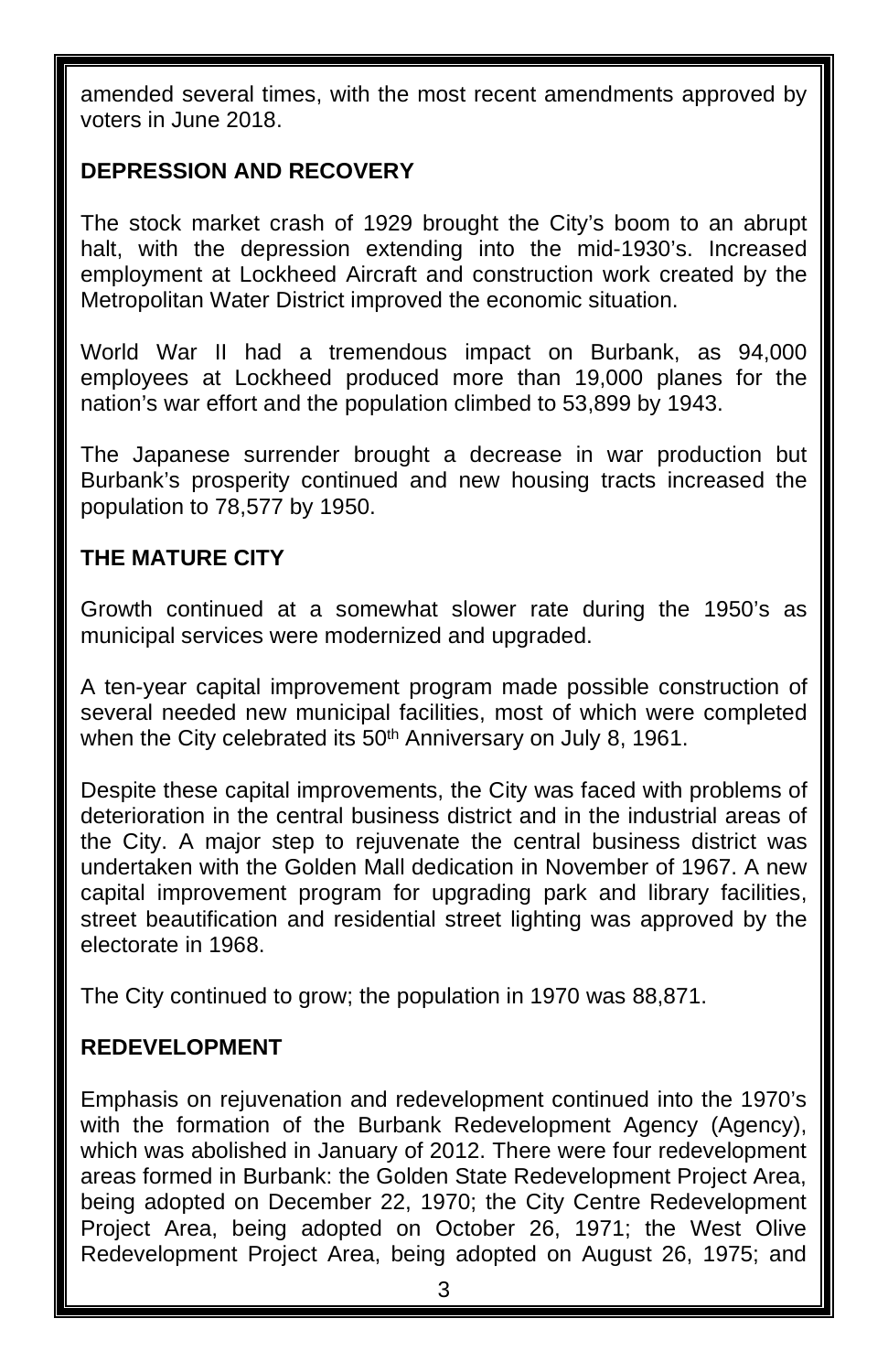the South San Fernando Redevelopment Project Area, being adopted in June 1997.

The mission of the Agency was to ensure a diverse mix of serviceenriched housing; and fostered a climate that generated jobs, economic and social vitality to support a high quality of life for the entire community. To that end, the Agency functioned to enhance the overall economic development of the City through the revitalization and rejuvenating of focus neighborhoods, project areas, and business attraction and retention.

The Successor Agency was created to wind down the affairs of the Redevelopment Agency. The role of the Burbank Successor Housing Agency was assigned to the Burbank Housing Authority, which assumed all affordable housing assets of the former Redevelopment Agency (except for fund balances). The last payment of funds for the Redevelopment Agency will occur in 2022.

#### **THE HOUSING AUTHORITY**

The Housing Authority plays a vital role in addressing Burbank's affordable housing needs. In an effort to meet the affordable housing needs of the community, the Housing Authority is committed to providing a variety of affordable housing developments and programs. These developments and programs will expand affordable housing opportunites to very low, low, and moderate-income families and provide affordable and accessible housing for special needs populations.

As required by State law, 20 percent of the former Agency's tax increment was required to be used to increase and improve housing stock available to low- and moderate-income households. In Agencyassisted new developments, a portion of the units are made available at affordable rents for rental properties and are priced for affordable homeownership in owner-owned projects. In addition to new construction housing opportunities, the City and Agency also provide affordable housing through acquistion rehabilitation efforts through a partnership with the Burbank Housing Corporation (BHC) to provide affordable units within the City's five Focus Neighborhoods:

- Elmwood
- Verdugo-Lake
- Peyton-Grismer
- Golden State
- Lake-Alameda

With assistance from the former Redevelopment Agency and the Housing Authority, the BHC is a local non-profit developer that owns and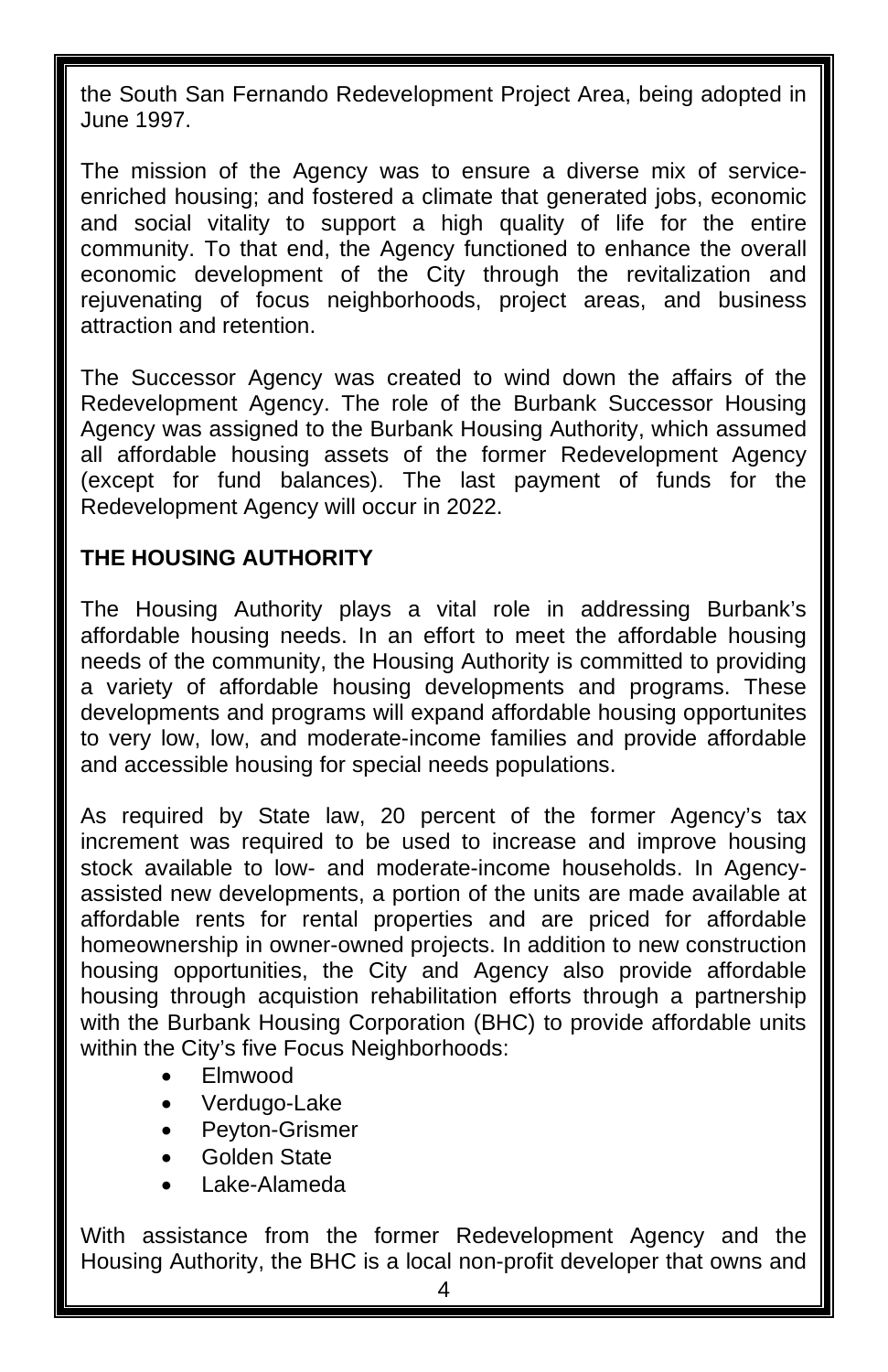manages more than 300 affordable housing units in Burbank. BHC's mission is to preserve, rehabilitate and develop new affordable housing opportunities in Burbank and to provide a safe, service-enriched environment for the residents in our communities. For more information regarding the Burbank Housing Corporation, please visit their website at www.burbankhousingcorp.org or you may contact them at (818) 559- 2336.

Since inception of the Agency in 1970, the City and Agency have produced more than 1,600 affordable housing units, including new ownership units for first-time homebuyers. In addition affordability covenants were placed on existing housing units to address the housing needs of Burbank's low and moderate-income households.

The Housing Authority was formed in 1975 for the purposes of administering the programs in the area of housing preservation, revitalization, and rental assistance. The funds for these programs are provided by the U.S. Department of Housing and Urban Development (HUD) on an annual basis. The Section 8 Voucher Program provides rent subsidy payments directly to landlords on behalf of low- and verylow income tenants. The Authority has the ability to provide 1,014 baseline vouchers to assist low-income families. The actual number of vouchers issued depends on funding from year to year.

Recently, the Housing Authority sought and received 15 Veteran Affairs Supportive Housing (VASH) vouchers. These provide rental assistance for veterans.

The City and Housing Authority continue to seek opportunities to develop quality workforce housing in proximity to major employment corridors within the City and continue the residential rehabilitation programs and acquisition of scattered, distressed properties for rehabilitation and in-fill development. For more information on the City and Authority's affordable housing programs, please visit the Authority's website at www.burbankca.gov.

#### **TRANSPORTATION**

The City of Burbank is well-located with respect to regional transportation facilities. Burbank is served by two freeways, two commuter rail corridors, local and regional bus service, and the Hollywood Burbank Airport. For complete information on all of Burbank's transportation services, visit the City's web site at www.burbankca.gov or the BurbankBus website at www.burbankbus.org.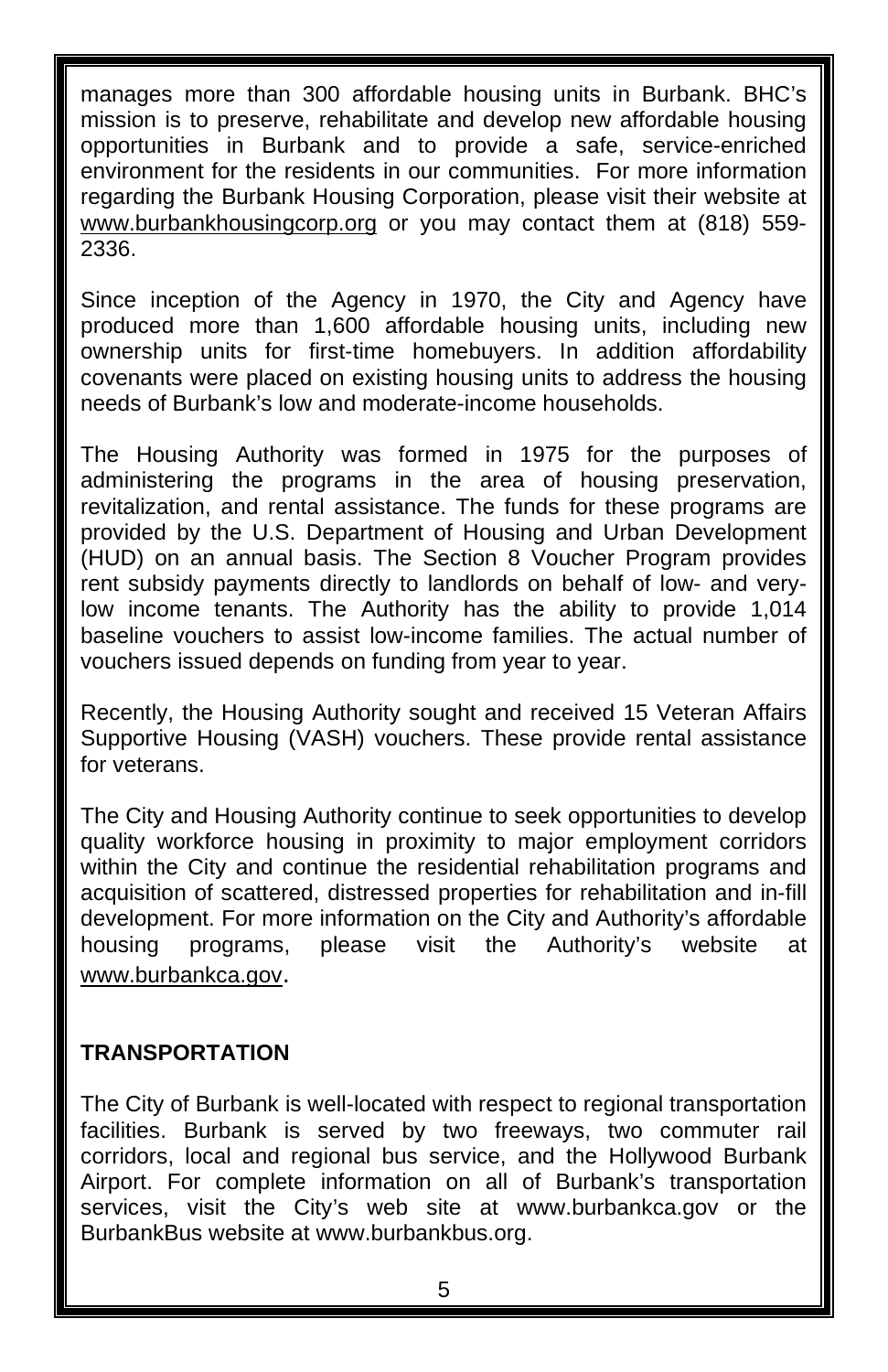#### Hollywood Burbank Airport

The Hollywood Burbank Airport provides domestic commercial flight services, as well as convenient general and corporate aviation services. Commercial airlines including Southwest, United, Alaska, Delta, U.S. Airways, and JetBlue provide flights out of the Hollywood Burbank Airport, although many of these airlines have reduced or placed flights on hold due to the COVID pandemic.

#### Freeways

Burbank is served by two freeways; the Golden State Freeway (Interstate 5) and the Ventura Freeway (State Route 134).

#### Downtown Burbank Metrolink Station

The Downtown Burbank Metrolink Station, located at 201 Front Street (adjacent to Interstate 5 between Olive Avenue and Magnolia Boulevard), is the central hub of the City's transportation network. The station provides access to all Metrolink services in the City, BurbankBus, Metro bus service, Megabus, and is home to the Burbank BikeStop; a high-capacity indoor bicycle parking facility.

#### **BurbankBus**

BurbankBus operates three local fixed-route transit lines and dial-a-ride van services through BurbankBus Senior and Disabled Transit. Prior to COVID, BurbankBus carried about 206,000 passengers on its fixed-route services and provided approximately 42,000 seniors with curb-to-curb transportation services per year.

#### Metro

The Metropolitan Transportation Authority (Metro) provides local and regional transit services connecting Burbank to the Los Angeles region. Metro operates 11 local bus lines and one Rapid bus line that services Burbank. The Metro Red line and Orange line provide regional connections via the nearby North Hollywood Station. Direct connections to Metro's regional rail services are provided by BurbankBus.

#### **Bicycling**

Voted the 2005 Most Bikeable City in Los Angeles County, the City of Burbank is committed to accommodating bicycling as an alternative to private automobile trips. Burbank currently has about 25 miles of designated bikes routes including the two-mile Chandler Bikeway, a Bicycle Parking Program that includes nearly 200 bicycle racks and lockers citywide, and at the Burbank BikeStop, a high-capacity indoor bicycle parking facility at the Downtown Burbank Metrolink Station.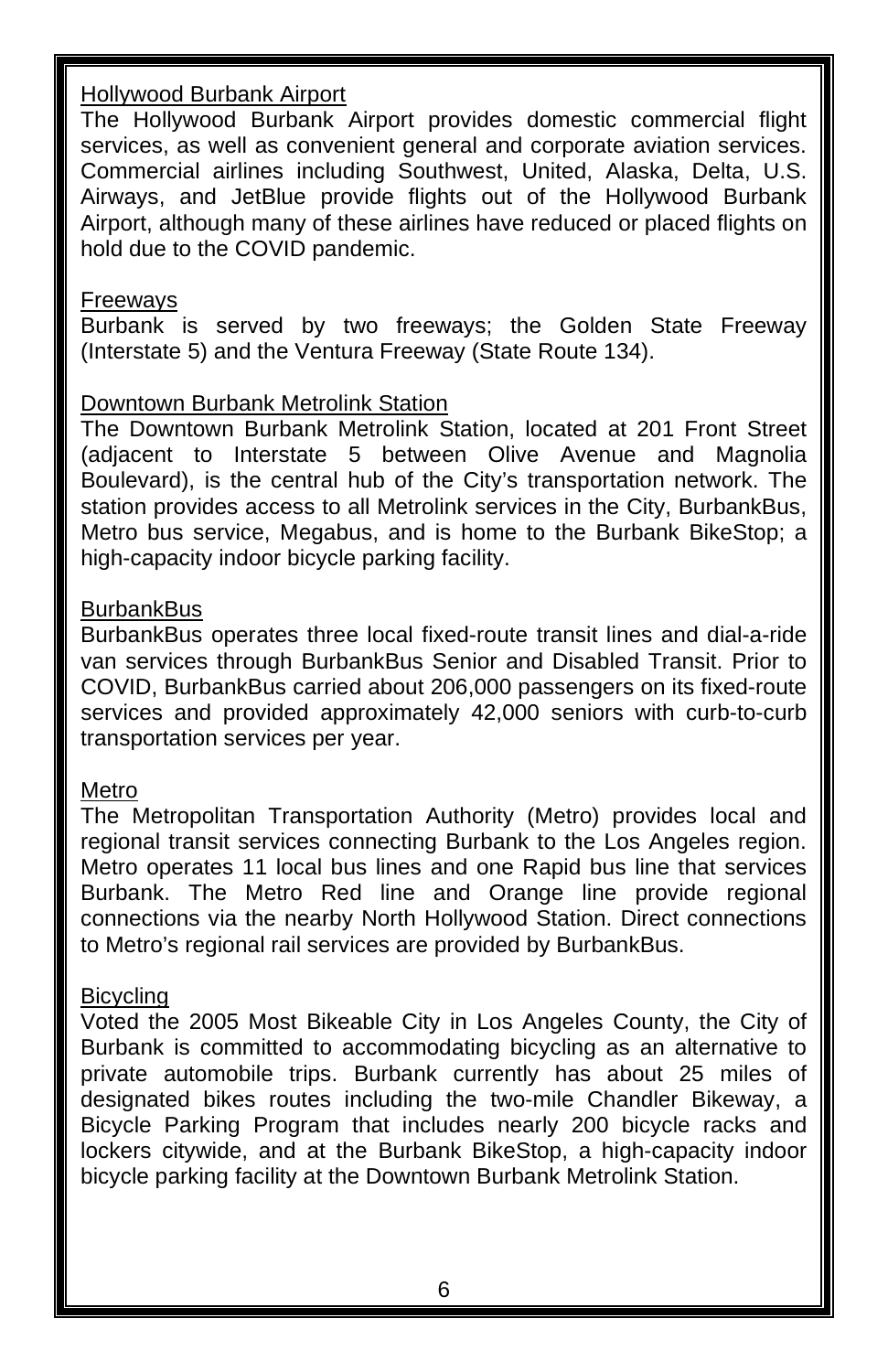#### Metrolink/Amtrak

Burbank has excellent Metrolink and Amtrak train services. Metrolink, Southern California's commuter rail provider, currently serves Burbank's three train stations with more than 50 Metrolink trains daily to Ventura County, Antelope Valley, and Downtown Los Angeles. The Downtown Burbank Metrolink Station provides access to all Metrolink services. Metrolink trains on the Ventura County line serve the Hollywood Burbank Airport at the Burbank Airport South Station located on Empire Avenue. Airport service to the Antelope Valley Line is provided by the Burbank Airport North Station.

Amtrak trains stop at the Burbank Airport South Station with daily service to San Diego and San Luis Obispo, as well as other cities served by the nationwide Amtrak network.

#### **POPULATION SHIFT**

Population growth between 2010 and 2020 has been about 6%. The current population is 106,801, and the median age is 42 years.

The needs of senior citizens are recognized and partially met by the Joslyn Adult Center and the Tuttle Senior Center along with the institution of such programs as Project Hope, the Burbank Volunteer Program (BVP), the Senior Nutrition Program, and BurbankBus Senior and Disabled transit services. An ordinance was also adopted by the City Council providing for a Senior Citizen Board.

The needs of young citizens were not forgotten as the City continued its outstanding recreation program. A provision was made for a Youth Board to advise the Council. In 2008, Burbank was awarded the prestigious 100 Best Communities for Young People designation by America's Promise Alliance.

#### **OPEN SPACE**

The interest in ecology and preservation of the City's mountain backdrop was reflected in the formulation of the Ecoplan-Verdugos providing for maintenance of open space.

Although the voters in 1973 rejected a proposed bond issue for purchase of mountain property, interest in acquisition of mountain property for open space using other revenue sources continued, with purchases completed in 1975.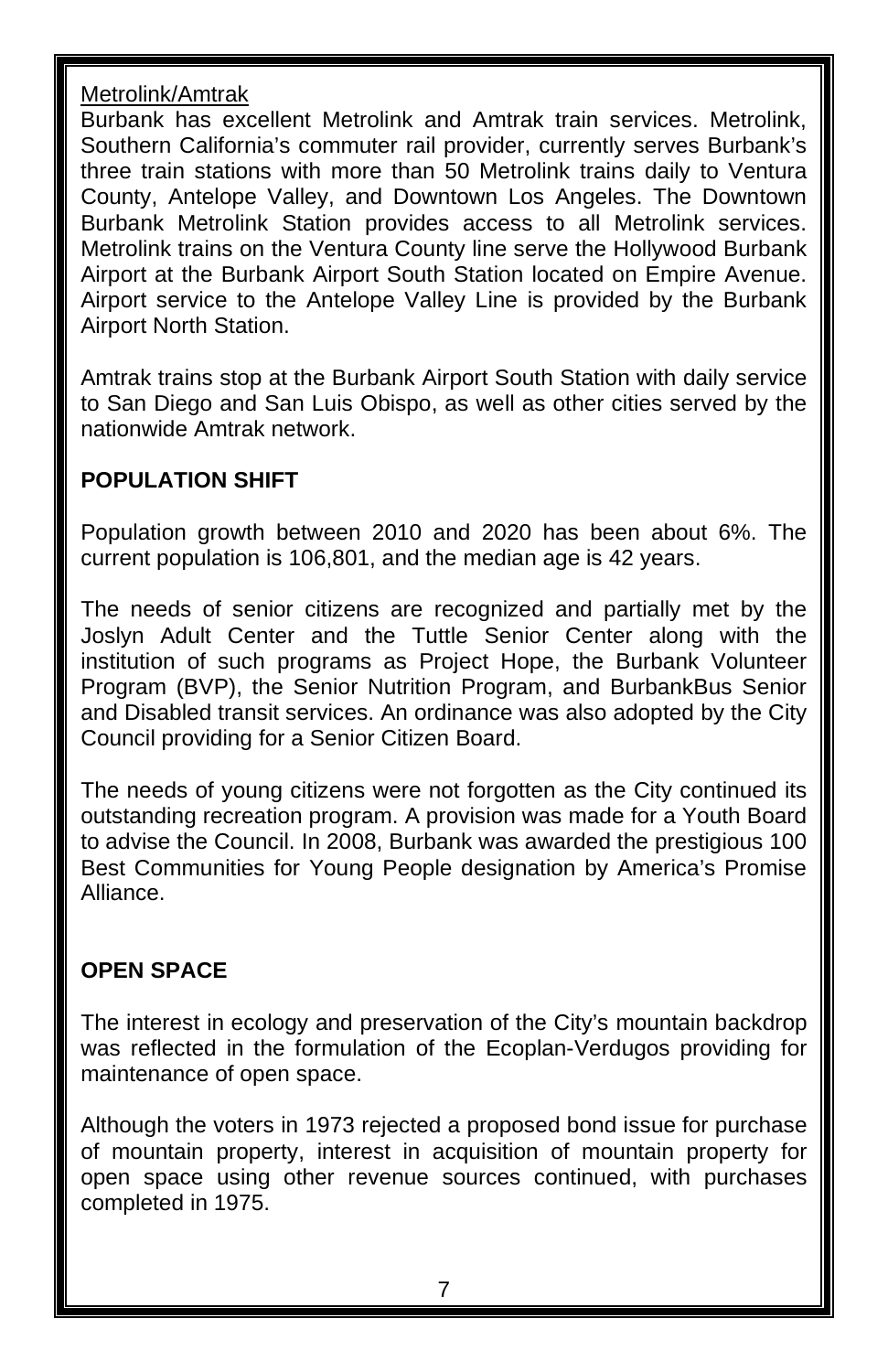#### **ENERGY**

The severe effects of the nationwide energy crisis in 1975 were most directly felt by the City and its citizens in the increased cost of electricity necessitated by the astronomical increase in the fuel oil used to generate electrical energy for homes, businesses and factories. The City government acted quickly to meet the situation by instituting a Citywide energy conservation program, and by exploring alternatives to fuel oil for generation of electricity, the most innovative being geothermal energy exploration.

Again, in 1979, the City instituted strict energy conservation methods to alleviate the shortages of fuel for City vehicles and electric generation as well as to counter the increases in prices.

In 2000 and 2001, Burbank Water and Power (BWP) faced its greatest energy crisis since the oil embargoes of the 1970s. Misguided deregulation by the State and a drought-induced shortage of hydroelectric power forced many utilities to raise their rates dramatically. The State required others to subject their customers to rolling blackouts.

BWP avoided rolling blackouts and raised its rates modestly. It continues to be one of the most reliable utilities in the nation, while remaining cost competitive. It's winning strategy:

- Building and maintaining its own power plants like the Magnolia Power Project, which won the 2005 Power Plant of the Year Award from Platt Magazine;
- Using long-term hedging strategies in the wholesale power market; and,
- **Building in redundancy in its electric system and pursuing an** aggressive program of preventive maintenance.

In addition, BWP recognizes the importance of ensuring local decisions and actions are environmentally responsible. To help our customers do their part as well as save money, a wide array of energy conservation information, incentives and programs are available. Program offerings include educational workshops, facility audits and rebates for energy efficient appliances. Details of the programs and how to take advantage of them are available at www.burbankwaterandpower.com.

#### **WATER AND POWER**

In 1913, Burbank's early leaders created Burbank Water and Power (BWP) through the City Charter because they believed in local control of essential public services. The community elected City Council, not the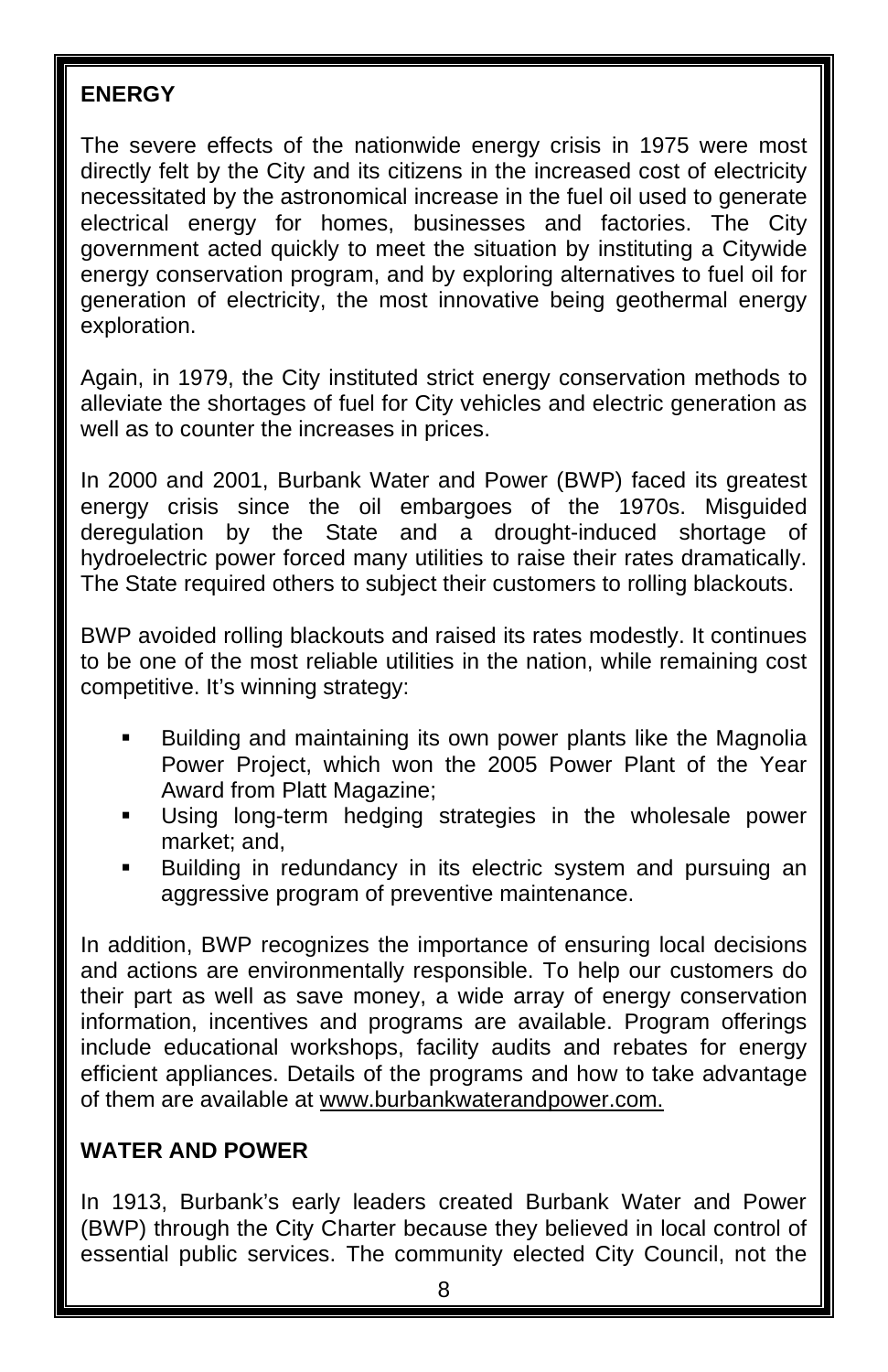California Public Utilities Commission, regulates BWP's rates and services. About 30% of all California citizens receive electric service from publicly-owned utilities. The advantage of municipal ownership over an investor-owned utility is that a municipal utility returns profits to its customers through lower electric rates and helps fund other important City functions, including Police, Fire and Library services.

BWP's priority is to help build a sustainable community while continuing our proud tradition of providing Burbank residents and businesses with safe, reliable and affordable water and electric services. Every decision made at BWP takes three cornerstone requirements into consideration: reliability, affordability and sustainability. The key to our success is the daily balancing of these three essentials.

- All electric utilities measure their reliability performance in terms of frequency and duration of outages. BWP is one of the most reliable utilities in the nation. Outages in Burbank are infrequent and, when they do occur, are fixed faster than at most other utilities.
- More than a decade ago, water and electric rates in Burbank were amongst the highest in the region; today they are amongst the lowest.
- In 2003, electricity generated from coal accounted for 45% of our energy portfolio. Today, coal is 25% and renewable energy accounts for one-third of our portfolio. Burbank has expanded the use of recycled water, requiring the use of recycled water for targeted large irrigated landscaped areas and other industrial uses. This will rapidly increase the use of recycled water helping make water availability in Burbank more sustainable.

In 2007, Burbank adopted the highest Renewable Energy Portfolio Standard (RPS) of any city in the United States at the time, including a commitment to power Burbank with 33% renewable energy by 2020. Along with achieving the ambitious RPS goal, improving how efficiently BWP delivers water and energy by avoiding losses, minimizing peak energy use by shifting use to off-peak hours, and reducing potable water demand by shifting applicable demand to recycled water, will be the focus of much of the utility's resources for the foreseeable future.

These strategies, as well as working with our customers to conserve and use water and energy more wisely, are the significant building blocks of BWP's sustainability plan. BWP continues to offer and provide our customers with opportunities, incentives and education related to conservation and the smart use of water and energy. Program offerings currently include educational workshops, free efficiency home upgrades,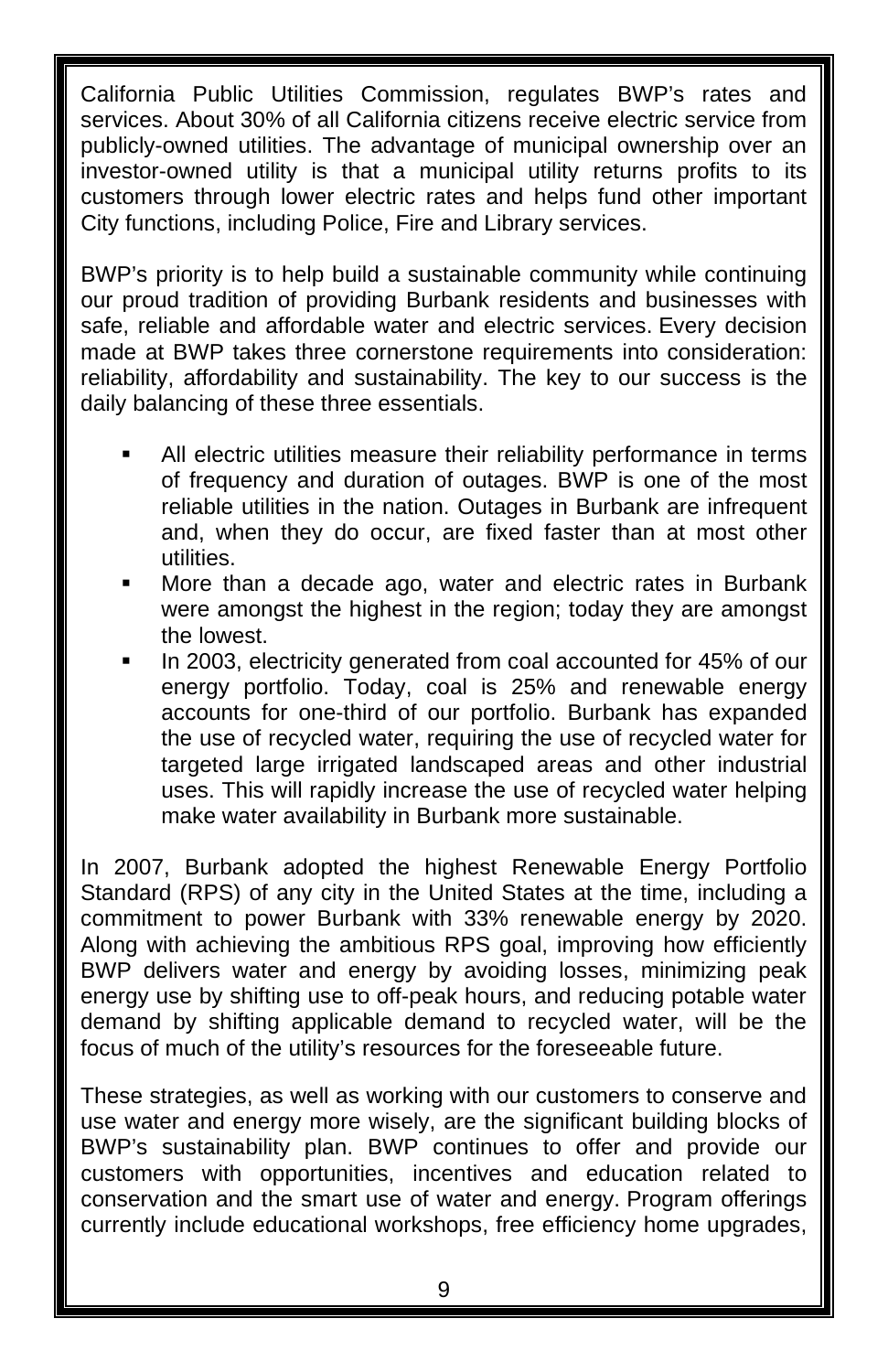and rebates for energy efficient upgrades and solar installations for homes and businesses.

For full information on BWP's history, services and efficiency programs, please visit www.burbankwaterandpower.com. **AIRPORT**

The Hollywood Burbank Airport originally opened as United Airport in 1930, having been built by the forerunner of United Airlines. The name became Union Air Terminal in 1934 and it was changed to Lockheed Air Terminal in 1940 when Lockheed Aircraft Corporation bought the airport. In 1967, Lockheed dubbed the facility the Hollywood-Burbank Airport.

As Lockheed had indicated the necessity to dispose of the Airport, and in an attempt to control flights and noise, the City, after long negotiations and a search for Federal funding, entered into a Joint Powers Agreement (JPA) with the cities of Glendale and Pasadena, under the Burbank-Glendale-Pasadena Airport Authority and purchased the Airport in 1978.

The Burbank-Glendale-Pasadena Airport Authority is a separate government agency created under the JPA for the sole purpose of owning and operating the Hollywood Burbank Airport. The Authority consists of nine Commissioners, three from each City, appointed by their respective City Councils. In 2003, the City Councils of Burbank, Glendale and Pasadena approved an amendment to the JPA to rename the Burbank-Glendale-Pasadena Airport to Bob Hope Airport, in honor of the late legendary entertainer, Mr. Bob Hope. In May 2010 the Airport celebrated its 80th Anniversary, having originally opened Memorial Day weekend of 1930. In 2017, the name changed back to Hollywood Burbank Airport. The Airport provides service from carriers such as Alaska Airlines, Delta, JetBlue, Southwest, United and US Airways. Some of these airlines have cut back or placed further scheduling of flights on hold during COVID-19.

#### **THE 80's**

The City of Burbank opened the Burbank Recycle Center, a buyback/drop-off facility at 720 North Lake Street and began a Citywide curbside recycling collection program in September 1982. This program was one of the first in the State.

A period of intense residential development in the late 80's created a concern as to its effects on the quality of life in the City. A residential growth management ordinance, known as Measure One, was submitted to the voters and passed on February 28, 1989. To implement this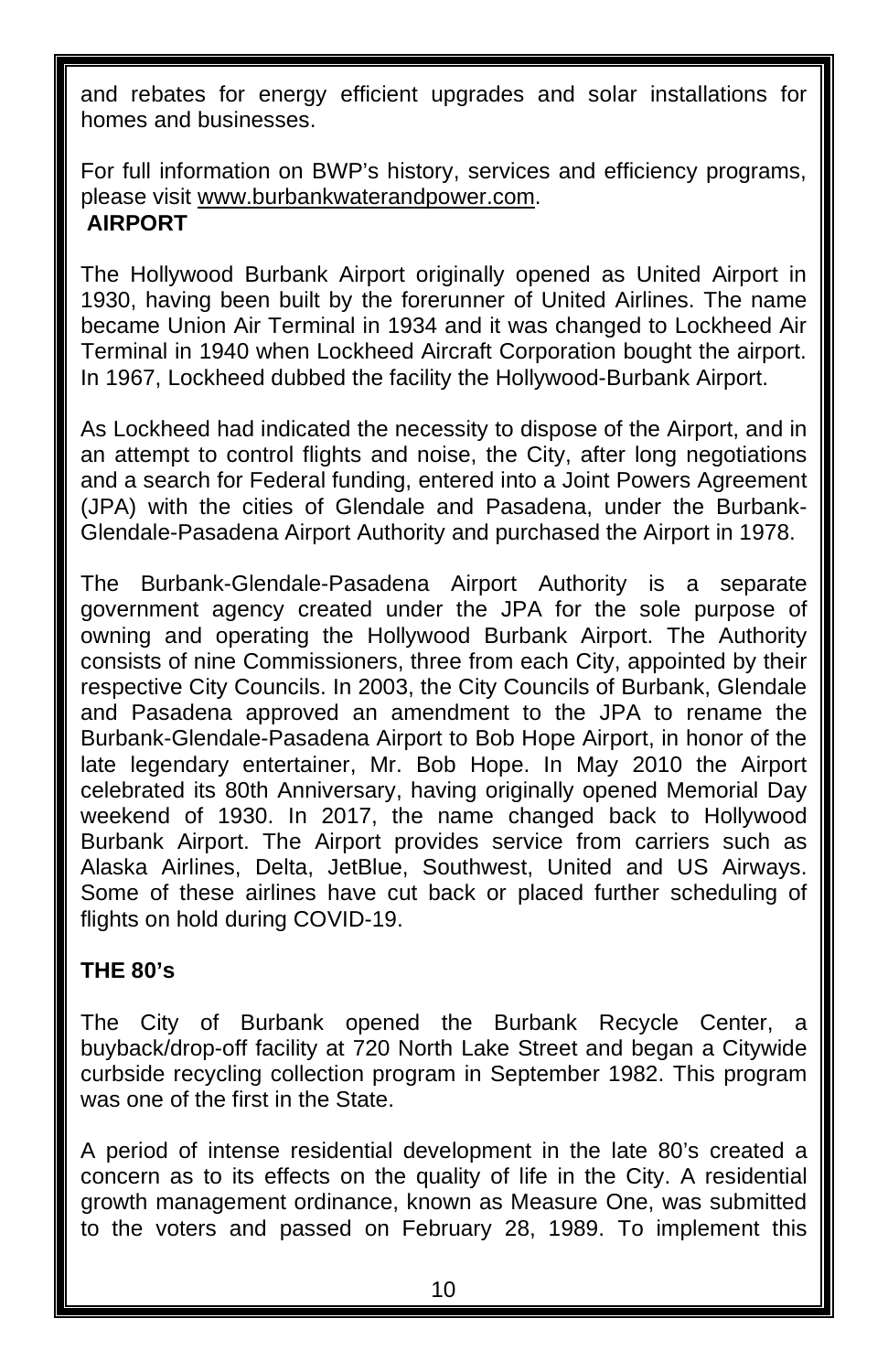ordinance, new Multi-Family Development Standards were adopted, and a Development Review process initiated.

The reopening of the Golden Mall to vehicle traffic was completed in October 1989.

On October 19, 1989, ground was broken for a regional shopping center to be developed on a 41-acre site bounded by the Golden State Freeway (now Interstate 5), Burbank Boulevard, Third Street, and Magnolia Boulevard. This development was the culmination of extensive efforts by the Agency over a period of many years to obtain a major retail center for the City.

#### **THE 90's**

In 1990, the Lockheed Corporation announced that it would be closing its Burbank operations. Lockheed owned approximately 325 acres of industrial property near the Airport. During the past 10 years over onehalf of the land formerly owned by the Lockheed Corporation has been purchased and redeveloped. The Empire Center now sits on a portion of this land.

In addition to the redevelopment of the property the Lockheed Corporation disposed of during the 1990s, significant redevelopment has occurred throughout the City.

In 1992, the Disney Studios Master Plan was approved, and more than 1,000,000 sq. ft. of new floor space was built, including the 375,000 sq. ft. ABC office building completed in 2002.

On October 15, 1992, the Burbank Recycle Center celebrated the opening of a new facility at 500 South Flower Street. Located on a two and a half-acre site, the Center is a materials recovery facility (MRF) that can handle 5,000 tons of recyclables per month. Residents commingle all recyclables in one container, which are then sorted on a conveyor system. The Center is jointly operated by a public/private partnership between the City of Burbank and the Burrtec Waste Industries. The Burbank Recycle Center is also intended as a learning center for public information about all waste reduction and recycling issues.

On October 26, 1992, the Downtown Burbank Station (DBS) celebrated the opening of the new facility at 201 North Front Street. This facility has become a major Metrolink stop for two different lines, serves numerous Metropolitan Transportation Authority buses, and functions as a parkand-ride lot for Interstate 5 commuters. The Downtown Burbank Station is the second busiest destination station in the five-county Metrolink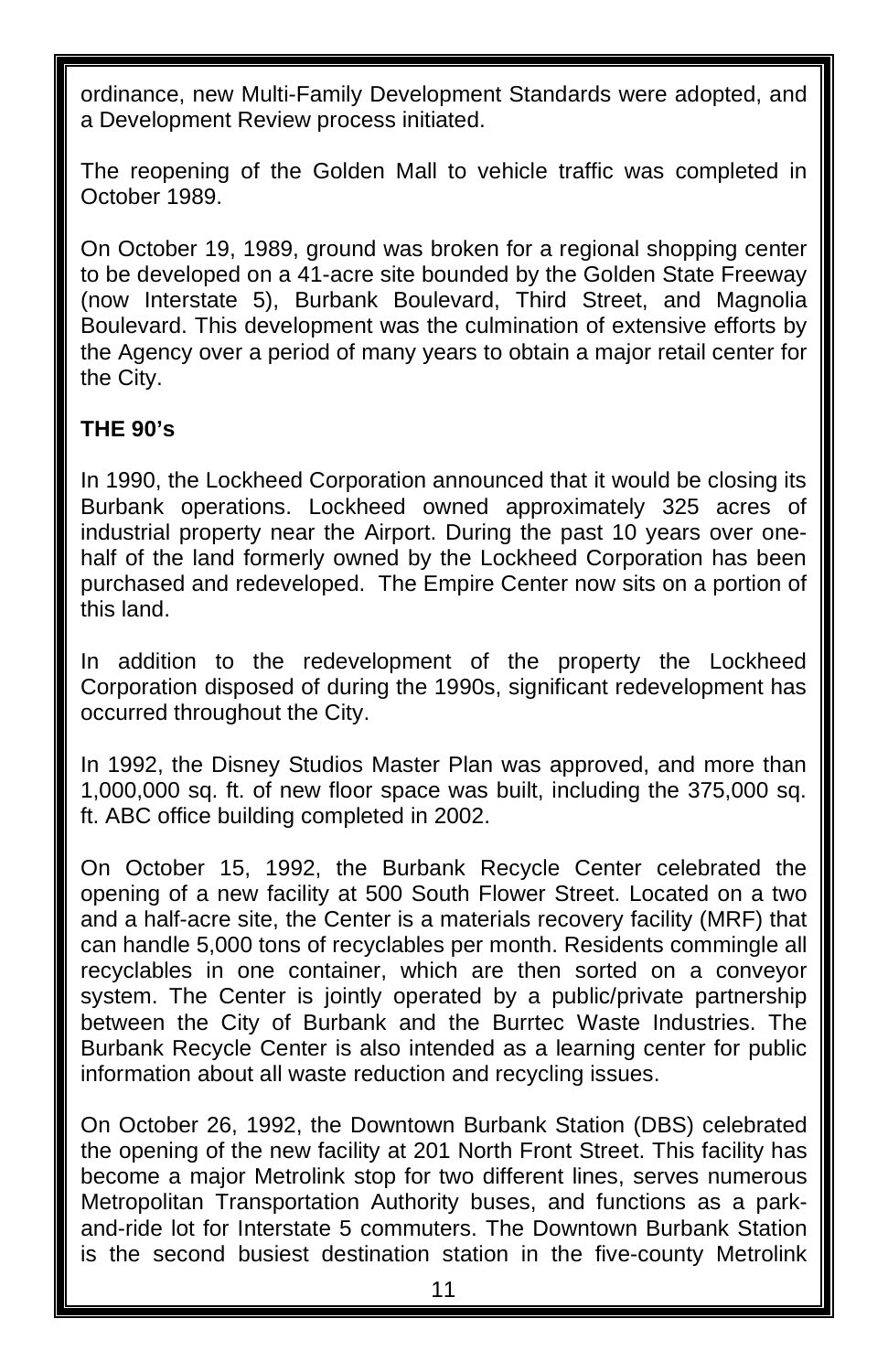commuter rail system. An expansion project was undertaken to make improvements to the existing building, including additional parking, a shuttle drop-off, a depot plaza, pedestrian improvements, and an elevator tower connecting the DBS with the Olive Avenue overpass. The ground breaking for the DBS expansion project was celebrated on April 22, 1997. The construction of the expansion project was completed in fall 1998. The dedication of the facility occurred on July 16, 1998.

In 1995, the Warner Brothers Studios Master Plan was approved and approximately 478,000 sq. ft. of new floor space has been added to the studio facilities, including construction of the 149,000 sq. ft. Triangle Office Building on the northerly side of Olive Avenue opposite the main campus.

The City of Burbank celebrated the groundbreaking ceremony on April 18, 1995, for the new Burbank Police/Fire facility located at 200 North Third Street. This state-of-the-art facility currently serves as the headquarters for both the Police and Fire Departments. The project was funded largely with Redevelopment Agency funds and reflects the City's commitment to provide the community with the highest quality public safety services possible. The Police and Fire Departments moved into the new facility in January 1998.

In 1995, the City approved various permits for a Fry's Electronics store on approximately 10 acres of property formerly owned by the Lockheed Corporation on the southwest corner of Vanowen Street and Hollywood Way.

In April 1997, the City approved the entitlements for the Media Studios North submitted by M. David Paul Development that included refurbishment of the former Lockheed Building 90 on five acres of land on the southwest corner of Ontario Street and Thornton Avenue.

In 1997, Cayman Development started construction of a 129-lot subdivision in the hillside area above Lamer Street. New homes were constructed by both Cayman and Lennar Development and many of the homes sold for over a million dollars.

In the spring of 1999 construction of the Media Village on the southwest corner of Magnolia Avenue and Third Street was completed. The project contains 147 senior housing units, and 55,000 sq. ft. of ground floor retail.

In June 1999, the City approved an application by the Trammel Crow Company to develop a 158,000 sq. ft. office building on eight acres of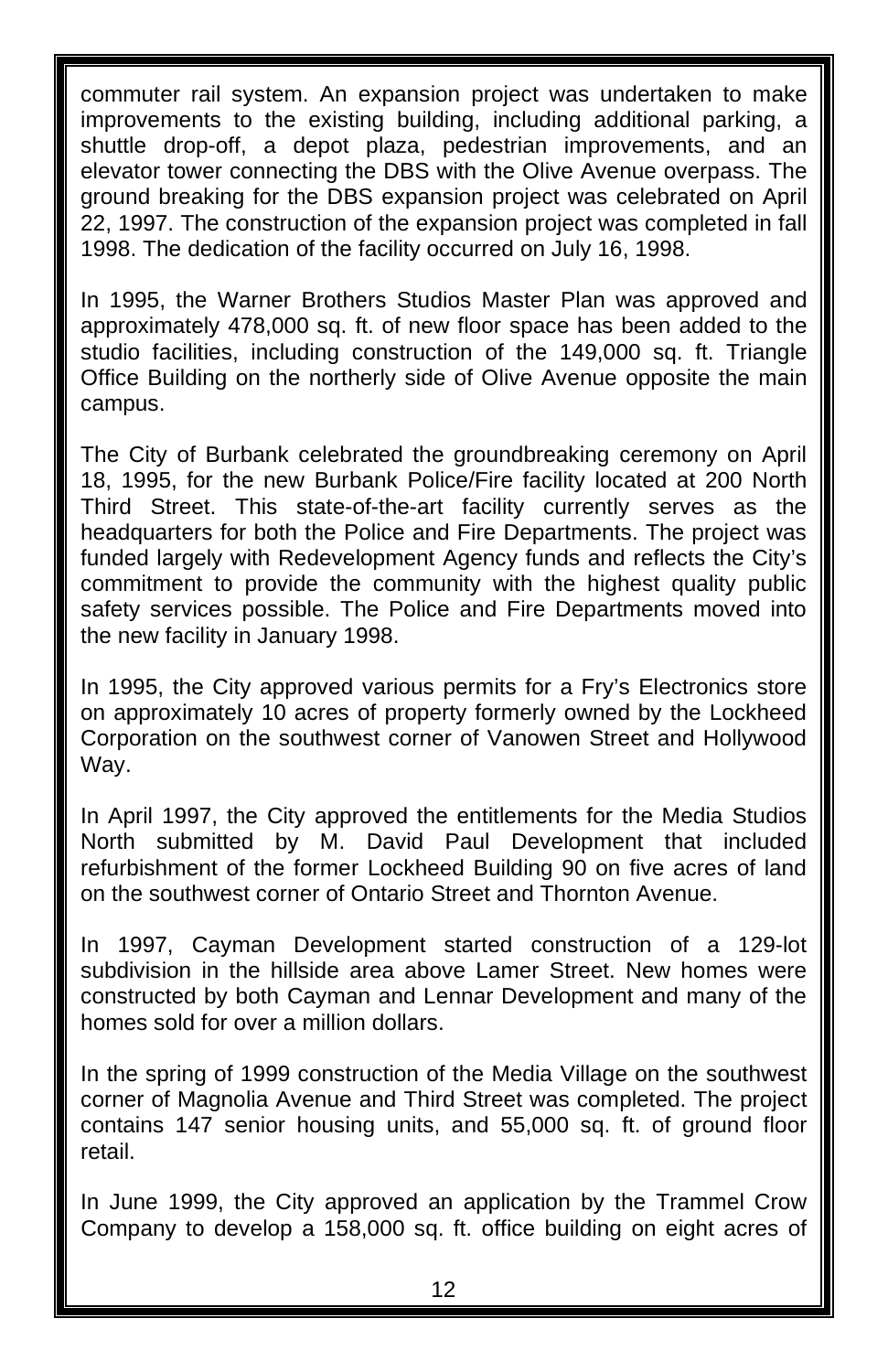land at 2940 North Hollywood Way that was formerly owned by the Lockheed Corporation.

#### **THE 2000's**

In August 2000, the Lockheed Corporation sold the 30-acre Plant A-1 North property on the northwest corner of Hollywood Way and Empire Avenue to the Zelman Development Company. The property has been developed with a commercial parking lot and additional restaurant uses. On September 12, 2000, the City approved the entitlements for the Burbank Empire Center on 103 acres of land formerly occupied by the Lockheed Plant B-1 facilities. The project as developed consists of more than 600,000 sq. ft. of retail uses, two hotels, and approximately 300,000 sq. ft. of office buildings. Retail tenants include: Target, Lowe's, Costco, Best Buy and many more. In addition, the project includes a 200-room Extended Stay America hotel and a Marriott Courtyard hotel.

In the fall of 2000, the M. David Paul Development Company began construction of the Pinnacle project adjacent to the former NBC Studios. The Pinnacle project is a two-phased six-story 585,000 sq. ft. office building complex.

In February 2013, the Council adopted the Burbank2035 General Plan and Greenhouse Gas Reduction Plan to guide how the City plans for expected growth and change in population and jobs, while protecting the characteristics that make Burbank a special place to live, work, and play. Prior to the adoption of Burbank2035, the General Plan had not been comprehensively updated since the mid-1960s. Plan recommendations include protecting the character and appearance of single-family neighborhoods, focusing future growth in and near transit centers, providing opportunities for mixed-use development in commercial areas to offer families with greater housing choice, and developing parks and open space areas to meet community needs.

#### **COME OUT AND PLAY IN DOWNTOWN BURBANK**

Since the reopening of San Fernando Boulevard in 1989, the Downtown area of the City has become a vibrant destination and the perfect combination of bustling activity and classic casual vibes for a quintessential SoCal experience. Spanning San Fernando Blvd. from Magnolia Blvd. to Angeleno Ave., Downtown Burbank is completely walkable, and offers activities for all ages. With over 600 shops, restaurants, and activities, Downtown has undergone and continues to experience a revitalization.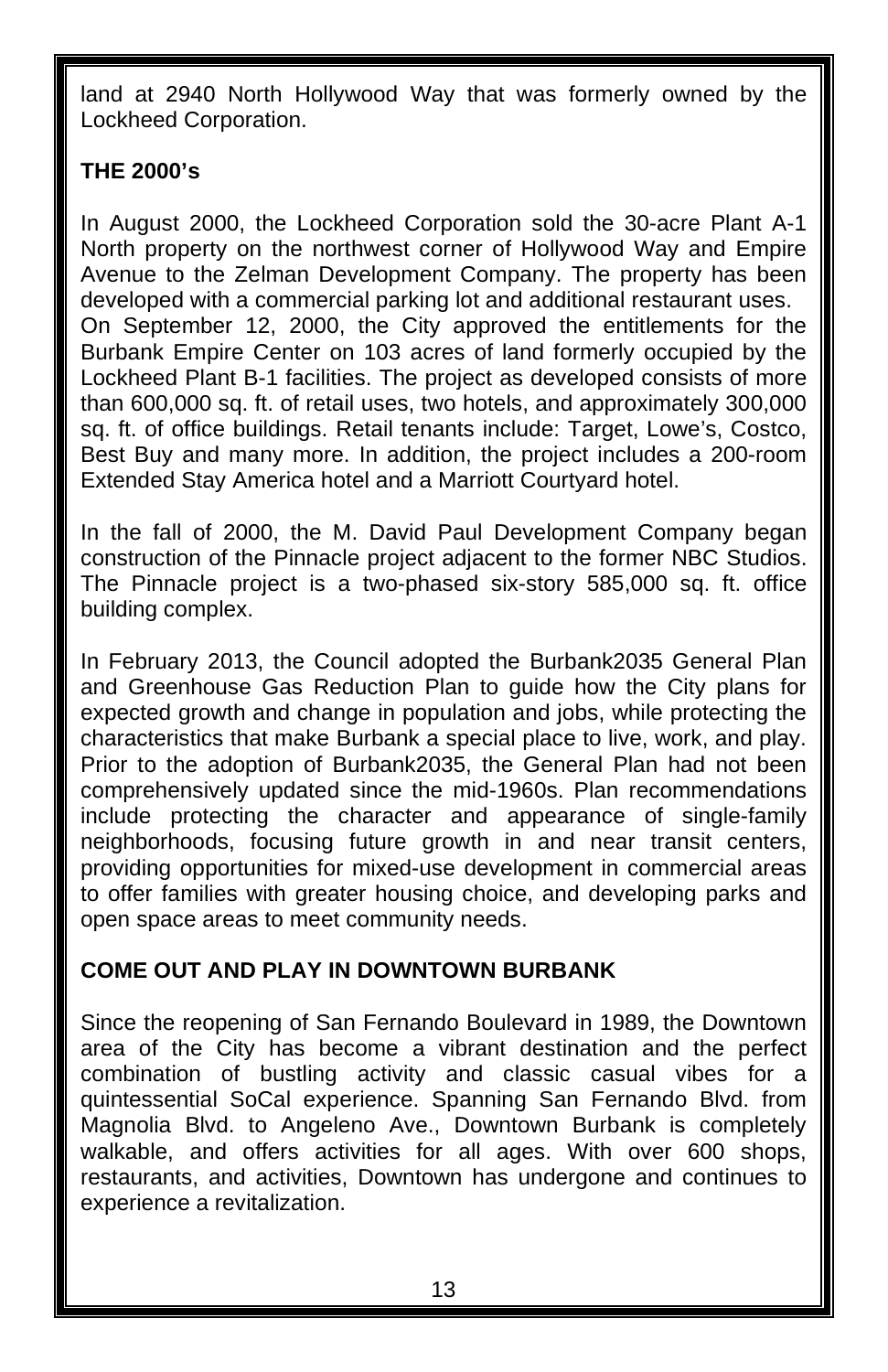The area is managed by the Downtown Burbank Partnership (PBID), a non-profit organization governed by Board members comprised of brokers along with property and business owners in Downtown Burbank. The Downtown Burbank Partnership collaborates closely with Visit Burbank—the City's destination marketing organization and the City of Burbank's Economic Development Division. Combined, the three organizations work to brand the City of Burbank and Downtown Burbank as a vibrant, dynamic urban neighborhood and a prime destination to visit and do business. This public/private partnership gives Burbank a competitive edge in increasing job diversity, attracting new businesses, and safeguarding existing ones. For more information, please visit www.dtnbur.com.

#### **DEVELOPMENTS IN THE CITY**

**Media Studios North**, located at Empire Avenue and Ontario Street, is in close proximity to the Hollywood Burbank Airport, consists of over 622,000 square feet of office space with various tenants. In 2013, City Council approved a ten-year Development Agreement which was extended in 2018, to build an additional 160,447 sq. ft. of office space. The onsite support amenities include: two commissaries, a health club, surface-parking lot and structured parking facilities, pedestrian paths, central garden/outdoor recreational uses, and landscaping.

**IKEA,** a 470,000 square foot retail furniture store with 1,726 parking spaces at 805 S. San Fernando Blvd opened on February 2018. At the time of opening, it was the largest IKEA store in North America. This store uses 1,872 solar panels, producing about 1.03 million kilowatt hours for electricity annually for the store.

**Talaria** is one of the most recent mixed-use residential and retail developments near the Media District area. This includes 241 luxury rental units, a 43,000 Whole Foods grocery store, and 760 parking spaces on a 3.86 acre site.

**Avion** is a 61-acre site adjacent to the Hollywood-Burbank Airport to the west and south and bounded by N. Hollywood Way to the east and San Fernando Blvd. to the north. Avion was formerly home to the now demolished Lockheed B-6 site that was previously used for research, manufacturing, storage, and office uses. Avion is currently in construction to build 1,004,307 sq. ft. of industrial space, 142,250 sq. ft. of office space, 15,475 sq. ft. of retail space and a 150-room hotel. Avion provides significant on-site, publicly accessible amenities and would provide needed improvements to the site and surrounding area including new streets, upgraded utilities, over 1,000 new trees and decorative landscaping as well as new pedestrian and bicycle infrastructure both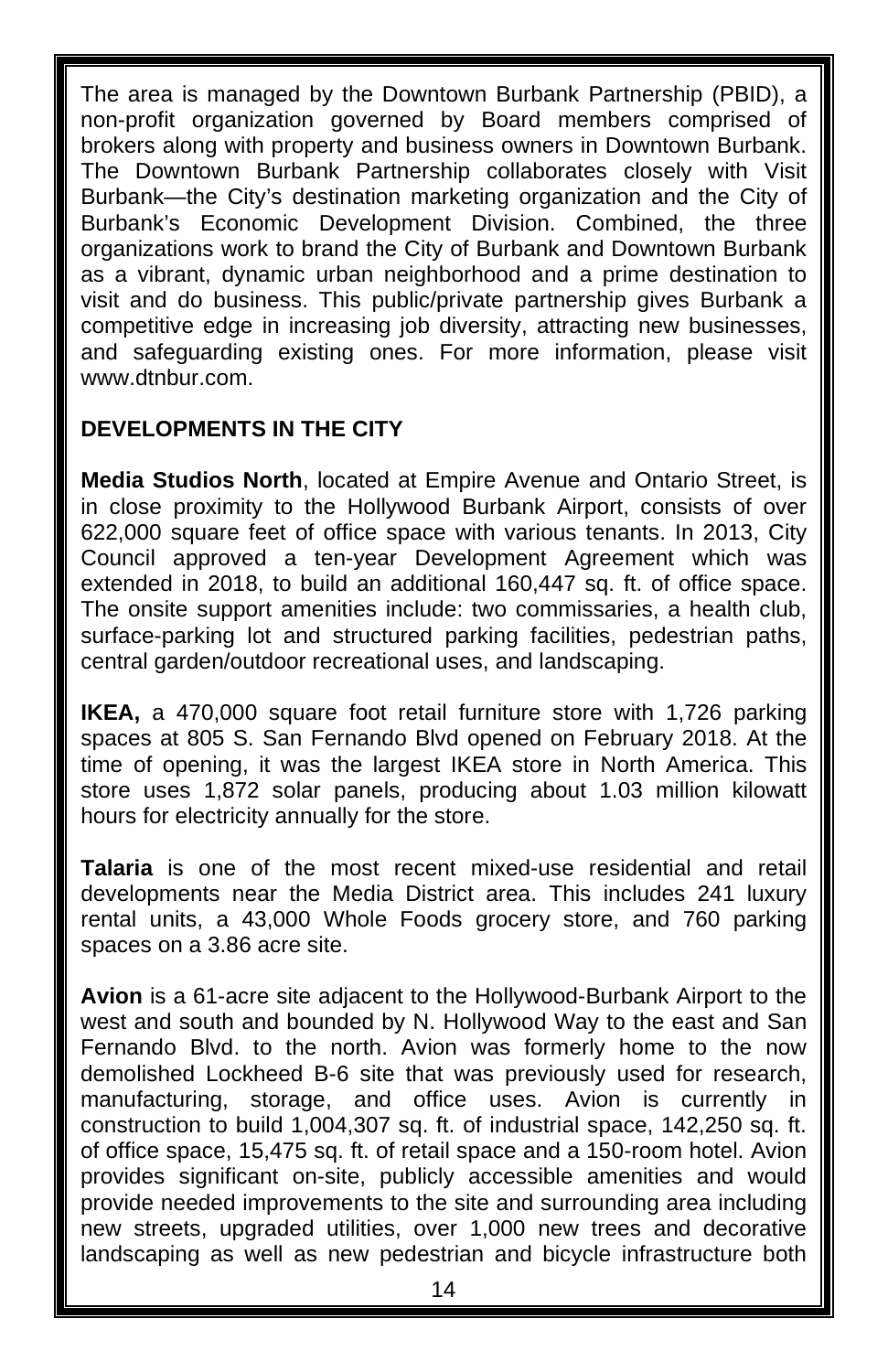throughout the site and along Hollywood Way. Avion supports mass transit by offering 60 on-site parking spaces for the adjacent Burbank Airport North Metrolink station, subsidies for transit passes for future employees, and fair share contributions to fund the maintenance operation of the Metrolink station and the locally serving public bus. Avion will be completed in early 2021.

**Warner Bros. Second Century (New Iconic Frank Gehry Building) Project** is an 800,000-square-foot office building complex that will consist of a seven-story building of approximately 355,000 square feet and a nine-story building of approximately 445,000 square feet. Groundbreaking took place in the Fall of 2019, with construction of both Phases expected to be completed by 2023. Occupancy of Phase I is expected in 2022, and Phase II occupancy will coincide with the Studio's centennial celebration in 2023. Reflecting Warner Bros.' commitment to sustainability and environmental responsibility, the buildings will be built to LEED Certification standards.

As part of this transaction, Warner Bros. will purchase The Burbank Studios property, exclusive of the land on which the two Gehry buildings are to be built (which will be owned by Worthe Real Estate Group and Stockbridge). The Burbank Studios purchase provides Warner Bros. with additional production office space and eight soundstages (with room for expansion), as well as a mill building and a commissary.

**First Street Village** is a mixed-use, residential-commercial project in Downtown Burbank located on the westerly side of North First Street and between East Magnolia Boulevard. The project is currently in construction and will provide 275 new residential units (including 14 units restricted for rent to moderate income households) and a variety of mixed uses on the ground floors (retail, restaurants, and other commercial uses) that add complimentary residential and commercial activities that create a vibrant Downtown Village neighborhood, where existing and new residents can work, shop, dine, and enjoy entertainment without leaving Burbank. First Street Village will also enhance new pedestrian and bike paths, create open space/park, and create affordable workforce housing.

**La Terra** is a mixed-use residential/commercial project that will provide residential, retail, and hotel buildings on approximately 7.08-acres and includes physical improvements to both private and public land that is located at the southeast corner of W. Burbank Boulevard and N. Front Street (Attachment 17). The project includes the following:

• One, 7-story building containing a total of 252 residential units and one, 8-story building containing a total of 321 residential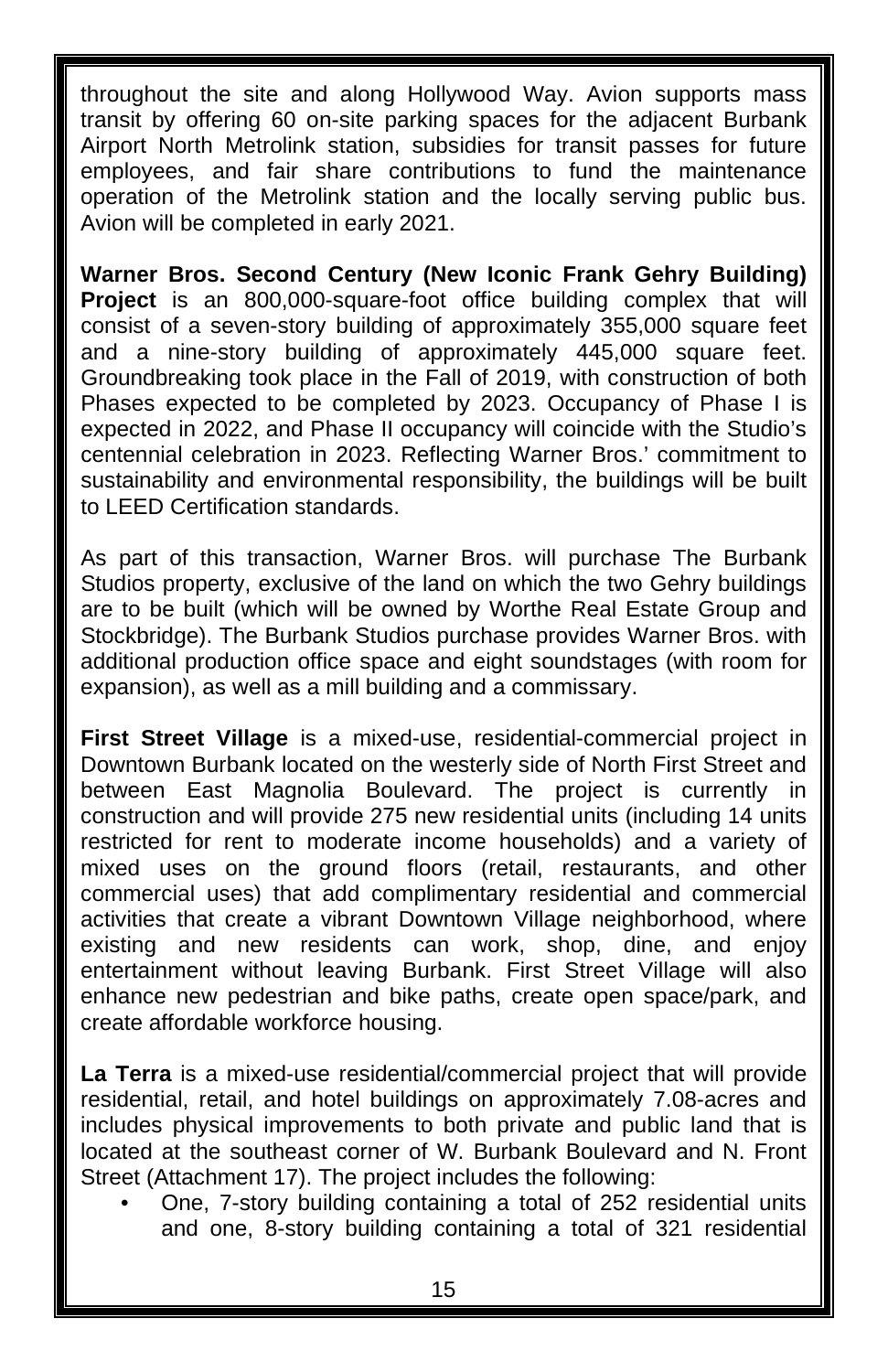units (645,806 square feet). This includes 69 new affordable units for moderate-income households;

- 1,067 square feet of commercial retail space;
- One, 7-story building containing 307 hotel rooms (212,350 square feet);

The proposed mixed-use development would provide needed improvements to the Project site and surrounding area including improvements to Front Street and Burbank Boulevard, upgraded utilities, new shade trees and decorative landscaping as well as new pedestrian and bicycle infrastructure both throughout the site and along Front Street between the Project site and the Downtown Metrolink Station. In addition, the Project will provide approximately 28,000 square feet of publicly accessible open space area and new elevator and staircase connection to the Magnolia Boulevard Overpass/Bridge that will be maintained by the Project applicant for a period of 55 years. The Project supports mass transit by offering subsidies for transit passes for future employees and residents, and fair share contributions to fund the ongoing maintenance operation of the Metrolink station, the locally serving public bus, and potential future upgrades to protect the surrounding neighborhood and resulting in a new quiet zone opportunity at the Downtown station crossing.

The Project will also include numerous Project Design Features that facilitate the implementation of green building design and reduction of greenhouse gas emissions (i.e., cool roofs, rooftop solar panels, LEED Gold Certification, Energy Star appliances, use of recycled water, enhanced access to adjacent public transit facilities facilitating reduced vehicle miles travelled, new shade trees that result in carbon capture, etc.) consistent with the City's Greenhouse Gas Reduction Plan.

**The Burbank Channel Bikeway** is a one-mile Class 1 (off-street) bike and pedestrian path that runs along the Burbank-Western Flood Control Channel, a tributary of the Los Angeles River. Phase I of the Project was completed in 2011 and extends from Victory Boulevard to Alameda Avenue. The City of Burbank is completing the design for Phase II of the project, which would extend the path from Alameda Avenue to the Downtown Burbank Metrolink Station. Construction of Phase II is projected to begin in summer 2019 and be completed by summer 2020.

#### **HOW WE PLAN FOR THE FUTURE**

#### **Burbank2035 General Plan**

The Burbank2035 General Plan, adopted on February 19, 2013, is a guiding document that identifies the 20-year vision for the City. It focuses on preserving single-family residential neighborhoods, while designating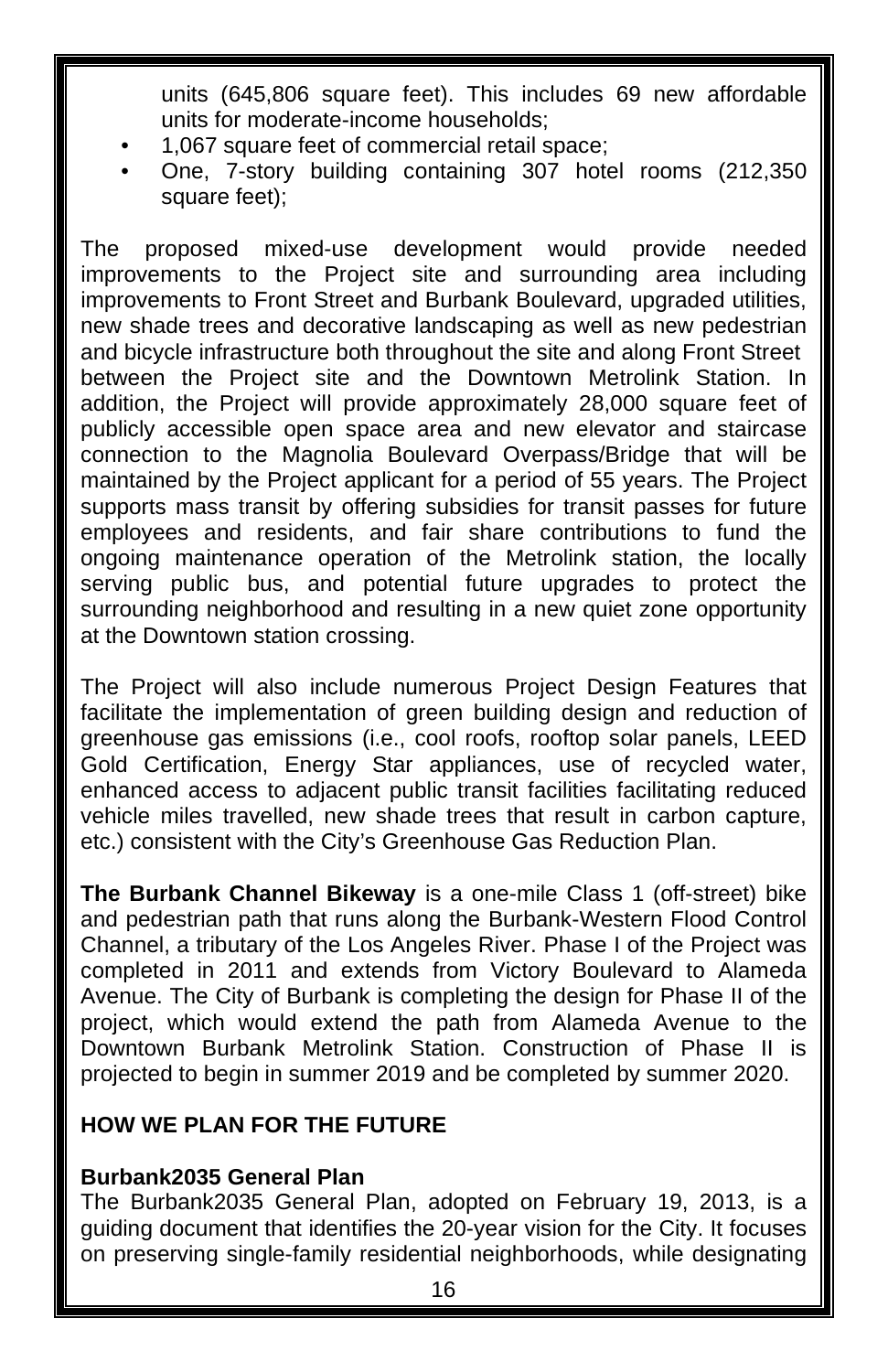key commercial areas for targeted growth and development. The General Plan sets the framework by which all other city plans and regulations must fall within. The General Plan includes state-mandated elements such as Air Quality and Climate Change, Land Use, Mobility, Noise, Open Space and Conservation, and Safety, as well as the following:

- Housing Element A mandatory element that is updated every 8 years and provides key goals, policies, and programs to help the City towards meeting its current and future housing needs. Each year, the City reports on the status and progress in implementing the Burbank Housing Element. The report is submitted to HCD. On June 9, 2020, Planning Division staff presented both the 2019 General Plan and Housing Element Annual Progress Reports to the Burbank City Council.
- Greenhouse Gas Reduction Plan (GGRP) A program to reduce greenhouse gas emissions Citywide in accordance with AB 32. The GGRP is a tool that the City uses to quantify their share of the statewide Greenhouse Gas (GHG) emissions and establishes action steps toward achieving a local emissions reduction target. The City's GGRP examines communitywide activities that result in GHG emissions and establishes strategies that help reduce those emissions in the future, which includes emissions from existing development through both voluntary and mandatory actions. Many of the strategies included in this planning document focuses on building and protecting neighborhoods in Burbank through responsible development, bike and pedestrian facility improvements, energy-efficient construction and retrofits, better air quality, lower energy and water bills through education and conservation, and reduced waste to extend the lifetime of Burbank's landfill. In short, the success of these strategies relies on the shared effort by the City and community to work together toward a safe, beautiful and thriving community. An updated plan will be presented early 2021.

#### **Golden State Specific Plan**

The Golden State Specific Plan strives to fulfill the City's Burbank2035 General Plan by creating an actionable long-range planning document for the Golden State District. The Plan would identify goals, policies, guidelines, and develop an implementation plan for future development and improvements in the Goldens State District. The Plan presents an opportunity for the City to plan for the future in a manner that leverages resources to meet the City's short and long term planning efforts, through a shared vision that builds on  $-$  and strengthens  $-$  the existing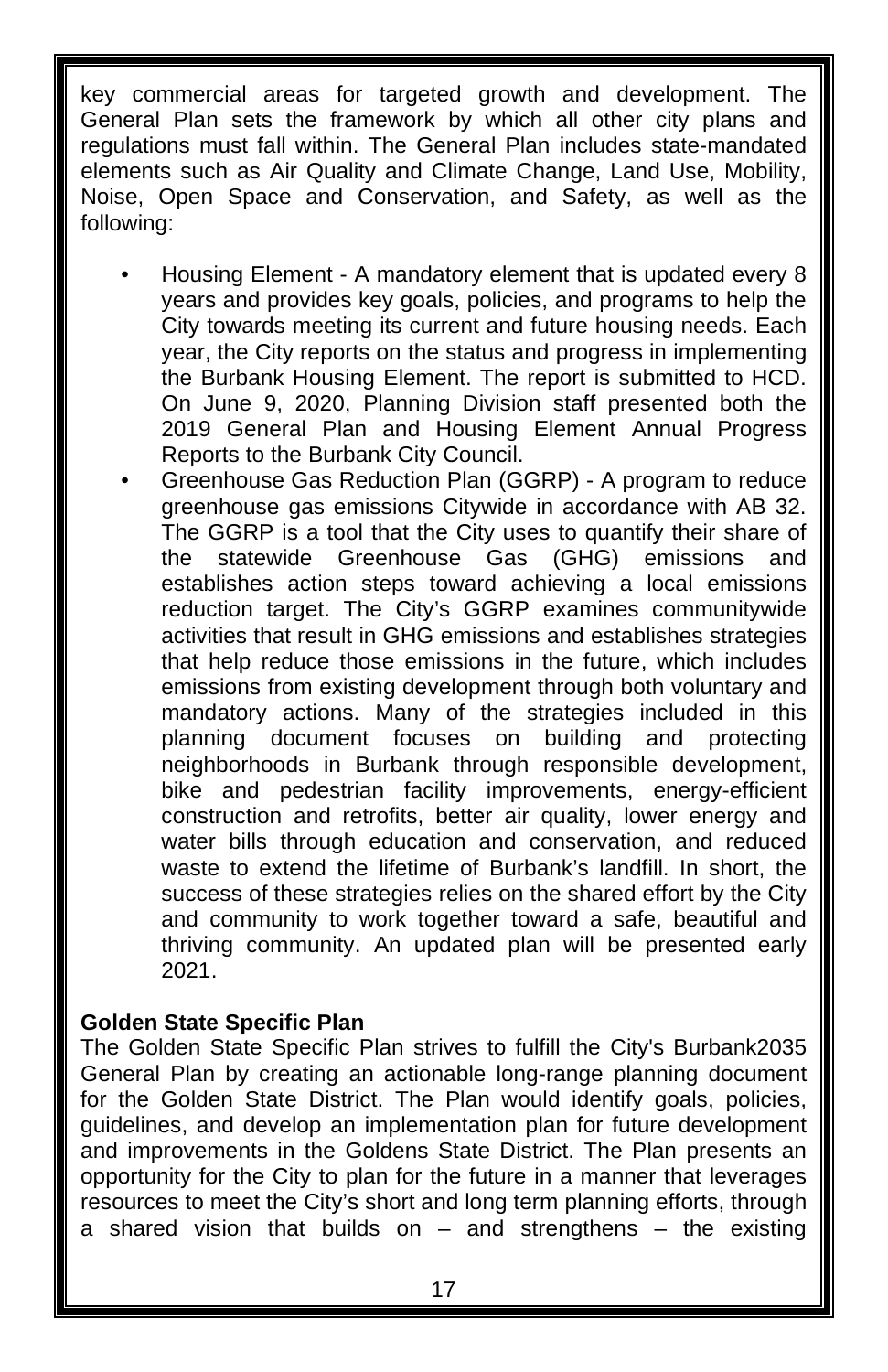neighborhood through responsible development. The vision and guiding principles of the Specific Plan will seek to provide the following:

- New Housing at all levels of affordability;
- Leveraging of the district's transportation assets;
- Preservation of existing key industries;
- Facilitating the building of a mixed-use neighborhood where residents and employees can live, work and play;
- Protection of existing residential neighborhoods;
- Reducing dependence on Vehicle Trips;
- Improvements to districtwide connections that provide safe opportunities for walking, biking and transit;
- Strengthening the unique identify of the area; and
- Long term fiscal and environmental sustainability

#### *The Golden State District*

The approximately 600-acre Golden State District (the "District") is located south and east of the Hollywood Burbank Airport. It includes land zoned for industrial, commercial and residential uses. There are two existing Metrolink stations, a proposed High Speed Rail station, and the Hollywood Burbank Airport within the District. Home to Lockheed from the 1940's to the 1990's, it has been traditionally seen as one of the City's industrial hubs and a major employment center. With Lockheed's departure in the 1990s there was a slowdown in activity within the District. However, in more recent years, this area has experienced a resurgence and has evolved to have an eclectic mix of commercial, office, media, industrial and technology businesses. As of 2017, it was home to approximately 15,000 jobs and 3,500 residents.

#### **Transit Oriented Development (TOD) for the Downtown Burbank Metrolink Station**

The City's General Plan Realization Land Use Program LU-3 encourages the City to "review the three existing specific plans through a public process to determine whether the vision, goals, and policies established by the plans remain applicable and appropriate. Revise the plans as necessary to ensure that they reflect current desires for each of the three areas." In order to implement this General Plan program, staff applied for and was awarded \$310,000 in funds from the California Department of Housing and Community Development (HCD) under the SB2 Planning Grant Program and \$410,000 from Los Angeles Country Metropolitan Transit Authority (Metro) under the TOD Planning Grant Program. Collectively, these grant funds will facilitate a new Downtown Burbank specific plan that proposes to incorporate an update to the 1997 Burbank Center Specific Plan, 2012 North San Fernando Boulevard Master Plan, and surrounding areas of both plans into one comprehensive planning document. As part of the project, the new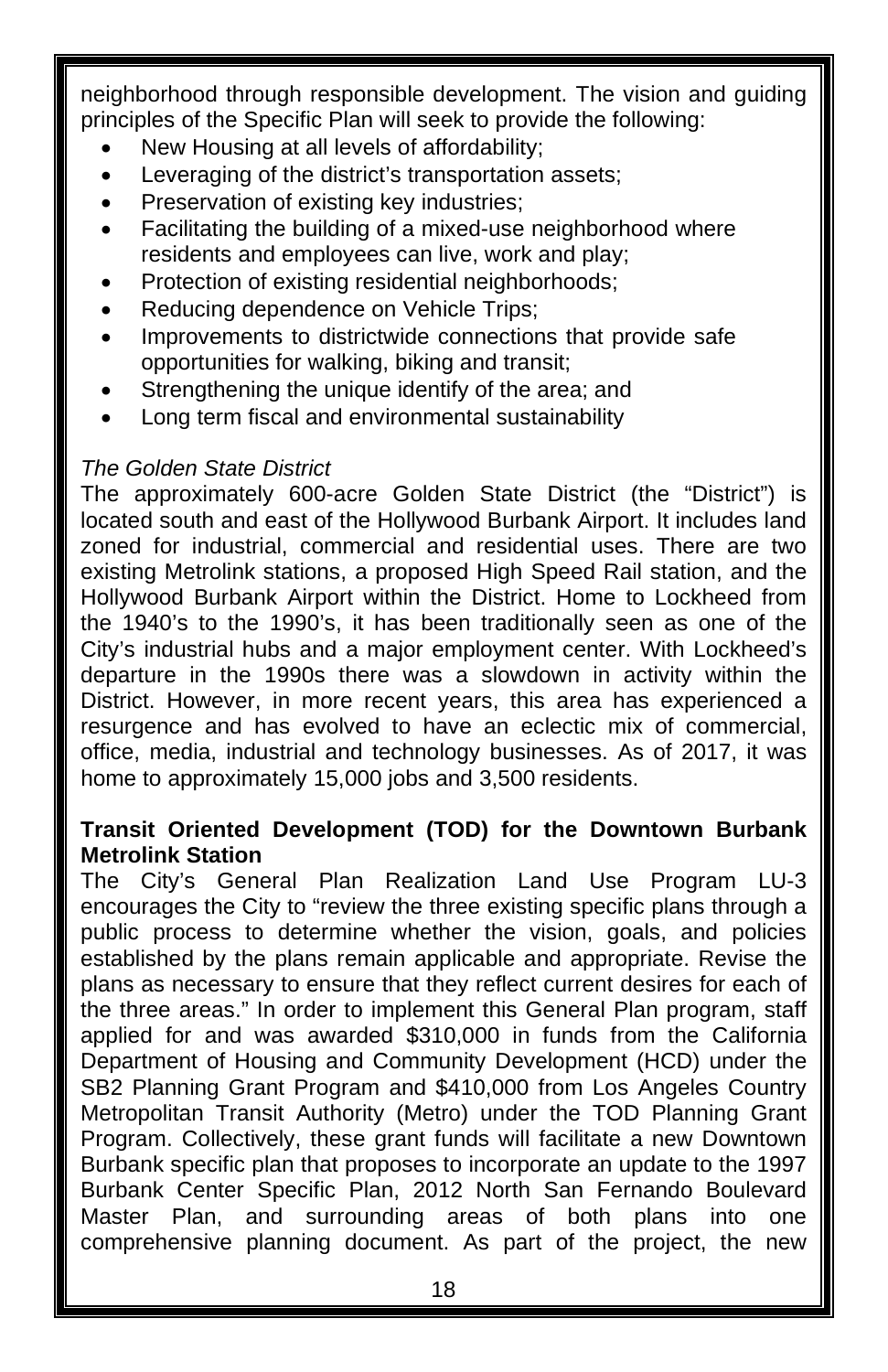specific plan will include an update to the General Plan elements and undertake the appropriate environmental assessment pursuant to the California Environmental Quality Act (CEQA). The new "Specific Plan" is referred to as the Downtown Burbank Metrolink Station TOD Specific Plan and General Plan Update.

The approximately 662-acre Specific Plan area encompasses two adopted planning areas (the Burbank Center Plan and the North San Fernando Boulevard Master Plan), which includes Downtown Burbank and the Downtown Burbank Metrolink Station. The Specific Plan's development will include analysis of existing and proposed land uses, infrastructure, transportation, pedestrian and bicycle amenities, opportunities for new housing and other in-fill development opportunities. The Specific Plan will also analyze vehicle, bicycle, and pedestrian access to the Downtown Burbank Metrolink Station and study ways to take advantage of economic development opportunities and job creation around the station.

The project will include extensive outreach with the public, business leaders, and other agencies. When completed, the Specific Plan will be a document that guides development within and around Downtown Burbank and Downtown Burbank Metrolink Station. The proposed plan will be presented to the Planning Board and City Council in late 2021.

**\*\*\*\*\*\*\*\*\*\*\*\*\*\*\*\*\*\*\*\*\*\*\*\*\*\*\*\*\*\*\*\*\*\*\*\*\*\*\*\*\*\*\*\*\*\*\*\*\*\*\*\*\***

### **CITY HALL BUILDING**

On June 4, 1940, the City of Burbank entered into a contract with the architectural firm of William Allen and W. George Lutzi for the design of a new City Hall to replace the existing building located across the street on the property formerly occupied by the Police Station.

In February 1941 the Federal Works Agency authorized financial assistance by the Works Projects Administration (WPA) of Southern California for construction of the new City Hall. However, due to termination of the WPA by President Roosevelt, the City was required to complete the construction of City Hall with its own funds.

The building remains a tribute to the craftsmen who built it. Extensive rare marbles, expensive woods, bronze and ornate decoration were used to carry out the theme of patriotism and the war effort. Some of the marble used in the building is Montana rose travertine, Italian levanto, and Belgian black and gold. The Council Chamber is paneled in teakwood and the Mayor's office in semi-bent burl walnut. On February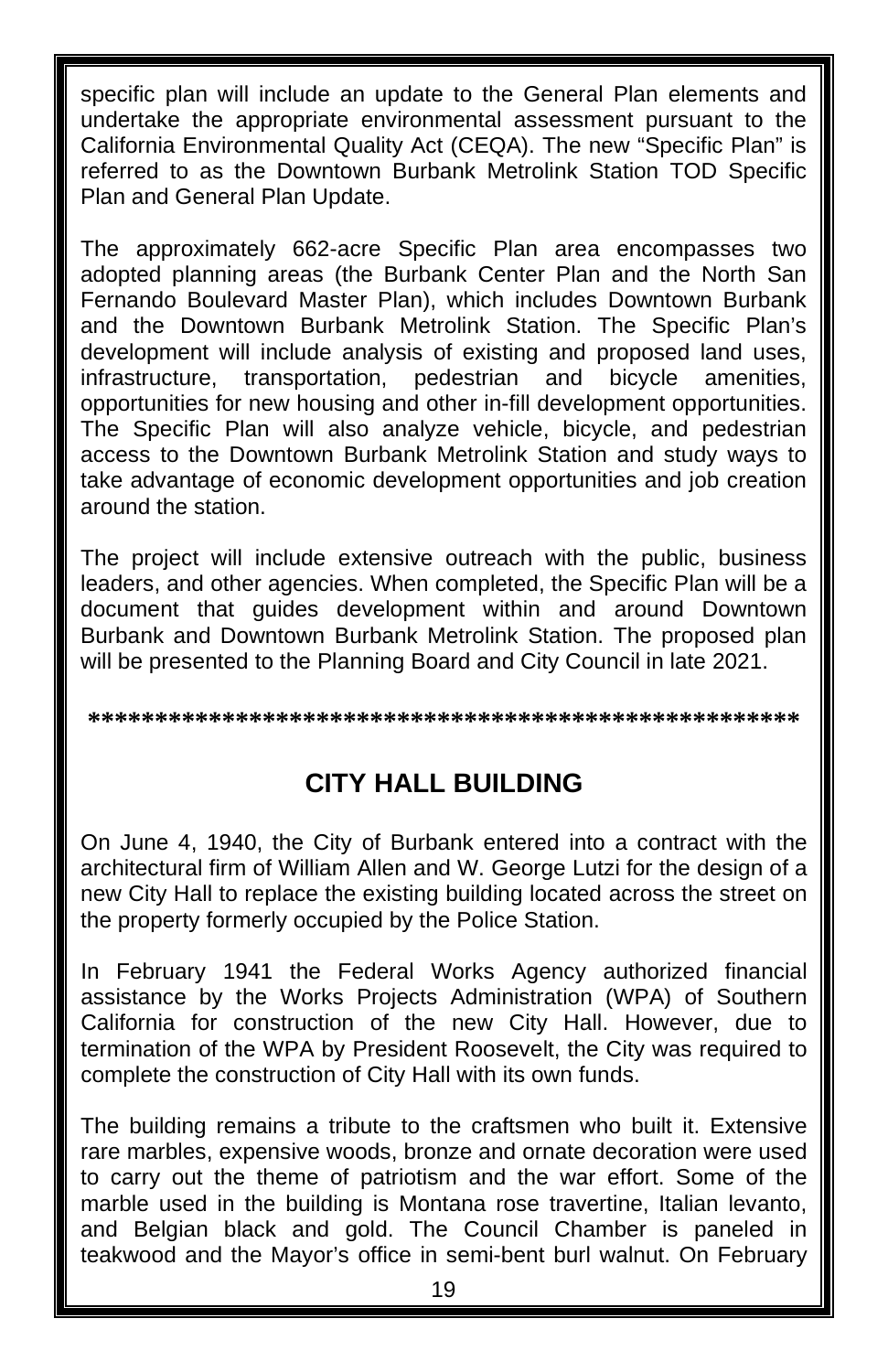12, 1943, Abraham Lincoln's birthday, the City Hall was dedicated to "freedom and justice," symbolic of the nation in which we live.

Three murals were included in the design. Two of the murals were created by Hugo Ballin. They are "The Four Freedoms," hanging in the Council Chamber, and "Burbank Industry," hanging in the City Hall rotunda. A third mural, "Justice," by Bartholomew Mako, is displayed in the City Attorney's Office. "The Four Freedoms" mural depicts the freedoms of speech, religion, freedom from want, and freedom from fear, as enunciated by President Roosevelt and Winston Churchill in the Atlantic Charter. "Burbank Industry" features airplanes built in the City, the motion picture industry, sunny skies, agriculture and family life. When the Municipal Services Building was built in 1964, this mural was divided into two parts to allow for the connecting bridge to the annex. The lower half was donated to the Burbank Historical Society. It was kept in storage for 37 years and in 2001 the mural was restored and the two sections were reattached by fine arts conservation experts.

The 2001 City Council-approved Chamber renovation project was completed with an eye toward comfort and modern technology, while, at the same time, respecting the original art deco style of Burbank City Hall. In addition to the Chamber renovation, the project included the restoration of two murals by Hugo Ballin: "The Four Freedoms" in the Chamber and "Burbank Industry" in the rotunda.

During the 2001 renovation, the lowered ceiling in the Chamber was removed. The ceiling was returned to its original height revealing the top of "The Four Freedoms" mural which had been covered for decades. Other work included: refinishing the teak paneling on the walls; installing new carpeting and new theatre-style seating; and, installing new brass lights similar to the original fixtures.

Many modifications have been made to the City Hall since 1943, but it still remains a beautiful building and a tribute to the architecture of the 1940's. The City Hall Building was also placed on the National Register and California Register of Historical Resources on April 18, 1996.



There have been four Seals adopted since 1911. In 1973 a City Seal Study Committee was appointed to receive and evaluate proposed designs for a new City Seal to better reflect contemporary values. After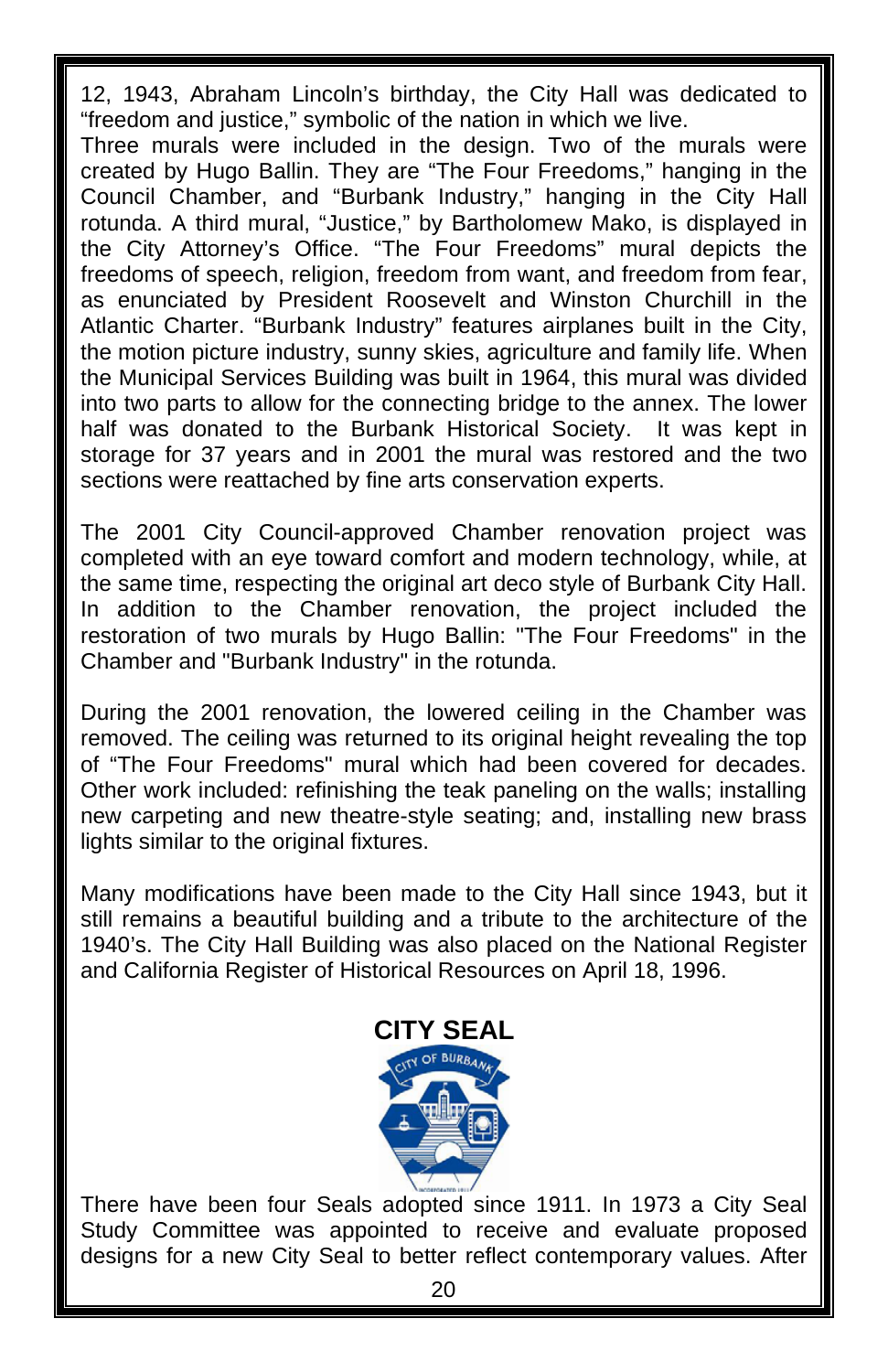many suggestions, designs and revisions, a new City Seal was adopted January 1, 1978, described as:

"The seal of the City, shall consist of a curved banner inscribed with the words "City of Burbank", below which shall be inscribed a centered hexagon containing a depiction of City Hall, which centered hexagon shall have inscribed tangent to its lower left side another hexagon of equal size containing a frontal depiction of an airborne aircraft and which same centered hexagon shall have inscribed tangent to its lower right side a third hexagon of equal size containing a depiction of a motion picture film and klieg light, all three (3) of which hexagons shall surmount an area generally of an inverted triangular shape containing a stylized depiction of the sun rising over the Verdugo Mountains, and on the truncated bottom of which triangle shall be inscribed the words 'Incorporated 1911'."

### **CITY FLOWER CALIFORNIA LILAC (Ceanothus)**

The California Lilac is evergreen chaparral foliage which is native to the Burbank hills. It is a natural erosion-control plant and is often planted for slope stabilization. The plant comes in a wide variety of colors (from white through various shades of blue) and sizes (low groundcover to shrubs), making it suitable for a variety of landscapes.

### **CITY TREE CRAPE MYRTLE (Lythraceae Myrtales)**

The Crape Myrtle is an extremely popular small tree covered with profuse bloom in summer. It grows up to 20 feet in height and generally has several angular trunks covered with smooth, light brown bark that flakes off to reveal the lighter underbark. The crinkled or crepe flowers are generally bright pink but are also available in red, lavender, or white. It requires full sun and average soil.

### **MEMBERS OF THE CITY COUNCIL**

| Term Expires |
|--------------|
|              |
|              |
|              |
|              |
|              |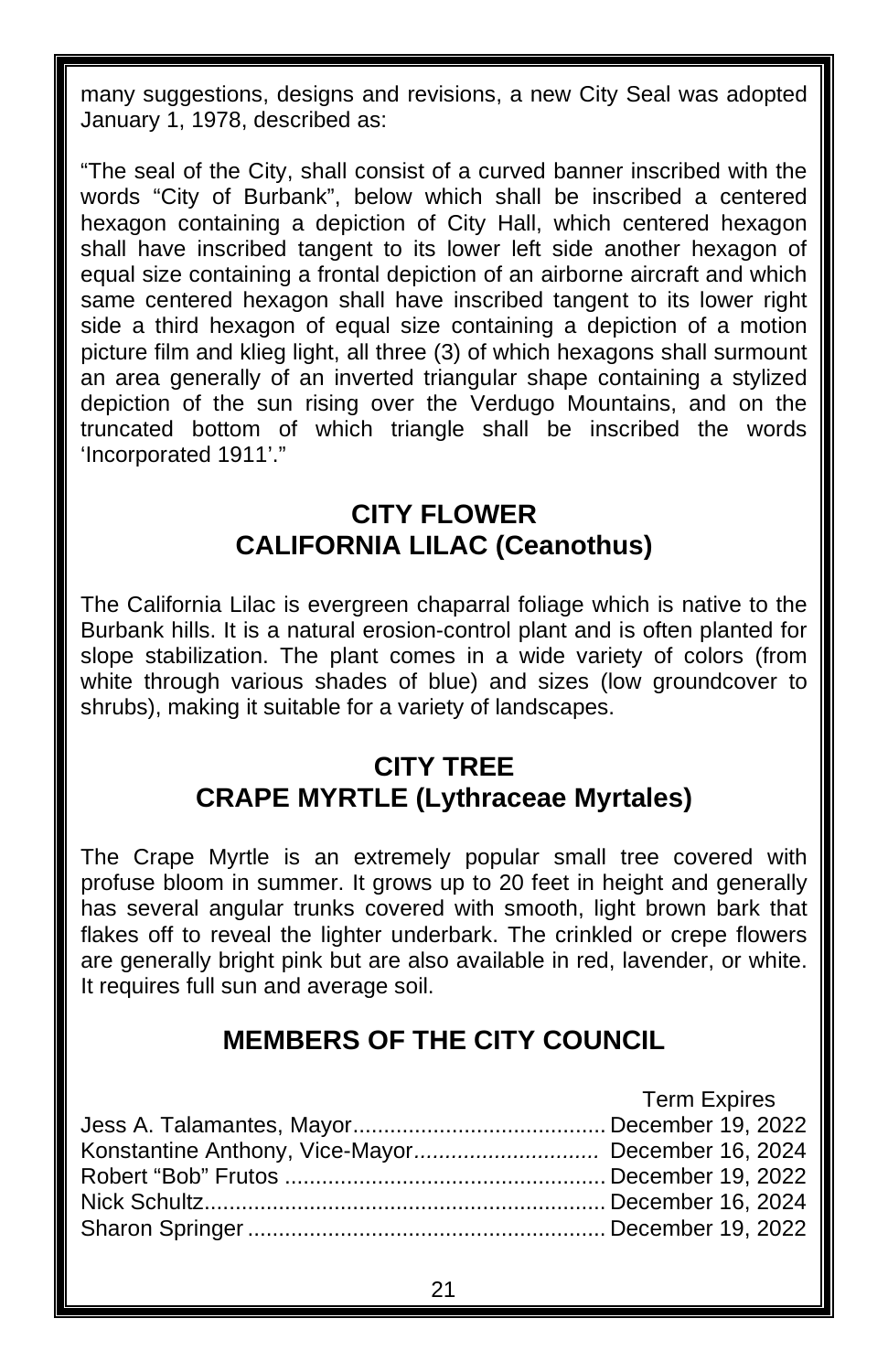### **OTHER ELECTED OFFICIALS**

| Krystle Ang Palmer, City Treasurer December 19, 2022 |  |  |
|------------------------------------------------------|--|--|

### **OFFICIALS APPOINTED BY THE COUNCIL**

Justin Hess, City Manager Joseph H. McDougall, City Attorney

### **OFFICIALS AND EMPLOYEES APPOINTED BY THE CITY MANAGER**

Assistant City Manager **Judie Wilke** Assistant City Manager General Manager, Burbank Water & Power Dawn Roth Lindell<br>Community Development Director Patrick Prescott Community Development Director **Patrick Prescott**<br>Financial Services Director **Patrick Prescott** Prescott Prescott Financial Services Director Fire Chief Eric Garcia **Chief Information Officer Chief Information Officer Chief Information Chief Information Chief Information Chief** Library Services Director Elizabeth Goldman Management Services Director **Betsy McClinton**<br>Police Chief **Betsy McClinton** Park, Recreation & Community Services Director Public Works Director **Ken Berkman** 

Michael Albanese<br>Marisa Garcia

### **MUNICIPAL CALENDAR**

**JANUARY 1 -** Business taxes due

**MAY –** Budget and Fee Schedule Adoption for following Fiscal Year (deadline for Council adoption of Budget is June 30<sup>th</sup>)

**JULY 1 –** Beginning of fiscal year, Business licenses due

**FIRST TUESDAY AFTER THE FIRST MONDAY IN NOVEMBER** (evennumbered years) - General Municipal Election

**SIXTH MONDAY AFTER THE FIRST TUESDAY AFTER THE FIRST MONDAY IN NOVEMBER -** Reorganization of Council/Mayoral Selection and Induction into office (even-numbered years): Members of City Council, City Clerk, and City Treasurer.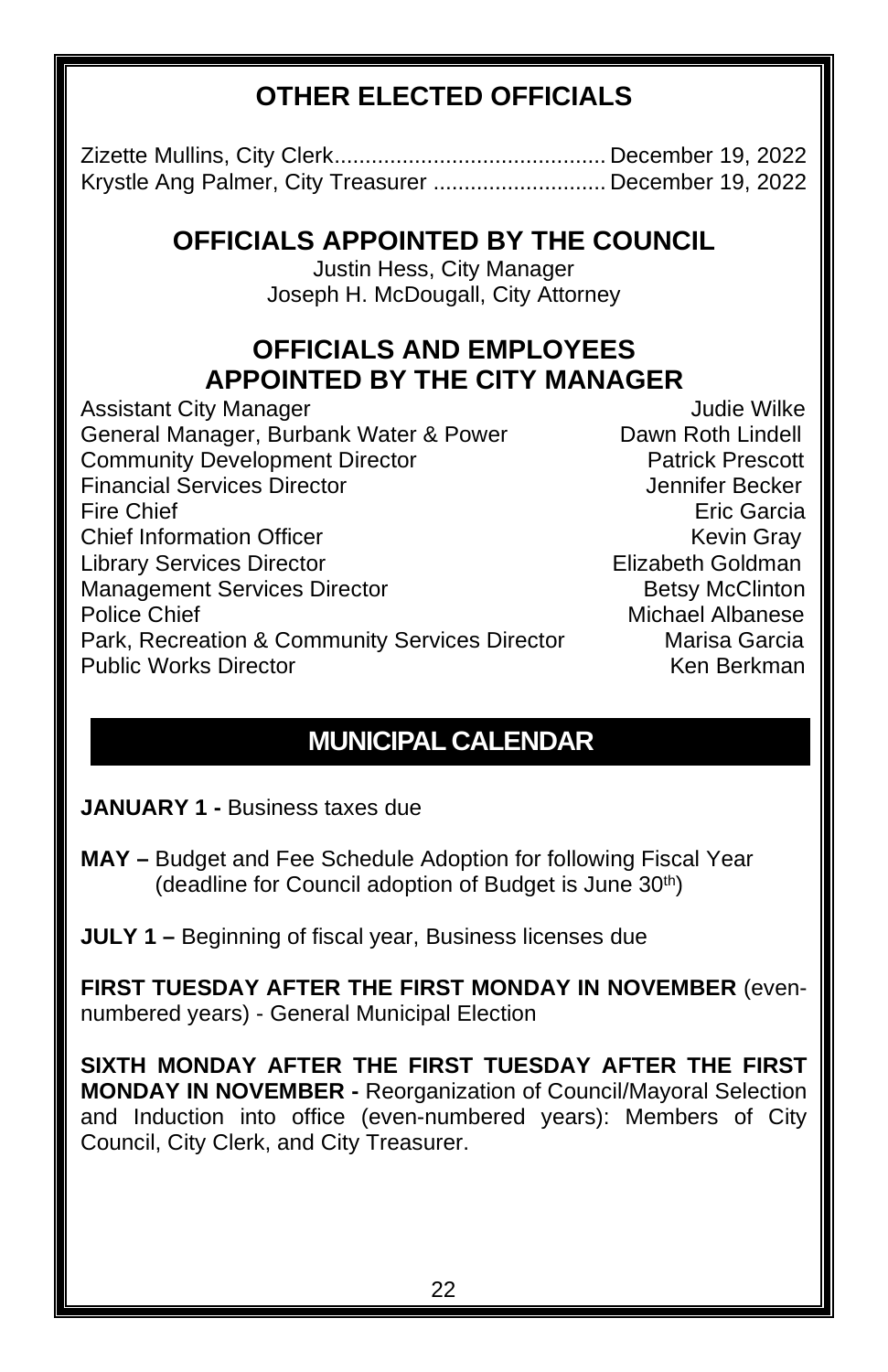### **SCHEDULE OF PUBLIC MEETINGS**

| <b>CITY COUNCIL</b>                                      | REGULAR - Tuesday evening in the<br>Council Chamber, City Hall, 275 E.<br>Olive Ave. at 6:00 p.m. for regular and<br>joint business. SPECIAL - May be<br>called as provided by the laws of the<br>by written notice delivered<br>state,<br>personally to each member of the<br>Council. |
|----------------------------------------------------------|-----------------------------------------------------------------------------------------------------------------------------------------------------------------------------------------------------------------------------------------------------------------------------------------|
| <b>ART IN PUBLIC PLACES</b><br><b>COMMITTEE</b>          | ON CALL - In the Community Services<br>Building, Room 301, Third Floor. 150<br>N. 3rd St.                                                                                                                                                                                               |
| <b>BOARD OF BUILDING AND</b><br><b>FIRE CODE APPEALS</b> | ON CALL - In the Council Chamber,<br>275 E. Olive Ave.                                                                                                                                                                                                                                  |
| <b>BOARD OF LIBRARY</b><br><b>TRUSTEES</b>               | REGULAR - 2nd Wednesday of each<br>month at Central Library Auditorium,<br>110 N. Glenoaks Ave. 5:30 p.m.                                                                                                                                                                               |
| <b>BURBANK CULTURAL ARTS</b><br><b>COMMISSION</b>        | REGULAR - 2ND Wednesday of each<br>month in the Community Services<br>Building, Room 104, 150N. 3rd St.,<br>9:00a.m.                                                                                                                                                                    |
| <b>BURBANK WATER AND</b><br><b>POWER BOARD</b>           | REGULAR - 1st Thursday of each<br>month in the BWP Administrative<br>Building, 164 W. Magnolia Blvd. 5:00<br>pm.                                                                                                                                                                        |
| <b>CIVIL SERVICE BOARD</b>                               | REGULAR - 1st Wednesday of each<br>month in the Council Chamber, 275 E.<br>Olive Ave., 4:30 p.m.                                                                                                                                                                                        |
| <b>HERITAGE COMMISSION</b>                               | REGULAR - 1st Thursday of each<br>month in the Community Services<br>Bldg. Room 104,1st Fl., 150 N. 3rd St.,<br>$5:30$ p.m.                                                                                                                                                             |
| <b>INFRASTRUCTURE</b><br><b>OVERSIGHT BOARD</b>          | REGULAR - 4th Thursday of each<br>month in the Council Chamber, 275 E.<br>Olive Ave., 5:00 p.m.                                                                                                                                                                                         |
| <b>LANDLORD-TENANT</b><br><b>COMMISSION</b>              | REGULAR - 1st Monday of each<br>month in the Community Services<br>Building, Rm., 104 1st Fl., 150 N. 3rd<br>St., 6:15 p.m.                                                                                                                                                             |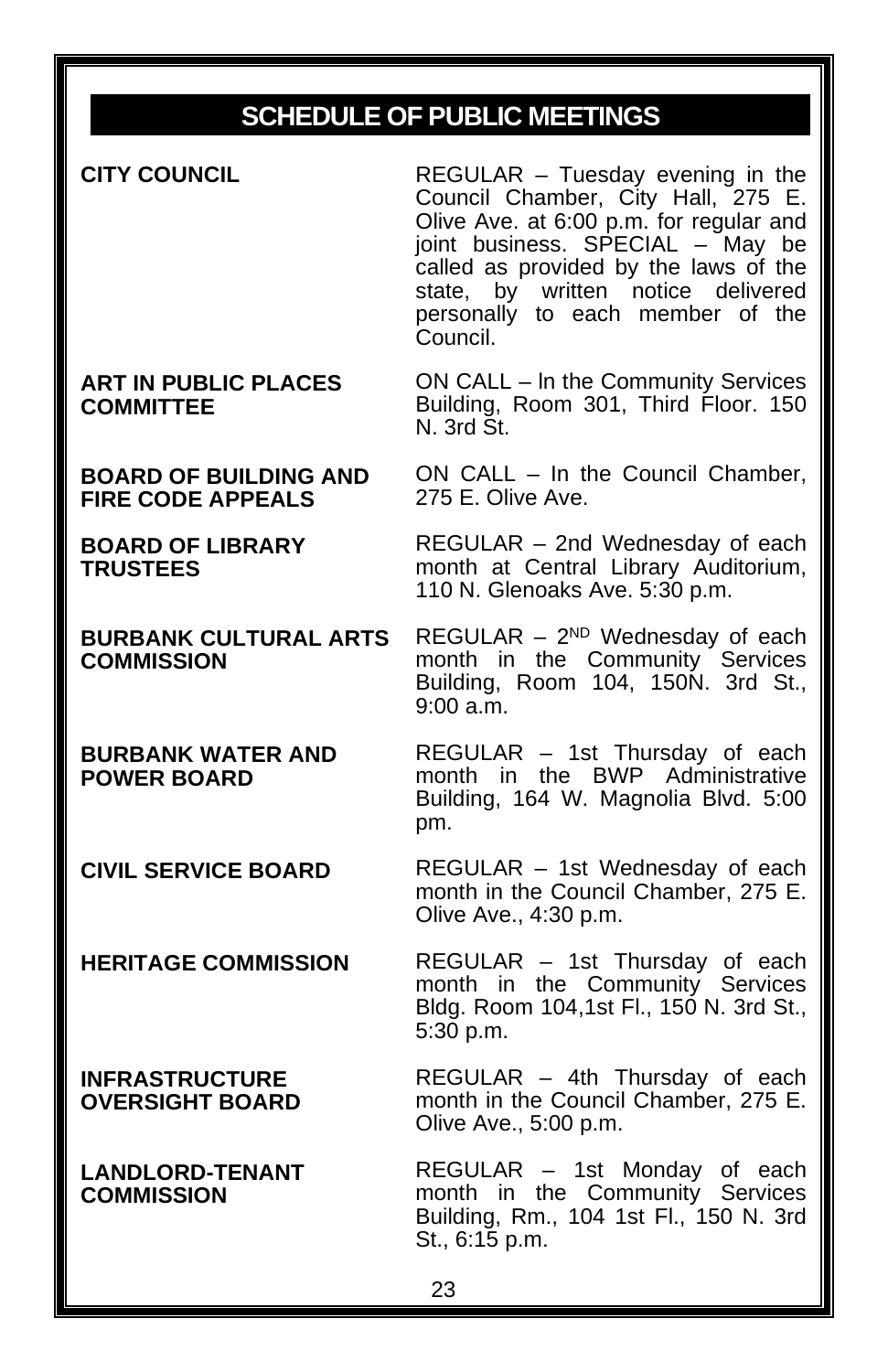**PARK, RECREATION AND COMMUNITY SERVICES BOARD PLANNING BOARD POLICE COMMISSION SENIOR CITIZEN BOARD SUSTAINABLE BURBANK COMMISSION TRANSPORTATION COMMISSION YOUTH BOARD** REGULAR – 2nd Thursday of each month in the Council Chamber, 275 E. Olive Ave., 6:00 p.m. REGULAR  $-2^{nd}$  & 4th Monday of each month in the Council Chamber, 275 E. Olive Ave., 6:00 p.m. REGULAR – 3rd Wednesday of each month in the Council Chamber, 275 E. Olive Ave., 6:00 p.m. REGULAR – 4th Wednesday of each month in the Joslyn Center, 1301 W. Olive Ave., 1:00 p.m. REGULAR – 3rd Monday of each month in the Police/Fire Community Room, 200 N. Third St. 5:00 p.m. REGULAR – 3rd Monday of each month in the Community Services Building, Room 101, 2nd Fl., 150 N. 3rd St., 5:00 p.m. REGULAR – 1st Wednesday of each month in the Community Services Bldg, Room 104, 150 N. 3rd St., 6:30

### **DUTIES AND RESPONSIBILITIES OF CITY OFFICIALS & DEPARTMENTS**

p.m.

### **THE AUTHORITY**

As in all democratic institutions, the ultimate power and authority rests with the people. In 1927, when the electorate adopted the new City Charter, the main structure of the City's government was provided for. The Charter became effective January 13, 1927, and the Council-City Manager form of Government was established.

### **THE CITY CHARTER**

The City Charter is a 'chart,' a 'constitution,' or basic plan for City Government. It provides for perpetuating the name of Burbank, the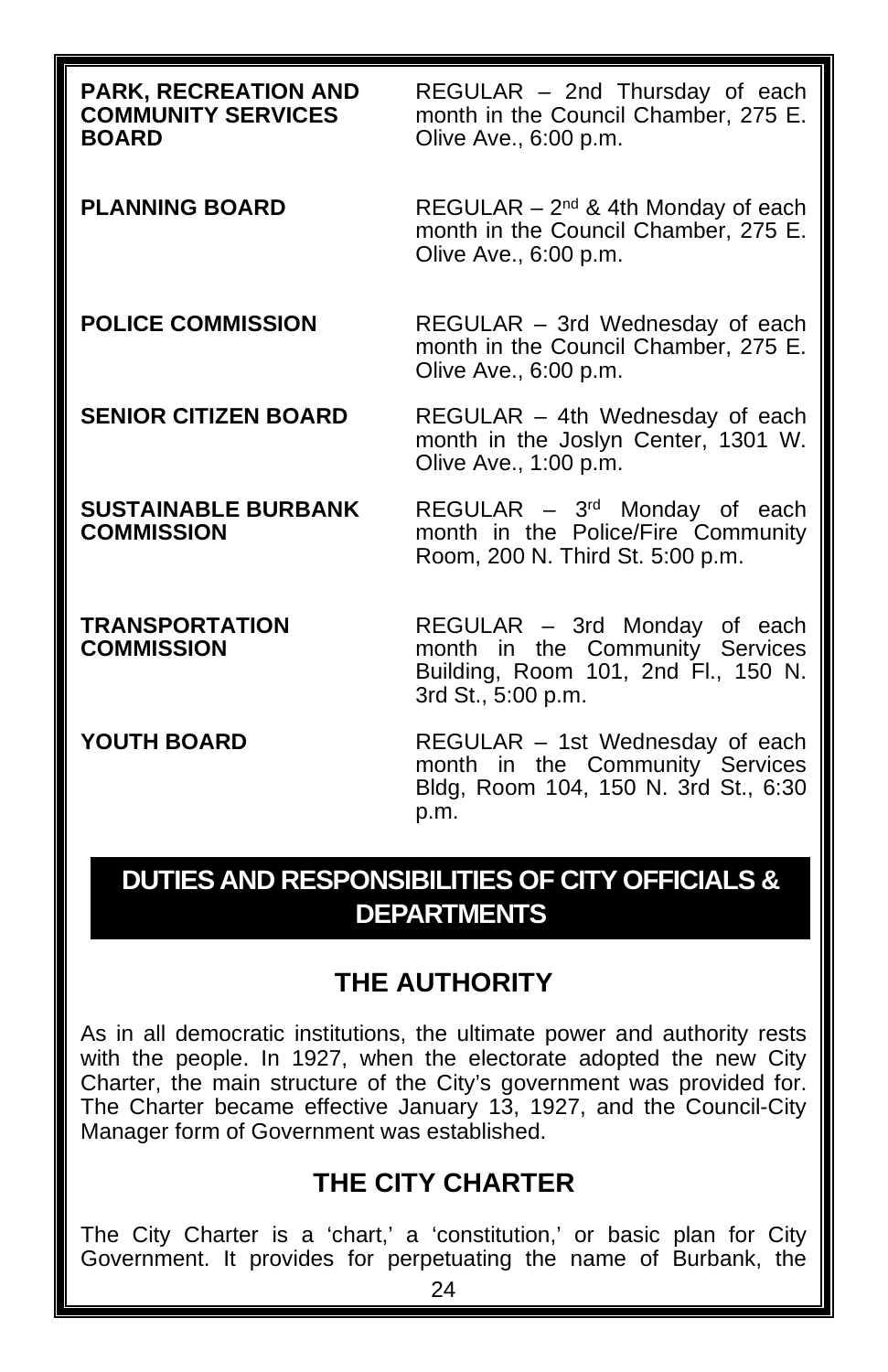election or appointment of officers and employees, and defines the duties of the City Council and the City Manager, as well as certain departments and department heads.

It designates the time and place for regular and special meetings of the Council and prescribes the manner in which the Council may take official action.

The times and manner of conducting municipal elections are specified. Provision is made for taxation to support the City government, preparation of the annual budget, and regulations for safeguarding and disbursement of City funds.

The Charter may be amended by a majority vote of the people and was last amended in June 2018 with the passage of Measure T.

Every five years, Council is required to appoint a Charter Review Committee consisting of 5 members to consider the Charter and advise the Council whether a comprehensive Charter review is necessary. Upon such recommendation the Council may appoint a full Charter Review Committee to determine

### **THE CITY COUNCIL**

"The legislative body of the City shall consist of five persons elected at large which body shall be known as the Council." (Section 305)

The Council enacts the laws and establishes administrative policy for the City government.

#### **QUALIFICATIONS FOR COUNCIL MEMBER**

In order to serve as a Council Member, a citizen must be elected by the qualified voters of the City at a municipal election. The individual must be a citizen of the United States and must be a qualified elector of the City of Burbank at the time of nomination. The candidate must have resided in the City for twenty-nine days prior to filing nomination papers and cannot hold any other elective office for which compensation is made. (Sections 305, 800, and 1100)

#### **TERM OF OFFICE**

All elective officers hold office for terms of four years or until their successors are elected or qualified. (Sections 300 and 400)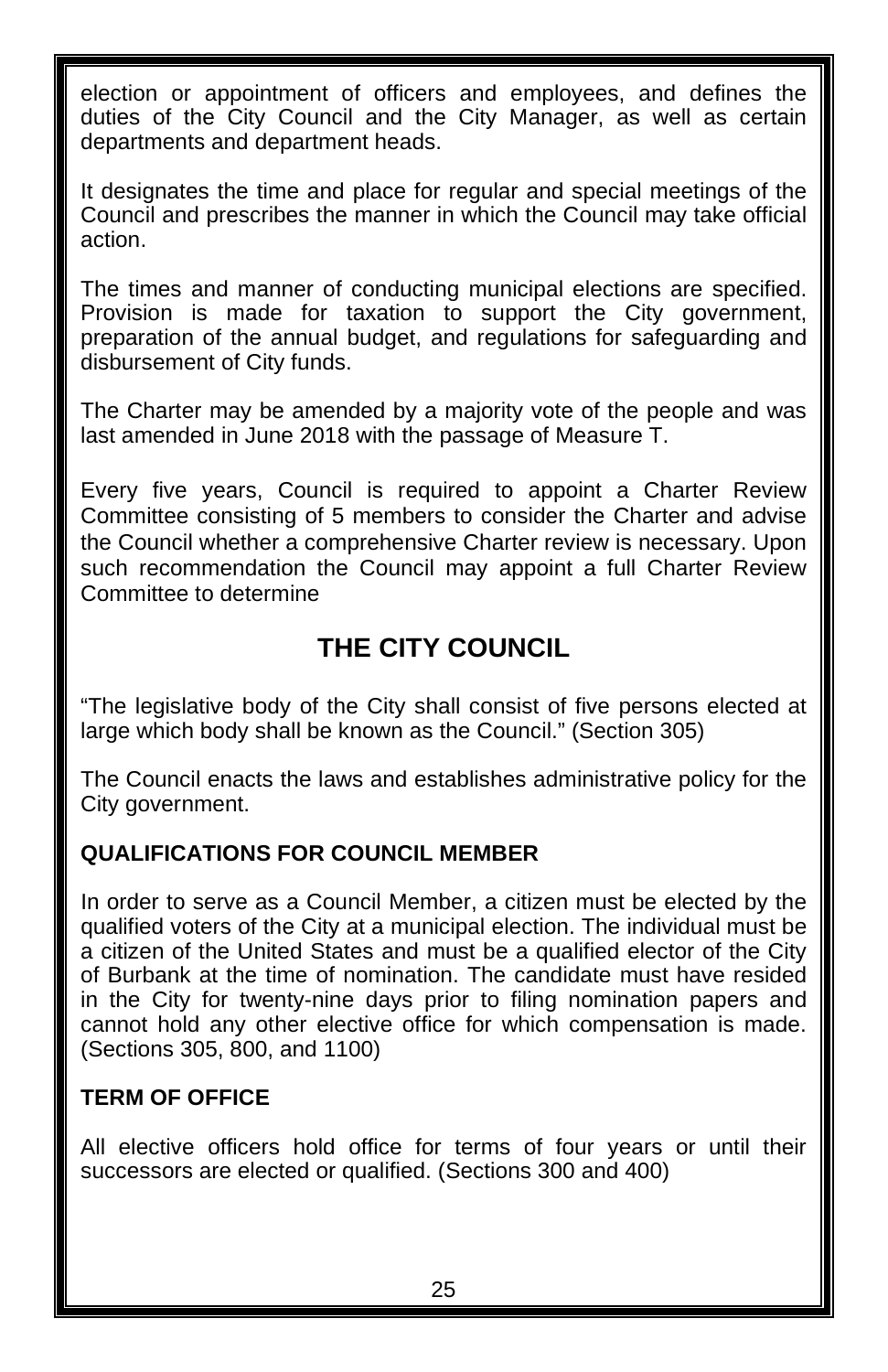#### **COMPENSATION**

Each Council Member shall receive such compensation as may be prescribed by ordinance but not to exceed the amount which Council Members of general law and cities of similar population would receive under State law. (Section 305)

#### **COUNCIL MEETINGS**

The Council shall meet at 10:00 a.m. on the sixth Monday after the first Tuesday after the first Monday in November where newly elected members shall be inducted into office and the newly constituted Council shall choose one member to serve as Mayor and one member to serve as Vice Mayor pursuant to Charter Section 400.

The Council shall hold regular meetings on at least two Tuesdays of each month for closed and study sessions, and at 6:00 p.m. for regular Council business in the Council Chamber, City Hall, 275 East Olive Avenue. If the time for the regular meeting falls on a holiday, the meeting will be held as soon thereafter as a quorum of the Council is present, or at such other time as the Council may determine from time to time by resolution. (BMC §2-1-203)

Special meetings may be called by the Mayor or by three Council Members at any time by written notice delivered personally to each member. (Section 400)

All meetings shall be open to the public. (Section 400)

#### **GRANICUS SYSTEM**

In August 2007, the City launched the Granicus Media Manager system, which is a software system that not only broadcasts City Council and Planning Board meetings live over the Internet, but provides online, integrated access to the agenda, staff reports and all pertinent documents. The best feature is that following the conclusion of the meeting, the video and all related material is available for on-demand play back at any time 24/7. In addition, a scroll-down menu with jump-to points allows any individual wanting to review a specific agenda item to simply pull up the meeting and select the item on the agenda and playback will begin at that point in the meeting. Another key feature is the search function which provides the ability to search the archives for key words or topics. The Granicus system can be accessed via a link on the City's main web page.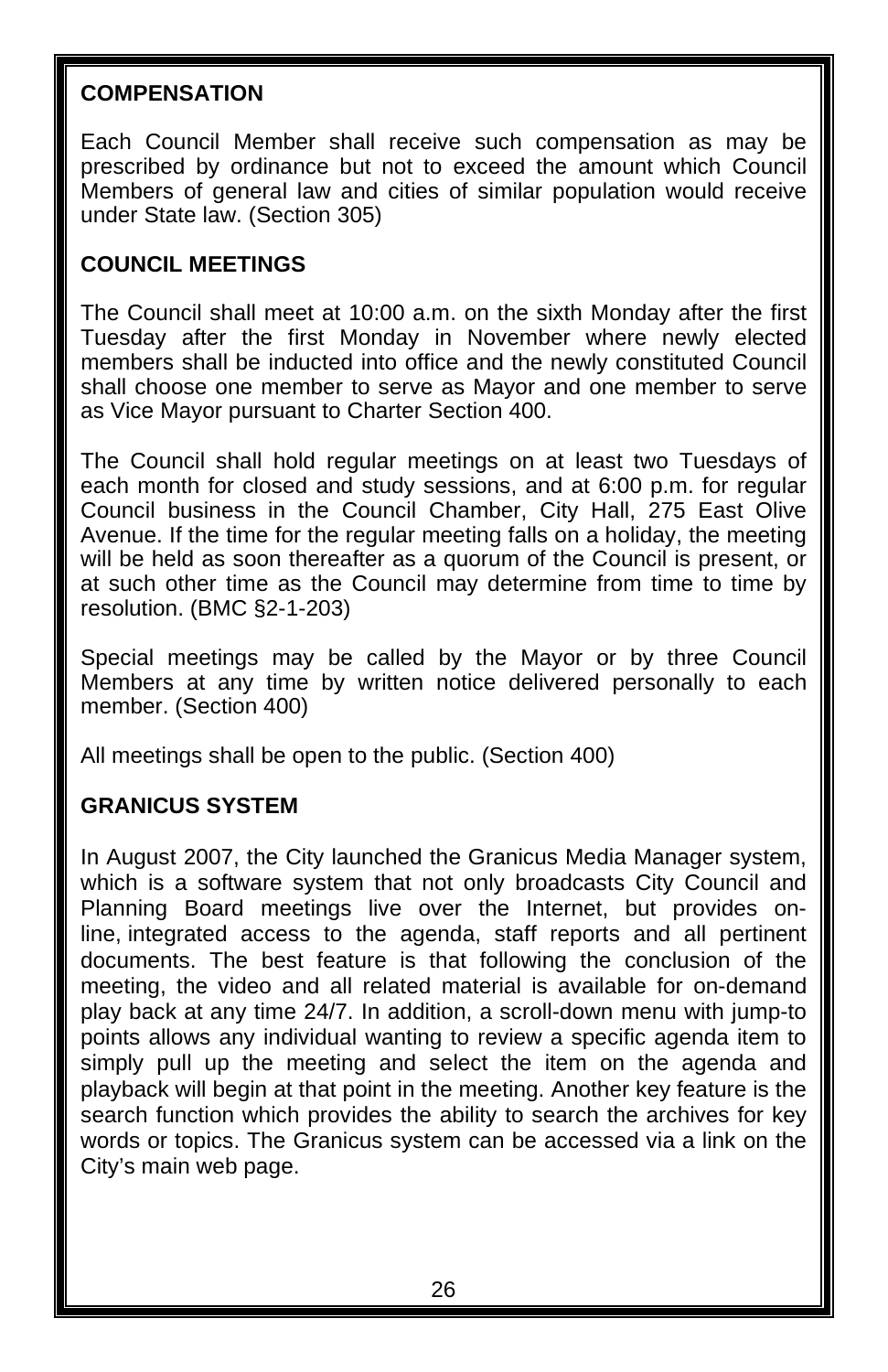Additionally, City Council meetings can be viewed on the Burbank Channel: on AT&T U-Verse Channel 99 or Spectrum Cable Channel 6 and via YouTube.

### **HOW THE COUNCIL TAKES ACTION**

"The Council may take official action only by the passage or adoption of ordinances, resolutions or motions…" (Section 500)

"A majority of the Council Members shall constitute a quorum for the transaction of any business…" (Section 410) However, certain types of resolutions and ordinances require an affirmative vote of 4/5 of the Council for adoption.

#### **THE MAYOR**

The Mayor is chosen by the Council to be presiding officer at the pleasure of the Council. The Mayor has the same voting power as any other member of the Council (Section 400), and receives the same compensation.

The Mayor is the executive head of the City. In extraordinary emergency, the Mayor shall assume general control of the City government and be responsible for the suppression of disorders and the restoration of normal conditions. (Section 310)

The Mayor signs all resolutions and ordinances passed by the Council.

"The Mayor shall represent the City at all ceremonial functions of a social or patriotic character…" (Section 310)

### **OTHER ELECTED OFFICIALS**

### **THE CITY CLERK**

The City Clerk's Office consists of five divisions: City Clerk Services, Elections, Legal Advertising, Records, and Passport Services.

The City Clerk is chosen by the vote of the people at a municipal election for a four-year term in the same manner as members of the City Council.

The City Charter Section 325 outlines the duties of the City Clerk as follows:

- (1) Clerk of the Council.
- (2) Attends all sessions of the Council and keeps a full and accurate record of proceedings.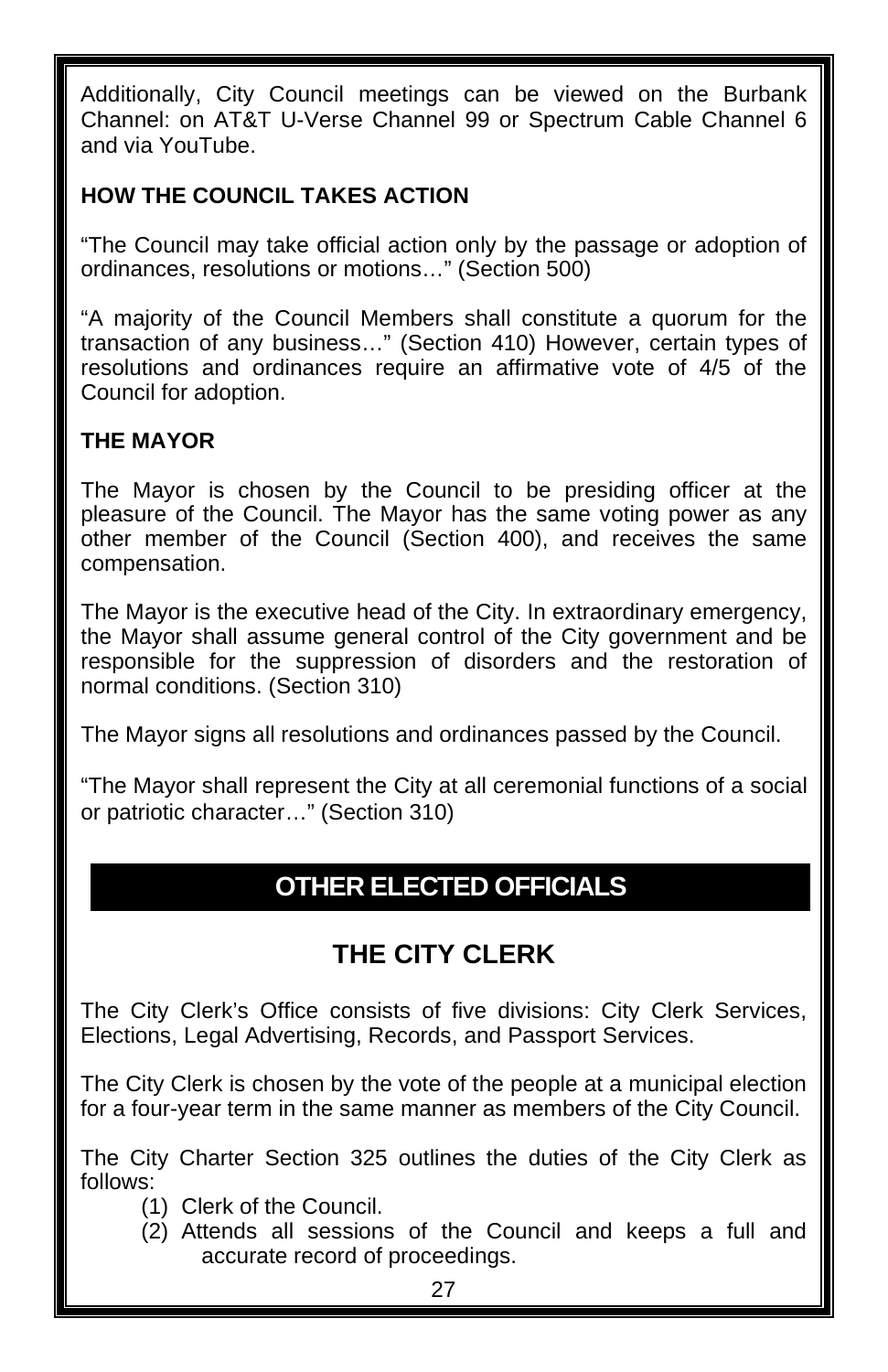- (3) Keeper of the corporate seal of the City.
- (4) Keeps all records, documents, ordinances, resolutions, books and other such papers and matters as may be regularly delivered into the City Clerk's custody or required by law or ordinance to be filed with the Clerk.

The City Clerk is the Elections Official and oversees municipal elections in compliance with the Election Code, the City Charter, and State law.

The City Clerk also administers a Central Records Management Program, which established standardized procedures for the timely destruction or transfer of inactive records.

### **THE CITY TREASURER**

The City Treasurer is chosen by direct vote of the people at a municipal election for a four-year term in the same manner as members of the Council.

It is the City Treasurer's duty to receive and safely keep all moneys and securities belonging to the City, and to make certain warrants are paid and signed by proper officers and not otherwise. (Section 330)

In 1969, the City Treasurer was delegated the authority to invest and reinvest surplus City funds under provisions of State law.

In 2013, the City began depositing all checks electronically, cutting down on float and speeding up cash flow.

### **LOCAL APPOINTMENTS**

The Council is often called upon to make decisions requiring specialized or technical analyses. Citizens with knowledge or experience in particular areas are appointed as members of boards and commissions to make studies and prepare recommendations for consideration by the Council. These citizens serve without compensation. The City has the following such boards, commissions and committees:

| <b>REFERENCES</b> | Charter | Municipal |
|-------------------|---------|-----------|
|                   | Section | Code      |
|                   |         |           |
|                   |         |           |
|                   |         |           |
|                   |         |           |
|                   |         |           |
|                   |         |           |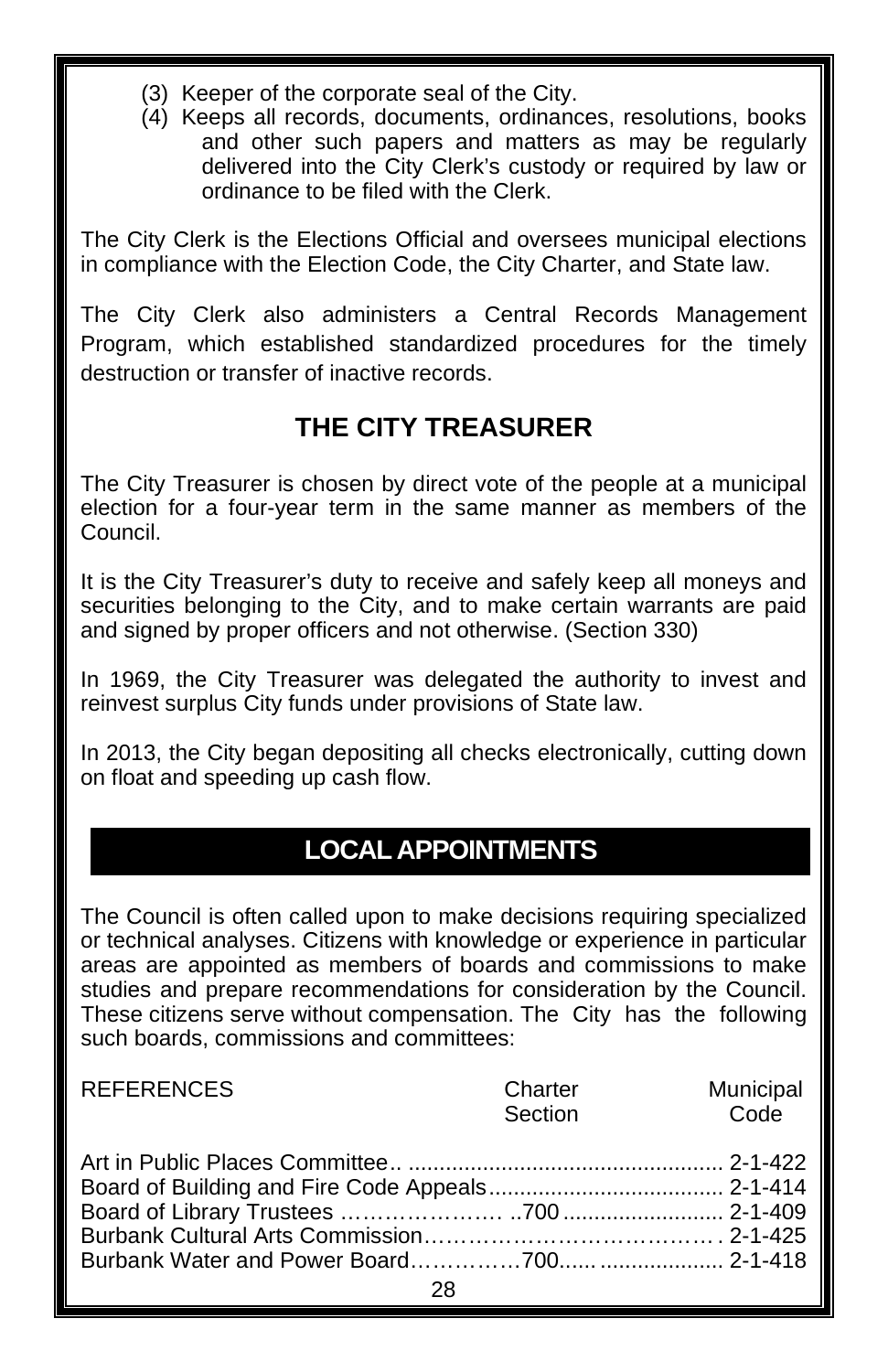| Park, Recreation and Community |  |
|--------------------------------|--|
|                                |  |
|                                |  |
|                                |  |
|                                |  |
|                                |  |
|                                |  |
|                                |  |

In general, the boards, commissions and committees are advisory and make recommendations rather than take final action, having only such powers as are delegated to them by the Council.

The City also has other committees which members of the community serve on. They include: Burbank-Glendale-Pasadena Airport Authority, Burbank Housing Corporation Board of Directors, Community Development Goals Committee, Greater Los Angeles Vector Control District, Metropolitan Water District Board, and the Santa Monica Mountains Conservancy Advisory Committee.

### **APPOINTED OFFICIALS**

### **THE CITY MANAGER**

The City Manager is appointed by the Council on the basis of executive and administrative qualifications and experience to be the administrative head of the City government. The City Manager, in turn, appoints all officers and employees of the City except elected officers and other officers appointed by the Council.

It is the duty of the City Manager to enforce the laws of the City and carry out the policies of the Council through the control and direction of City departments.

The City Manager keeps the Council advised on the financial condition and future needs of the City and makes recommendations for consideration and action of the Council. (Section 315)

The City Manager oversees the operation of the Public Information Office, which is responsible for implementing a comprehensive public information program by utilizing various forms of media.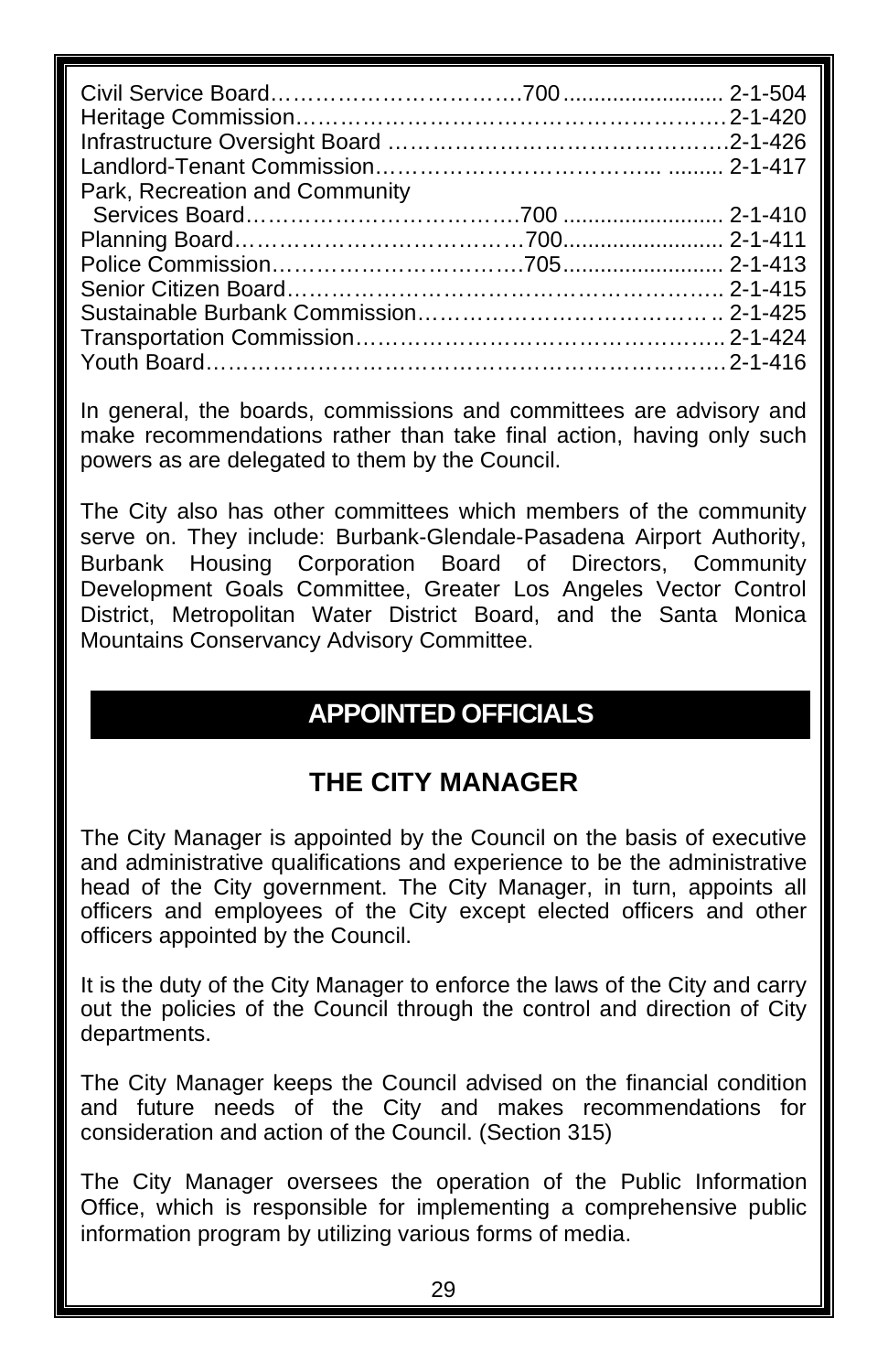As part of its commitment to open government, the City of Burbank took the lead in communicating with residents through cable television. Beginning in 1978, the Public Information Office produced live televised coverage of all City Council meetings. Since then, television coverage has rapidly expanded to include Planning Board; Park, Recreation and Community Services Board, Infrastructure Oversight Board, Police Commission and Burbank Unified School District Board meetings.

Today, the Public Information Office produces a wide variety of videos including the annual State of the City and the Mayor's show along with current events and news. The Office also oversees all Citywide social media including Facebook, Twitter and Instagram. Many departments also supplement with their own social media accounts.

The Office also utilizes e-notify, a direct email system and issues press releases regarding current news. They also oversee internal communications, keeping staff informed along with ensuring that the website is up-o-date. In 2020, the Office along with the Community Development Department/Economic Development worked to develop a new brand, called the Burbank 'B' and its protocols for use. It does not replace the City Seal but supplements it. The brand will be the basis for a new website launching in late 2020/2021.

### **THE CITY ATTORNEY**

The City Attorney is appointed by the Council to be the legal advisor to the Council and to all other City officials and appoints other attorneys on his/her staff.

The City Attorney is responsible for drafting all legal documents and for performing all other necessary legal services. The City Attorney controls and directs the prosecution and defense of all suits and proceedings to which the City is a party and criminally prosecutes all infractions, violations of the Burbank Municipal Code and all State law misdemeanors. (Section 320)

### **CITY DEPARTMENTS**

All City departments are responsible to the City Manager as the administrative head of the City government. The activities for which these departments are responsible make it possible to group them as follows:

1. Departments primarily concerned with public health, safety, and welfare;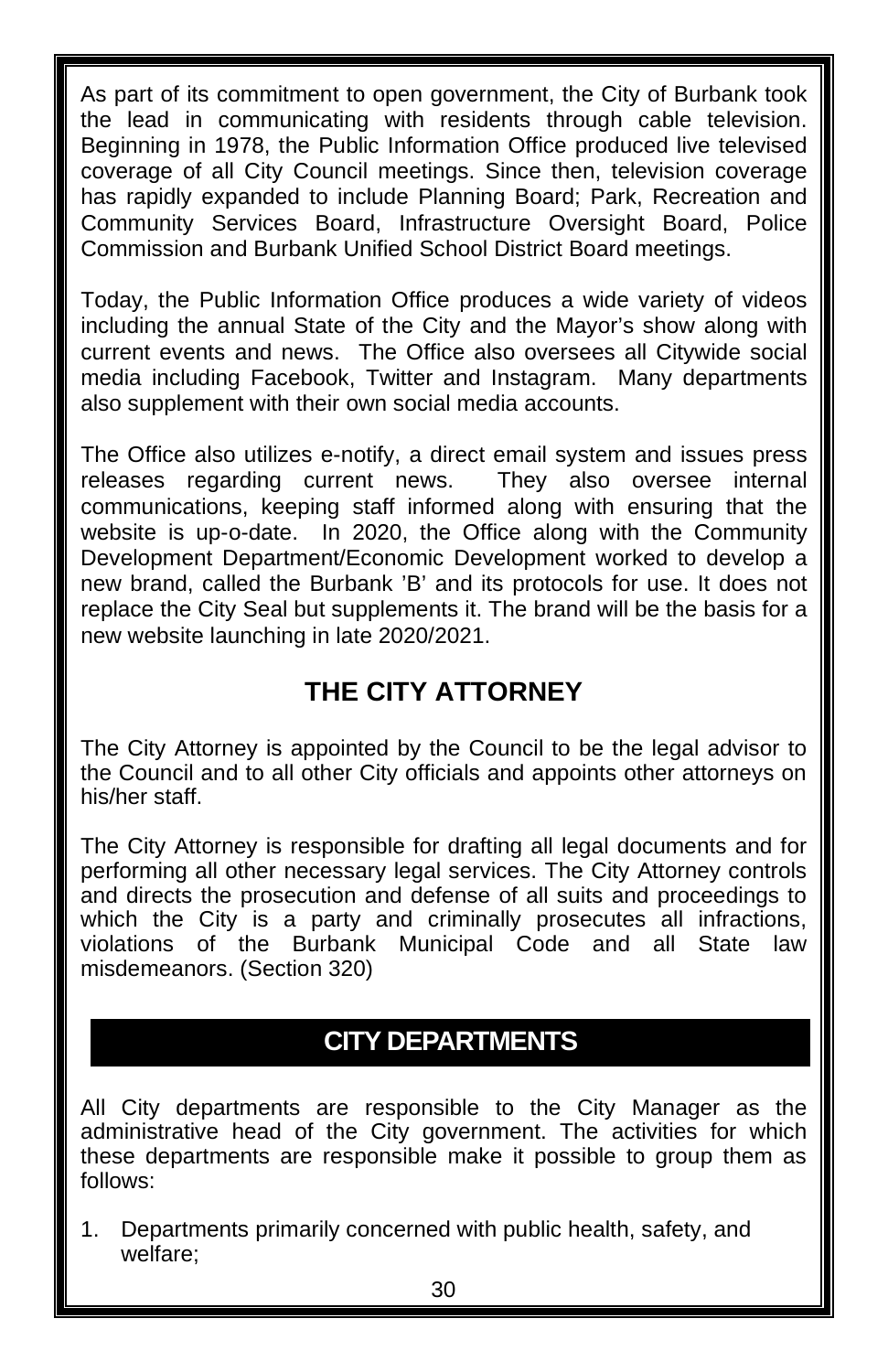- 2. Departments primarily devoted to culture and recreation; and,
- Departments which assist the departments involved directly in service to the public in the fulfillment of their functions.

### **PUBLIC HEALTH, SAFETY AND WELFARE**

The following City departments are primarily concerned with the public health, safety and welfare.

### **COMMUNITY DEVELOPMENT DEPARTMENT**

The Community Development Department's mission is to work together for a safe, beautiful, and thriving community. There are five divisions:

#### Administration Division

The Administration Division is responsible for all administrative functions<br>of the Department including budget development, financial of the Department including budget development, administration, personnel management, and special project coordination. In addition, this Division is responsible for the interdivisional and interdepartmental coordination relating to agenda items for City Council and Housing Authority meetings.

#### Building & Safety Division

This Division assists the public with building inspections, business permits, plan checks, and code enforcement. This Division anticipates generating approximately \$2.5 million via the Business License and Business Tax Programs; investigating approximately over 1,200 citizen complaints, issuing more than 4,000 building permits, generating \$2 million in permit and plan check fees, and providing over 22,000 building inspections annually.

#### Planning Division

The Planning Division is responsible for implementing the Burbank2035 General Plan goals/policies/programs, the regulations of the Zoning Code, and adopted specific plans. The Division works to foster an effective partnership with the residents and businesses in the community by providing an open and transparent planning process with an emphasis on citizen involvement and participation that results in a fair, objective, predictable, and accountable planning process.

The Planning Division seeks to implement responsible development that builds community and protects existing single family neighborhoods; provides for a range of housing types and increases job opportunities; focuses development in the City's primary commercial, employment and transit districts; creates vibrant neighborhoods; and promotes the long term economic vitality of the City in order to continue the high level of City services.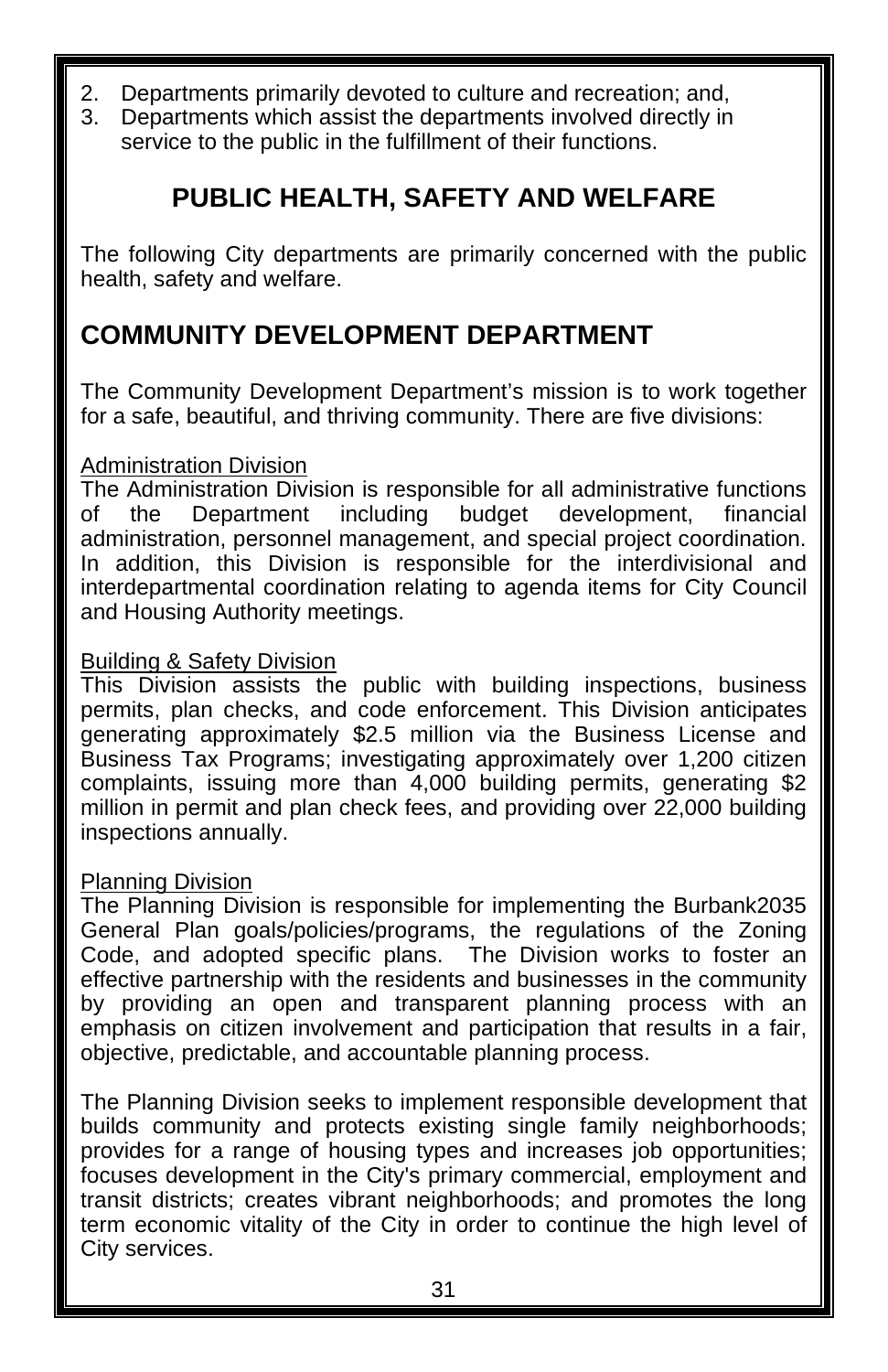The Planning Division also functions as the professional and technical advisor to the Planning Board, Heritage Commission, and City Council on policy matters and issues concerning the physical development of the community.

#### Economic Development & Housing Division

The Economic Development and Housing Division includes the following sections: Economic Development, Real Estate, Housing Authority, Community Development Block Grant (CDBG), Affordable Housing/Housing & Urban Development (HUD) Fund, and while not a section, the implementation of the City's Homelessness strategy.

The Real Estate Section provides support services to the general public, all City departments, and outside agencies, including the acquisition, sale, and lease of real property as well as right-of-way vacations and dedications citywide.

The Economic Development Section seeks to diversify and strengthen the economy through business retention, expansion, and attraction efforts, along with marketing and tourism. They also oversee the Business Improvement District (BID) for Downtown and another BID for Tourism, branded as Visit Burbank.

The Housing Authority has an allotment of 1,014 Section 8 Vouchers (for households whose income falls below 50 percent of the median income in Los Angeles County), although high rents and federal funding constraints limit the actual number of vouchers issued, resulting in less vouchers issued. Included is also an additional 15 Veterans Affairs Supportive Housing (VASH) Vouchers allocated to Burbank. In addition, the Housing Authority also functions as the Successor Housing Agency and implements the low- and moderate-income housing efforts.

The CDBG and Affordable Housing Sections administer funds from the U.S. Department of Housing and Urban Development (HUD) for activities that primarily benefit persons of low- and moderate-income and homeless persons. Some funds for homeless programs also come from Measure H grant funding.

The City has a Homelessness Plan approved by the City Council and works to implement the Plan. In 2020, a new homeless storage facility will be developed and homeless abatements are on-going in partnership with the Police Department, City Attorney's Office and Public Works.

#### Transportation Division

The Transportation Division manages the transportation planning, funding, transit operations, and active transportation programs for the City to enhance mobility for all users of the City's streets and roadways, including pedestrians and bicyclists. It manages transportation projects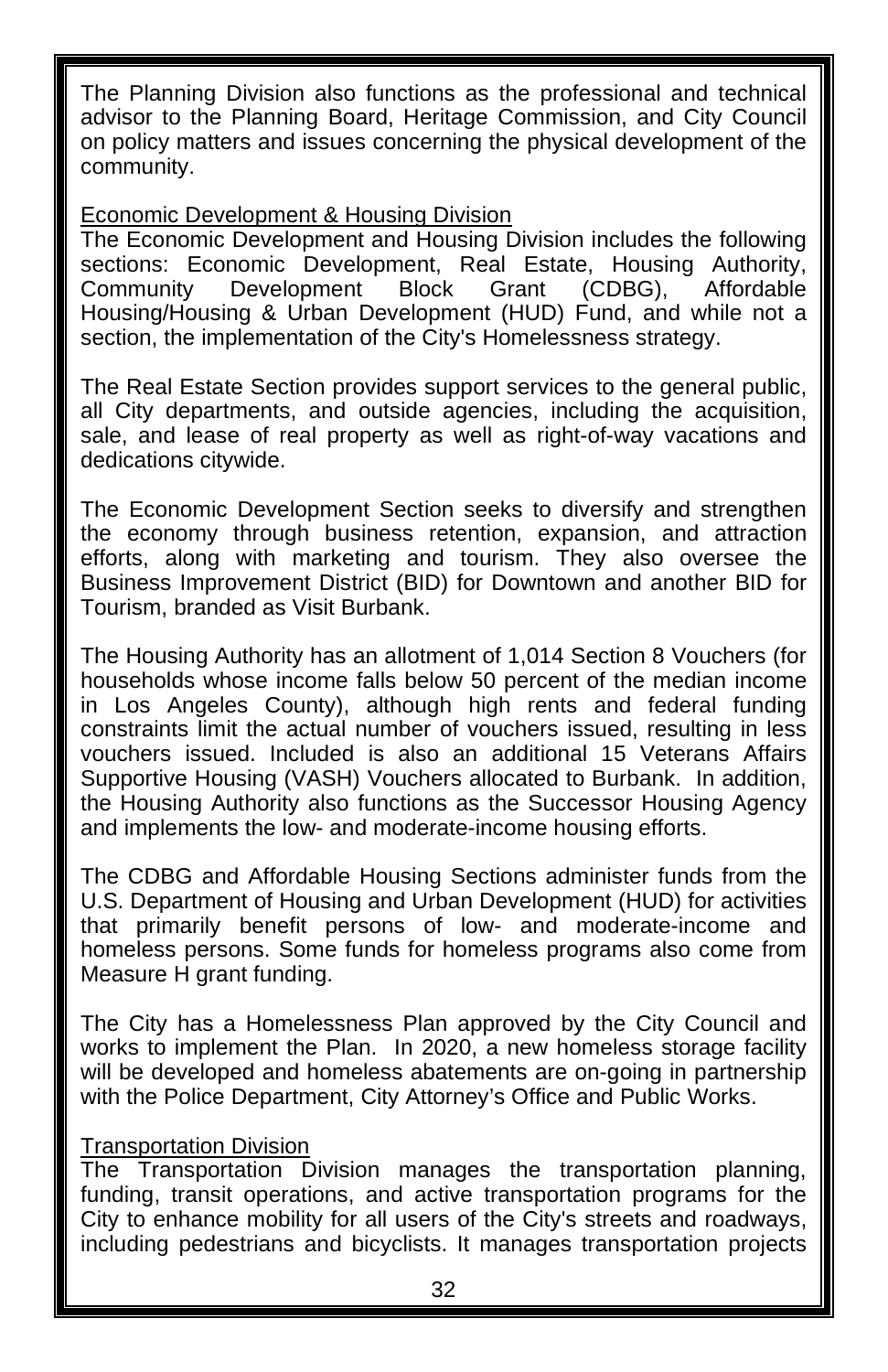such as street improvements and bikeways, analyzes traffic impacts of new development, seeks outside funding, and coordinates with regional agencies like Metro and Caltrans. The Transportation Division also manages the BurbankBus transit system to improve mobility for residents and employees and implements the long-range transportation vision in the Burbank2035 Mobility Element.

### **FIRE DEPARTMENT**

The primary mission of the Burbank Fire Department is to perform fire suppression, rescue and emergency medical services. The Department also coordinates citywide emergency management and provides educational and inspection programs for fire prevention and life safety. The Department is organized into seven divisions.

#### Administration Division

The Administration Division provides support to the operations of all divisions within the Fire Department including financial management and budget preparation, personnel administration, departmental policies and procedures, legislative monitoring, technology improvements and other special projects. The Office of the Fire Chief is also within the Administration Division.

#### Fire Prevention Division

The Fire Prevention Division is charged with reducing the potential for fire through inspections and enforcement of building, fire and safety laws, codes and ordinances, including oversight of brush clearance in the areas closest to the vulnerable local foothills. Safety education programs are offered to a wide variety of community groups, with special emphasis placed on fire and safety outreach for the local school children. The Division is additionally responsible for administering the Hazardous Materials Disclosure Program.

#### Fire Suppression Division

The Fire Suppression Division provides personnel and equipment for the suppression of all fires which threaten loss of life and property and is also responsible for the response to and mitigation of all hazardous material incidents.

#### Emergency Medical Services Division

The Emergency Medical Services Division provides the Paramedic Program and ensures ongoing training and readiness to meet the everincreasing demands for emergency medicine by the community. In addition, the Paramedics perform regular fire suppression duties.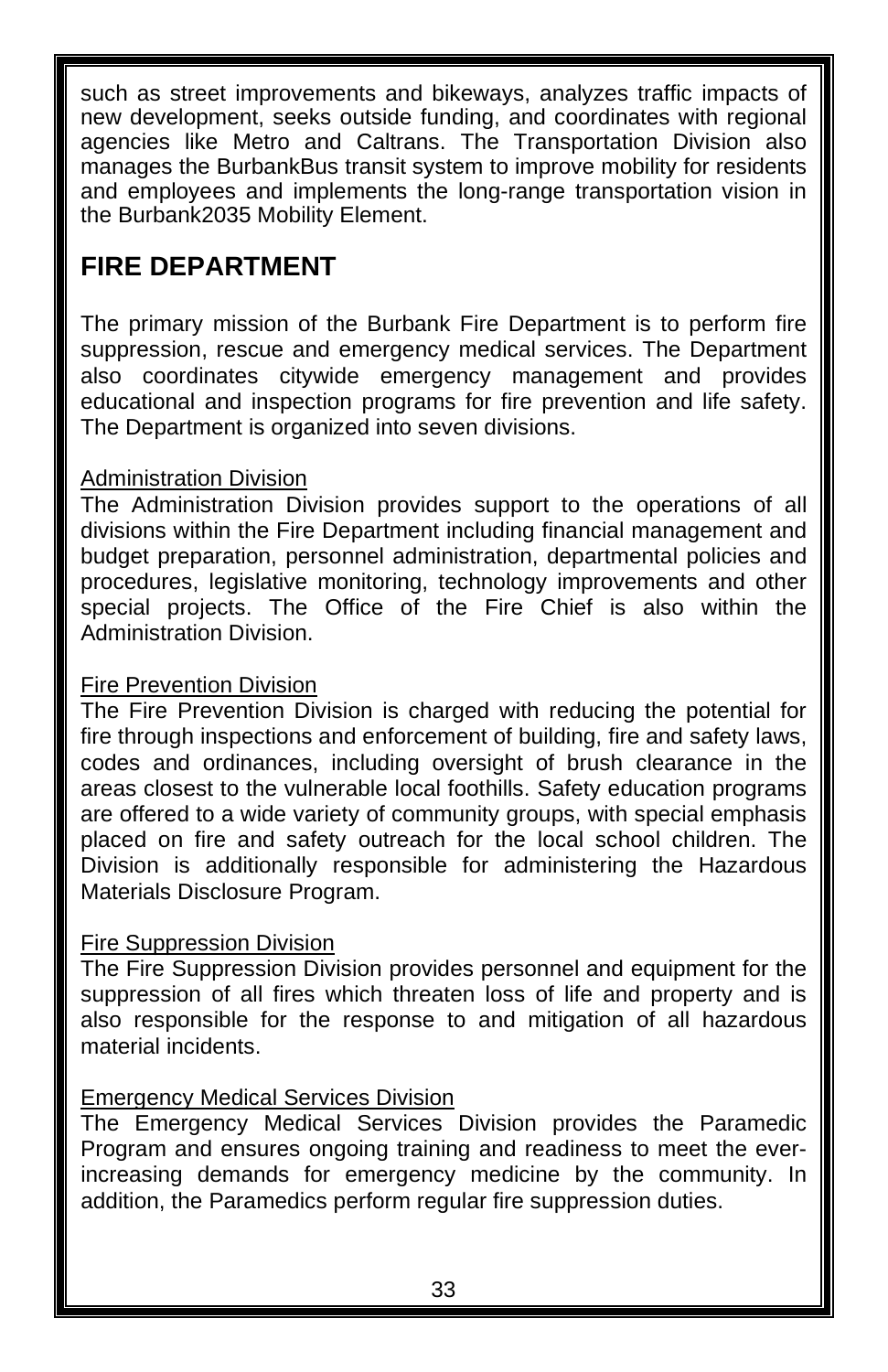#### Fire Apparatus and Equipment Division

The fire equipment maintenance shop has two highly-trained and qualified personnel that maintain all fire apparatus and equipment such as emergency apparatus and utility vehicles. They are also on call for unanticipated emergencies on a 24-hour basis.

#### Emergency Management Division

The Emergency Management Division strives to ensure that the City is a safe place to live and work. This Division develops, implements and maintains comprehensive programs to ensure that the City, its employees and the community are ready for a variety of threats, such as earthquakes, hazardous material incidents, brush fires, plane crashes, riots and terrorism. Critical elements of this program include disaster preparedness, hazard mitigation, response procedures and recovery operations.

#### Training & Safety Division

The Training and Safety Division ensures that personnel are trained and competency is maintained to effectively, efficiently and safely execute all responsibilities such as individual and company skills, organizational culture and values, and the multiple local, state and federal requirements.

### **INFORMATION TECHNOLOGY DEPARTMENT**

The Information Technology Department is committed to serving the business operations of the city by providing enterprise-wide integrated system solutions and high quality customer service to ensure the efficient utilization of technology resources and investments.

The Department provides centralized technical services and support for all 15 departments. Information Technology manages and operates a primary data center and is responsible for ensuring city departments have access to their data and application systems when needed. Access is provided to more than 140 different business applications in addition to enterprise-wide email, human resources/payroll, financials, permitting and licensing, utility billing, public safety systems and collaboration tools. The department works in partnership with customers to provide high value, low cost integrated solutions.

The Department is comprised of three divisions: Administration; Network Management and Technical Services; and, Application Services and Support under the supervision of the Information Technology Director.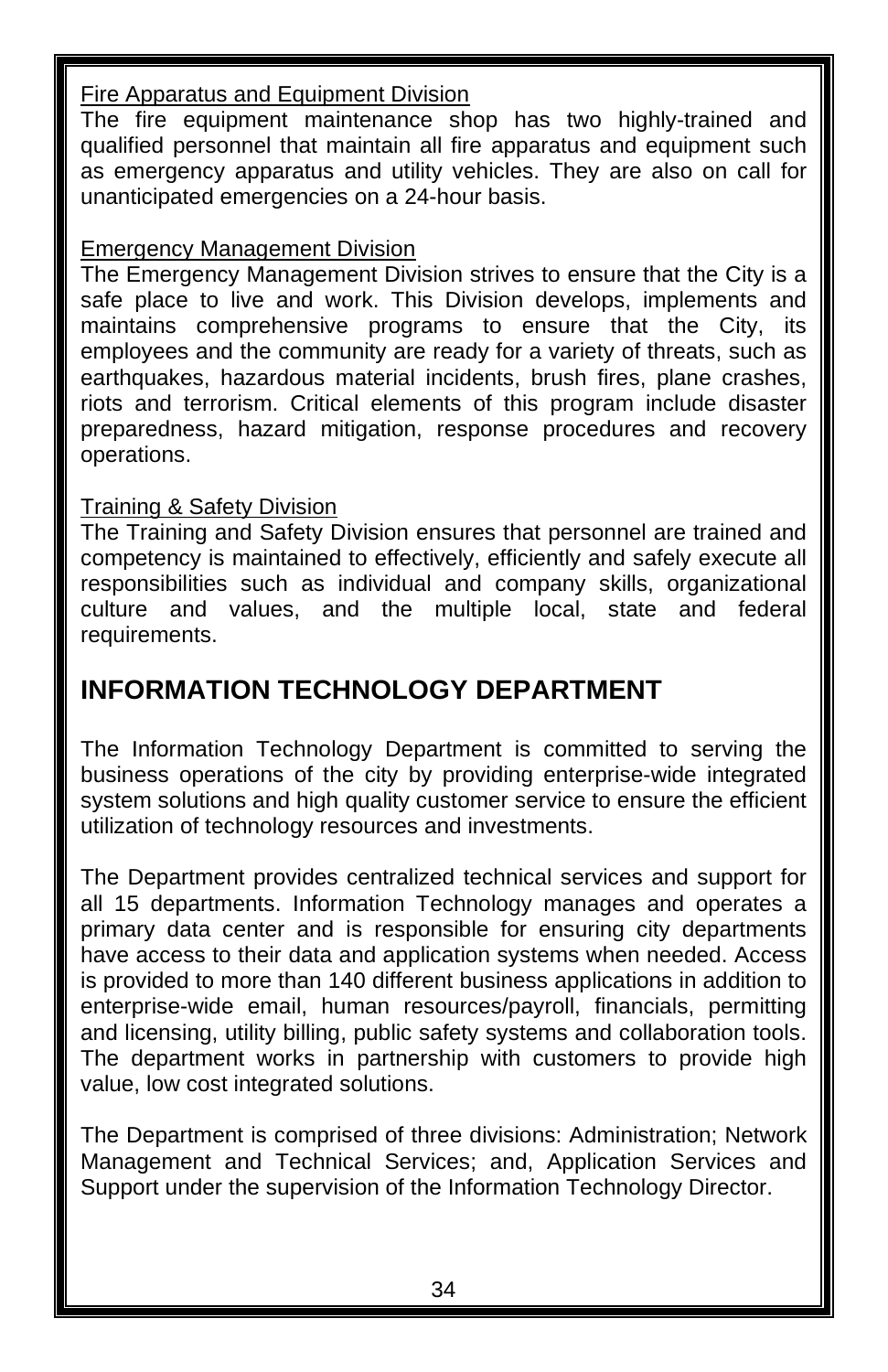#### Administration Division

This Division is responsible for providing a vision for the organization and developing plans for future technology in the City. Divisional responsibilities include interdepartmental project management and executive level departmental communications, coordination of administrative activities between divisions, as well as budget preparation, purchasing and product license management, and personnel actions. Strategic planning, security audits and special projects are managed by the division as well. The Information Technology Fund (Fund 537) provides for the maintenance and replacement of citywide infrastructure including desktops, laptops, mobile devices, and network equipment. Rental rates and service charges are established annually for the efficient replacement of computer hardware and software.

#### Network Management and Technical Services Division This Division is comprised of two sections:

*Network Management* is responsible for administration and management of the City information networks which includes all technology infrastructure, servers, user accounts, security, storage, e-mail, Internet access, back-up and recovery, capacity planning security and escalated help desk support. Additionally, the Division is responsible for supporting remote access connectivity to participating cities, consultants, and staff, the wireless bridge network, Public Library network, the Energy Control Center (ECC) and data center management.

*Technical Services* is responsible for the installation and maintenance of all computers and related equipment. Staff is responsible for providing Service Desk Support to our customers experiencing technical issues with computers, peripheral devices, and software applications. Support includes phone assistance and field services for on-site problem resolution or warranty repair. All requests are logged and tracked for problem resolution.

#### Application Services and Support Division

This Division is responsible for all new systems development, database management and administrative services, interface development and ongoing support, including customer education in end user technology tools. The division performs analysis of business and technical requirements, assists in the vendor selection and contract aware of software contractors and implementers. The division develops and implements software standards, provides project management for system implementations and upgrades and conducts modifications to software systems and applications. In addition, the Division is responsible for managing and maintaining the city's software systems, including Oracle eBusiness Systems: Financials, Human Resource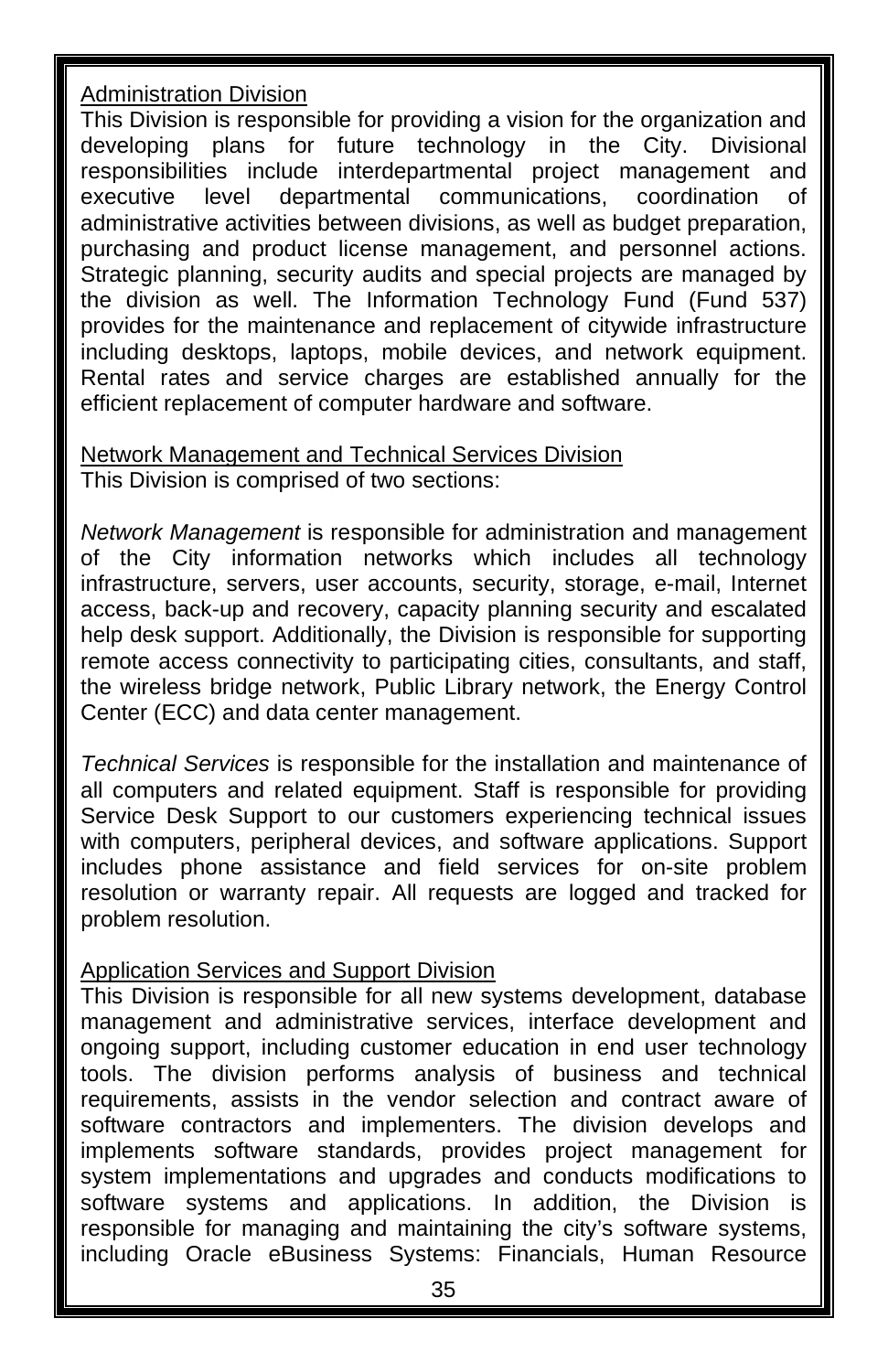Management and Benefits, Payroll, Inventory and Work Order Asset Management; public safety systems for both Police and Fire including mobile units; Enterprise Permitting and Licensing, and Geographic Information Systems (GIS) which is the digital record of the City's land base and utility networks and providing GIS mapping and analytical services.

### **POLICE DEPARTMENT**

The mission of the Burbank Police Department is to protect life and property, provide professional police services, and work in partnership with the community. The Department has also adopted the following core values: Respect - Protecting the rights and dignity of all people as determined by the United States Constitution and the laws of the State of California; Integrity - Commitment to ethical behavior and acceptance of individual responsibility and accountability for all of our actions and decisions; and, Excellence - Quality through continuous improvement. To accomplish its mission, the Department operates four major divisions: Patrol, Investigations, Administrative Services, and Support Services.

#### Patrol Division

The Patrol Division is responsible for responding to all calls for services, conducting initial field investigations and preventing crime through proactive, directed and non-directed patrols. Patrol Division personnel are first responders to critical incidents and major events. The Division consists of the Traffic Bureau, Special Weapons and Tactics (SWAT) Team for resolution of critical incidents, the K-9 Unit, Quality of Life, Mental Health Program (MHET), Air Support, Gang Enforcement, and the Bicycle Detail.

#### Investigation Division

The Investigation Division is responsible for conducting criminal investigations as well as collecting and analyzing evidence to support criminal prosecutions. The Investigation Division consists of the Detective Bureau, Forensics Section, and Crime Analysis Section. This Division also oversees the Police Reserve Detail, a group of very dedicated volunteer peace officers selected from the community to assist the Police Department in its mission.

#### Administrative Services Division

The Administrative Services Division provides services necessary to support the operation of the other divisions in the Department and assure quality control. These services are provided by the Community Outreach and Personnel Services Bureau, which handles media relations, training, backgrounds on applicants, and Community Policing Programs; the Office of the Chief of Police; Finance; Professional Standards Bureau,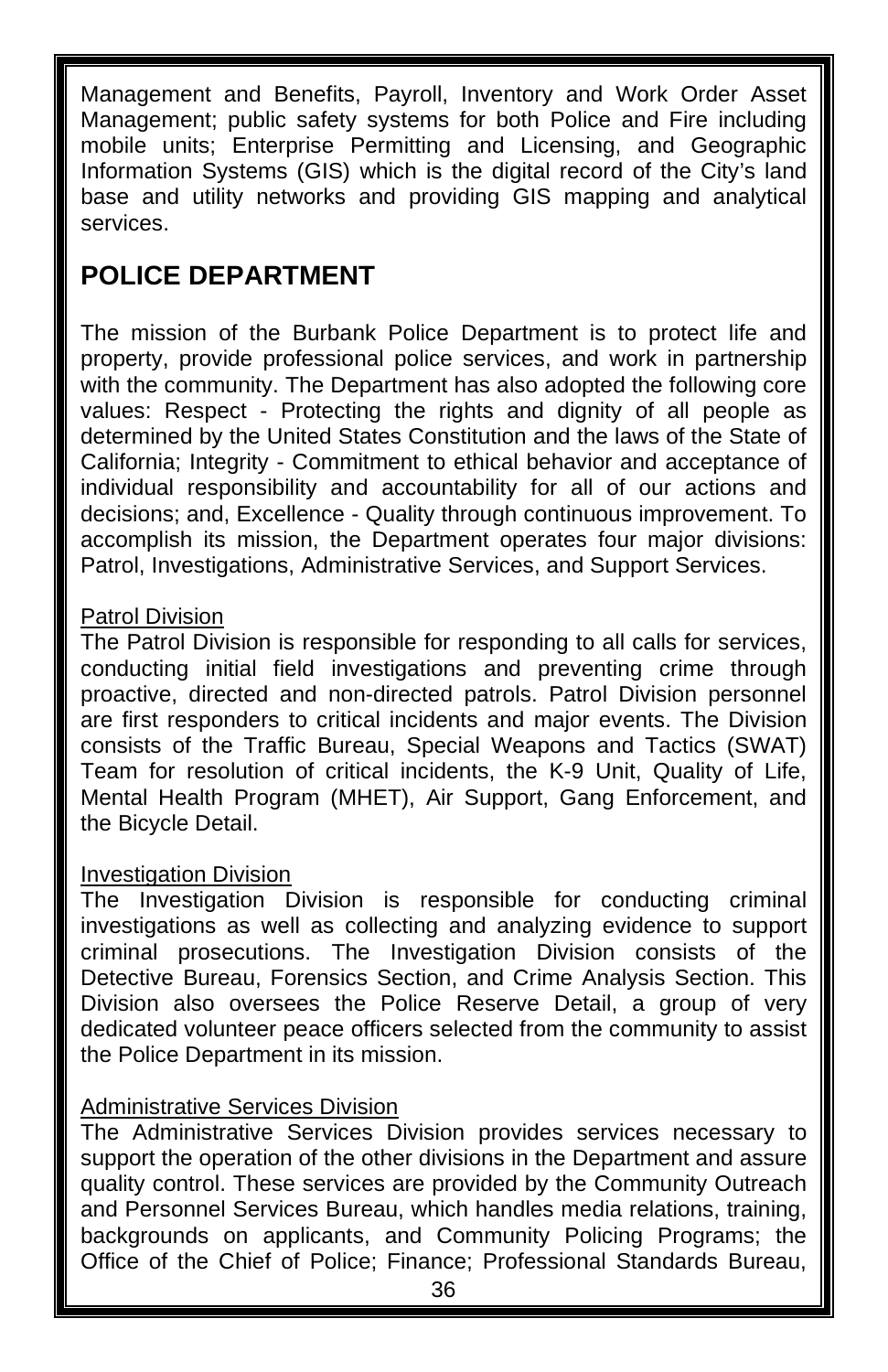which incorporates Manuals and Orders and the Audit and Inspections Units; and, the Internal Affairs Unit. The Division also assumed the responsibility of researching and assessing emerging technology in law enforcement and some crime analysis functions.

#### Support Services Division

The Support Services Division consists of bureaus and units that provide logistical and operational support for the other divisions of the Department. The Records Bureau, Property and Evidence, and Facility Maintenance Unit support the law enforcement mission of the Department. This Division also oversees the Animal Shelter, a fullservice facility which is responsible for enforcing all laws related to the regulation, care, treatment and impounding of animals; the Communication Center which receives calls regarding potential emergencies and the Jail facility for prisoner bookings and short-term detention of pre-arraigned inmates.

### **BURBANK WATER AND POWER**

Burbank Water and Power, (BWP), provides potable and recycled water, electric power and street lighting, and certain communications services to the residents and businesses in the City of Burbank. BWP is responsible for the generation, production, treatment, purchase, distribution, and sale of electric energy and water. For each of these service functions, BWP provides the necessary planning, design, construction, testing, operations, and maintenance services. The Department has six divisions:

#### Power Supply Division

This division is responsible for BWP's supply of electricity. The division acquires, operates, and builds facilities for the generation and delivery of energy to BWP. The division acquires power from a diverse number of resources including hydro, natural gas, coal, and nuclear-using facilities throughout the West. The division also operates the local power plants. It conducts the City's wholesale power marketing efforts to minimize the cost of power through temporary wholesale energy sales to other energy companies.

#### Electric Services Division

This division is responsible for the planning, engineering, construction, testing, operation, and maintenance of electric stations, power lines, service drops, and meters. This division also improves and maintains the street lighting within the City, does fiber optic installation and testing, and does electrical maintenance for the power plant and water facilities.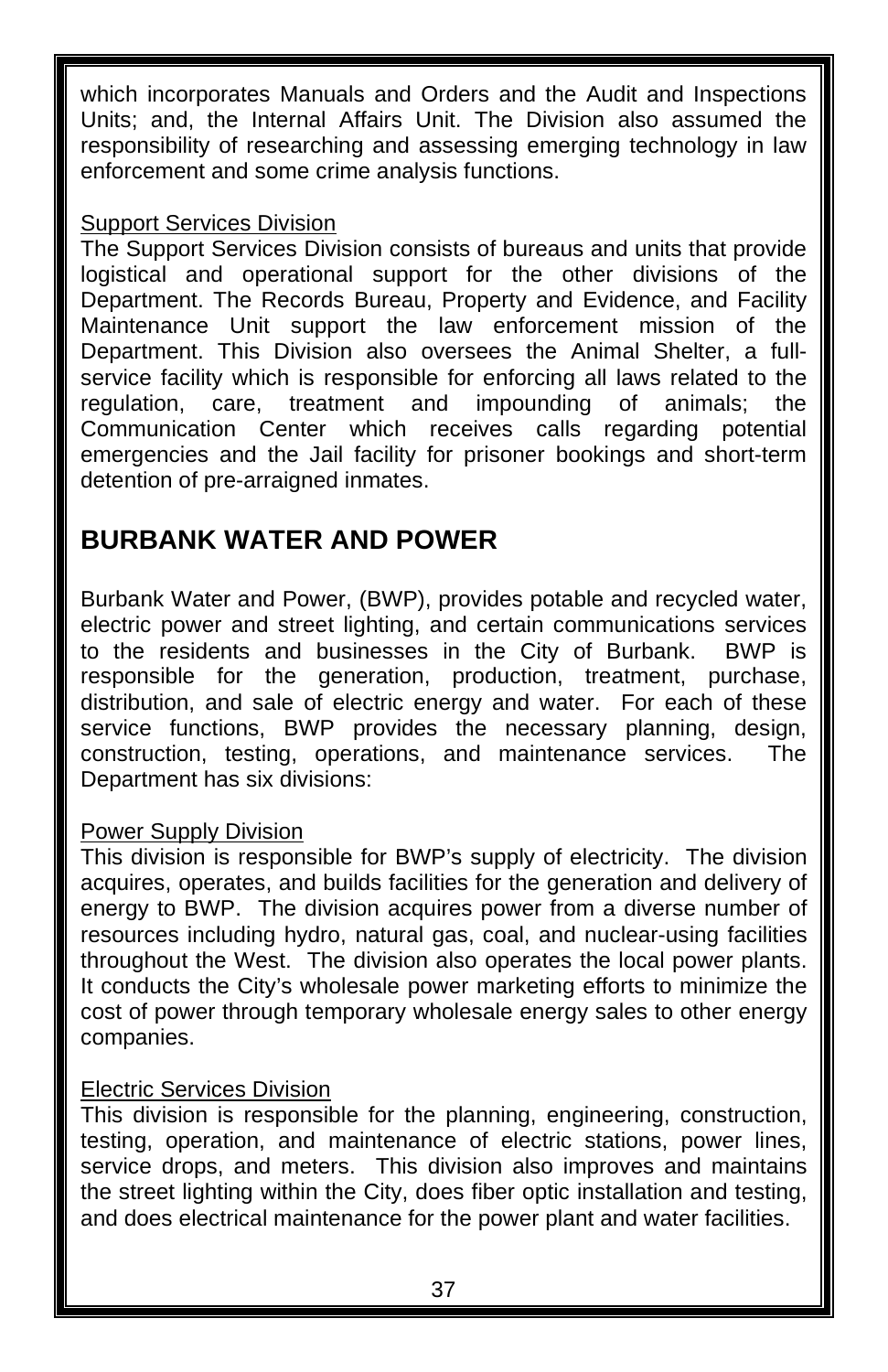#### Water Division

This division is responsible for the planning, engineering, construction, operation and maintenance of the City's water production, treatment, boosting, storage, and distribution facilities. The distribution facilities include water mains, services, meters, valves, and fire hydrants. The division acquires imported water from the Metropolitan Water District of Southern California. This division also operates and maintains the domestic and recycled water systems for the Department.

#### Customer Service Division

This division provides customer assistance related to all municipal service accounts and billing information. This division also provides community support and educational outreach focusing on water and energy conservation efforts, environmental stewardship, and the community's youth.

#### Finance Division

This division is responsible for utility accounting, financial planning and reporting, auditing, budgeting, energy risk management, financial analysis, Magnolia Power Project accounting and reporting, and ensuring access to capital markets and obtaining financing as needed. The division is also responsible for internal controls for BWP, which ensure the integrity of financial information regarding department operations, and support operations for the other divisions including warehousing and fleet maintenance.

#### Technology Division

BWP's Operational Technology Division oversees telecommunications, security, operational technology, fiber services, and the Smart Grid program for the utility. This division operates and maintains the City's radio and telephone services equipment (Fund 535) and all physical and cyber security for the utility including aspects of NERC-CIP compliance. The division also manages BWP's Ethernet Switched Services Network and a fiber-optic communications network within the City, which includes lit fiber services under the ONE Burbank program as well as dark fiber services. The division also manages and oversees the execution of the

### **PUBLIC WORKS DEPARTMENT**

Smart Grid program and its many projects.

The Public Works Department plans, designs, builds, operates and maintains the City's public works systems in a financially and environmentally responsible manner, while responding to the community's changing needs. Public Works consists of six divisions: Administration, Engineering Design and Construction, Traffic, Fleet and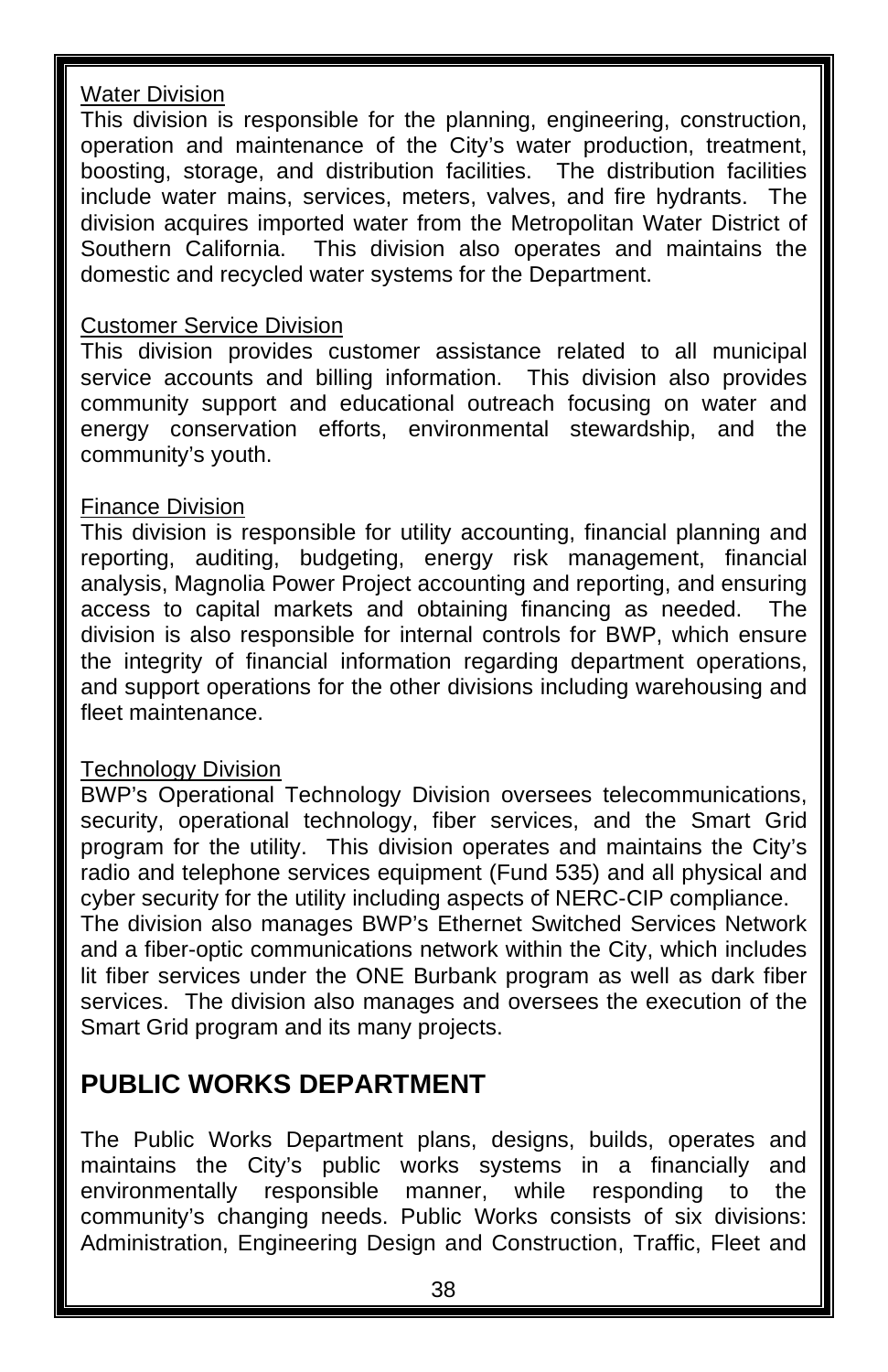Building Maintenance, Street and Sanitation, and Water Reclamation and Sewer.

#### Administration Division

Administration provides administrative, financial, legislative, and employee relations support for the Department.

#### Engineering Design and Construction Division

The Engineering Design and Construction Division includes the Street Design and Construction section and Permits section. The Street Design and Construction section is responsible for planning, designing, constructing, and monitoring the City's street, alley, and sidewalk infrastructure improvements, overseeing all work in the public right-ofway for public safety and adherence to City standards. The Permits section regulates all work performed in the public right-of-way. The Engineering Design and Construction Division is also responsible for coordinating the design and construction of the City's major new municipal facilities.

#### Traffic Division

The Traffic Division includes the Traffic Engineering and Design section, Signs and Painting section, and Traffic Management Center (TMC). Traffic Engineering oversees traffic control designs, plan checking/permitting, and neighborhood protection plans. The Signs and Painting section oversees installation/maintenance of traffic signs, pavement and curb markings, pedestrian crosswalks, and bikeways. The Signal Maintenance section oversees maintenance/installation of traffic signals, dynamic message signs, trailblazer signs, traffic cameras, and system-wide traffic detection. The TMC prepares traffic signal coordination and timing and monitors traffic operations in the City.

#### Fleet and Building Maintenance Division

The Fleet and Building Maintenance Division maintains and repairs all City equipment and buildings with the exception of Fire equipment and BWP equipment/facilities. The Fleet Services section repairs a diverse range of conventional and alternate fueled vehicles and equipment, including the City's Compressed Natural Gas (CNG) infrastructure. The Building Maintenance section consists of Facilities Maintenance and Custodial Services, handling the maintenance and repairs of all non-BWP City facilities. Facilities Maintenance includes construction, maintenance, carpentry, and painting of 775,000 sq. ft. located within 80 buildings. Custodial Services cleans 532,000 sq. ft. of occupied space in 28 buildings.

#### Street and Sanitation Division

The Street and Sanitation Division includes the Road and Parkway Maintenance, Weed Abatement, Street Sweeping and Flood Control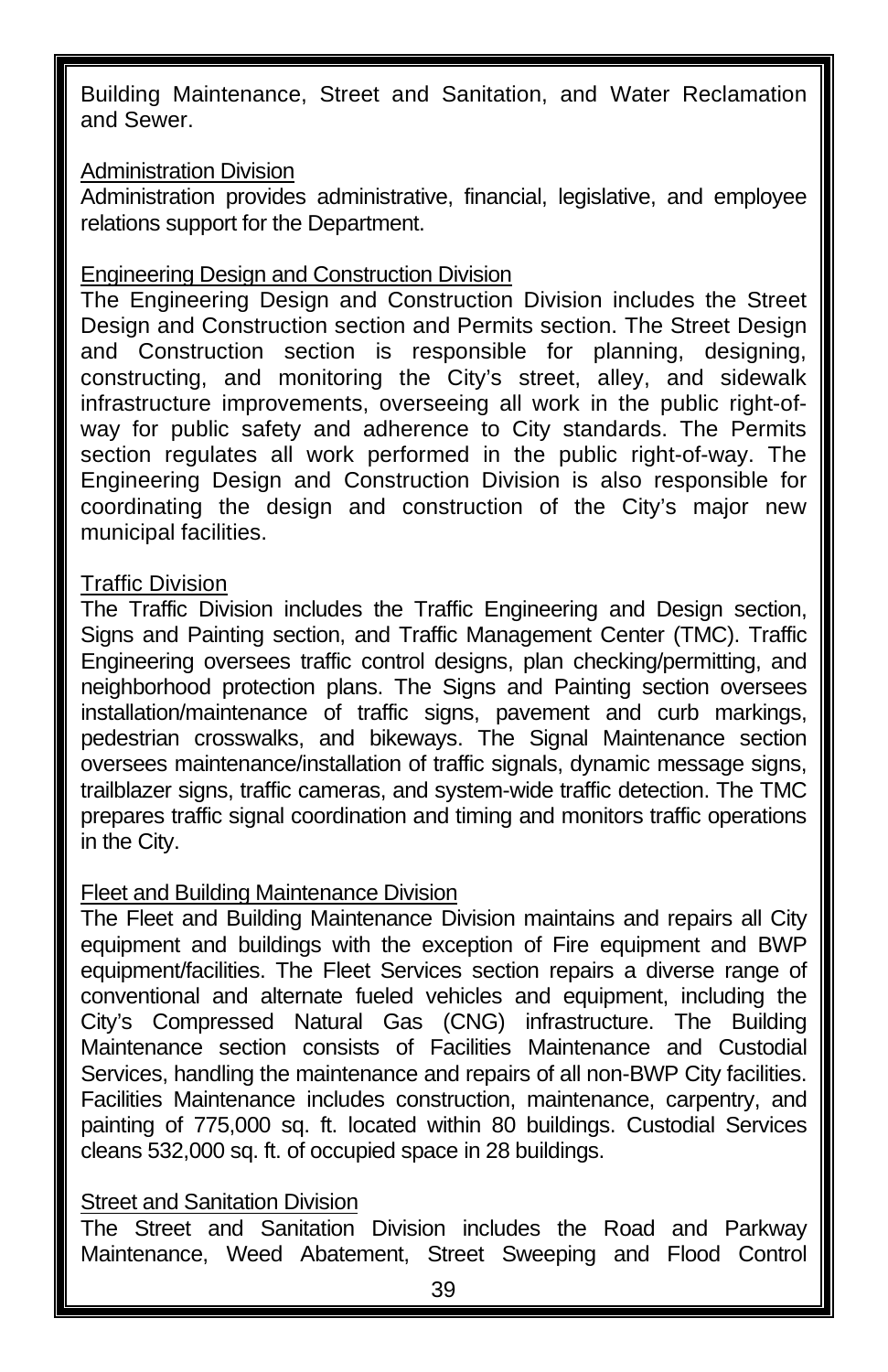sections. Also administered by this Division are the Refuse Collection, Refuse Disposal, Landfill Engineering and Operations, and Recycling sections, which are a part of the Refuse Enterprise Fund. The Roadway and Parkway Maintenance section consists of three separate repair areas: Asphalt Crew, Concrete Crew and General Maintenance. This section maintains streets, alleys, sidewalks, parking lots, overpasses and underpasses throughout the City and coordinates the City's graffiti removal program. The Weed Abatement section handles weed spraying and cutting. The Street Sweeping section is responsible for sweeping the streets in the industrial, commercial, and residential areas of the City. The Flood Control section is responsible for maintaining the City's flood control system.

#### Water Reclamation and Sewer Division

The Water Reclamation and Sewer Division includes the Engineering and Design section, Industrial Waste Permitting and Inspection section, Plant Operations and Maintenance section, and Sewer Maintenance section. Its functions include issuing sewer permits, establishing sewer fees, preparing reports and studies relating to the City's Sewer Master Plan and infrastructure needs, and coordinating administrative activities with the City of Los Angeles, state and federal regulating agencies.

### **CULTURE AND RECREATION**

Two departments of the City are primarily devoted to serving the citizens of the community by providing and maintaining facilities for the encouragement of educational, cultural, social and recreational activities.

### **LIBRARY SERVICES DEPARTMENT**

Library Services Department, more commonly known as Burbank Public Library, connects the community to opportunities for growth, inspiration and discovery. The Library provides access to formal and informal learning opportunities and to information, reading, and culture through its collection, programs, and services. Three Library sites – the Central Library, the Buena Vista Branch Library, and the Northwest Branch Library – offer access to a collection of almost 500,000 items including books, audiobooks, large print books, movies, music, magazines, historical material, eBooks, eAudiobooks, and online research resources. Staff provide basic and in-depth research help, assist with digital literacy needs using the libraries' high-speed internet access, and connect users to a variety of other services throughout the City and region. The three libraries are open a combined 155.5 hours per week, including evenings and weekends, and serve 850,000 people annually. Flagship programs include: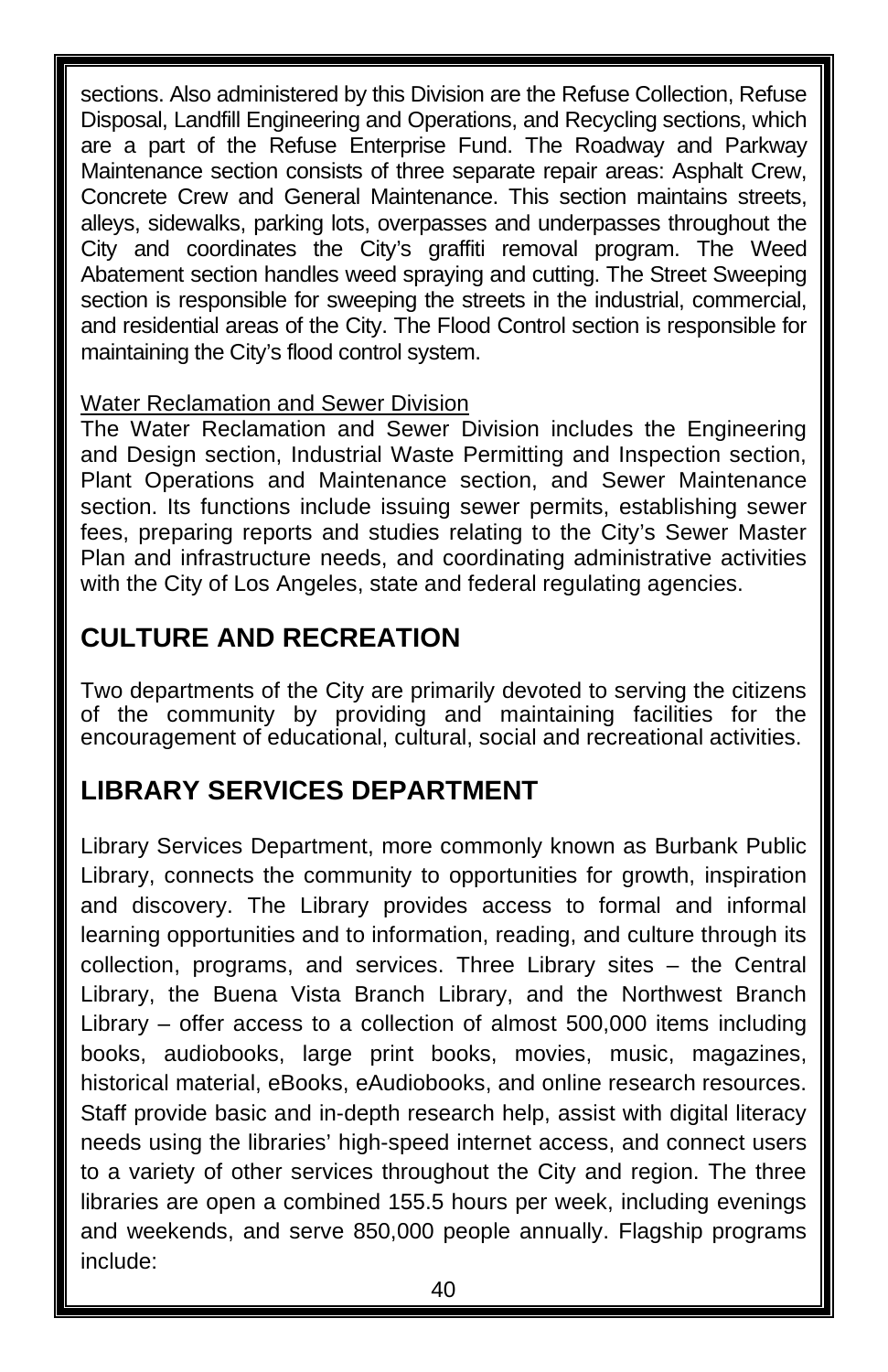- Adult Literacy Services, which provides one-on-one tutoring to adults who read below an 8th grade level
- Early literacy programming for babies through age 5 to prepare all children for school
- School-year and summer programs for K-12 students to maintain and improve skills and promote a lifetime love of reading
- Technology training for all ages to build a digitally literate community, including the Spark! Digital Media Lab
- The Burbank in Focus collection of digitized historical photos
- Regular educational and cultural events for all ages to support lifelong learning

For full details of services offered by Burbank Public Library, visit www.burbanklibrary.org

### **PARK, RECREATION AND COMMUNITY SERVICES DEPARTMENT**

The Park, Recreation and Community Services Department is responsible for providing well-maintained recreational facilities, and programs and activities designed to meet the recreational, cultural, social and human service needs of the Burbank community. In addition, the Department is responsible for maintenance and improvements of all municipal grounds and parkway trees. The Department is organized into four divisions: Administration/Business Services; Facility Operations; Park Services; and Recreation and Community Services.

#### Administration:

The Administration Division provides administrative leadership and support for all program and service areas. This Division also administers facility and picnic area group reservations and film permits.

The Administrative Services Program provides administrative, capital, financial, legislative and employee relations support and coordination for the Department. It plans and implements the Department's Capital Improvement Program. This Program also administers scholarship funding for Burbank youth and senior citizens to participate in City sponsored recreational and community programs. In addition, this Division monitors contract compliance of all contracts/agreements and manages the Joint Use Agreement with the Burbank Unified School District (BUSD).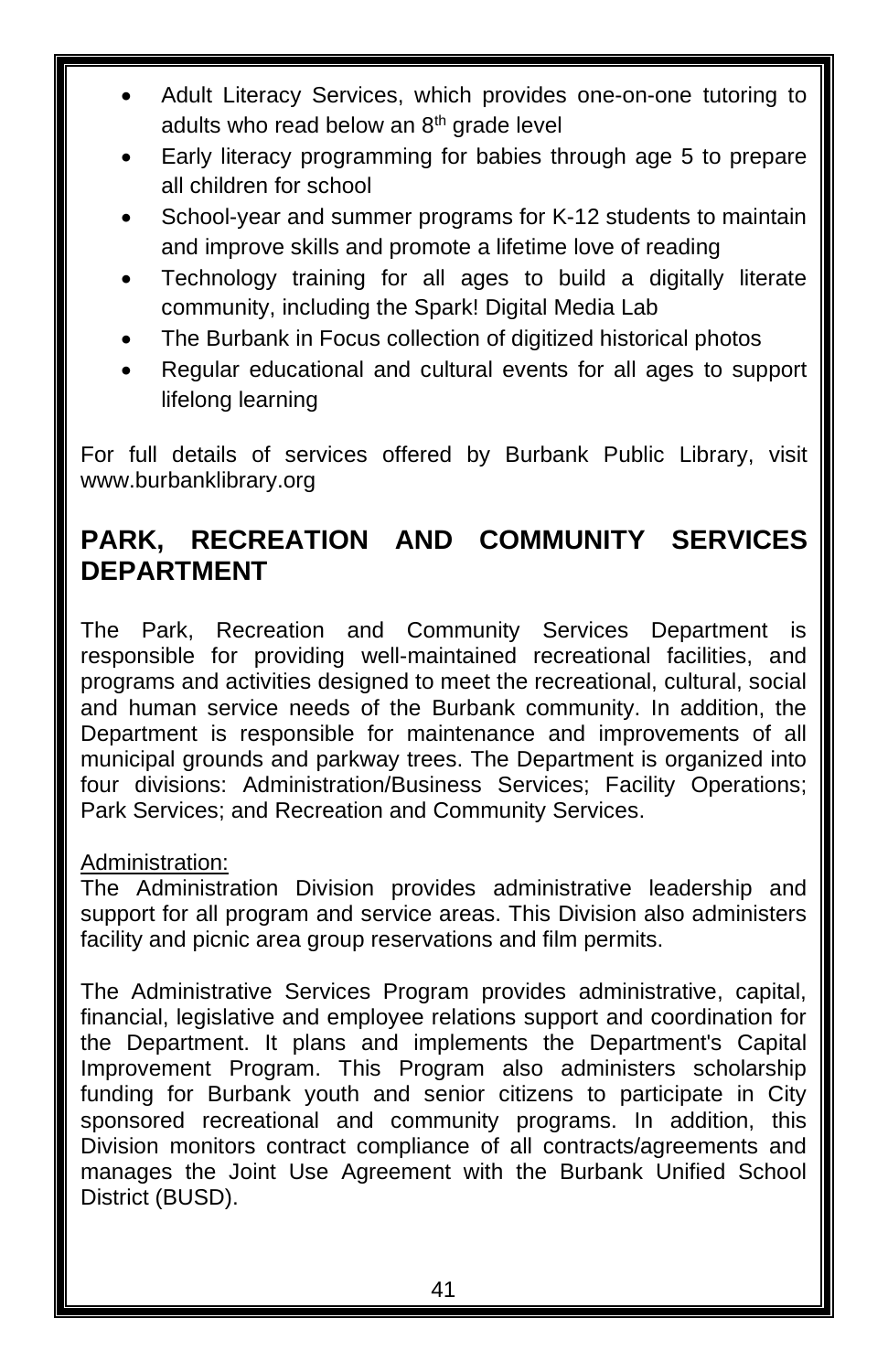#### Facility Operations Division

The Facility Operations Division is primarily responsible for overseeing the operations of the Department's 41 facilities and administers contract classes which accommodate more than 11,000 participants annually. The Division monitors contract compliance for the Department's six revenue generating contracts/agreements and manages the operation agreement for the Temporary Skilled Worker Center. More recently, this Division provides marketing and public relations support and coordination for the Department. The Program is responsible for marketing and advertising the Department's programs, services and activities through print, media and community outreach. It also administers the Department's sponsorship program and is responsible for organizing numerous Citywide special events.

#### Landscape and Forestry Services

The Landscape and Forestry Services Division administers two programs: Forestry Services and Landscape Maintenance. The Division maintains public park grounds and landscaped areas, as well as all trees in public parkways and public grounds, and plans and implements the Department's Capital Improvement Program.

The Forestry Services Program is responsible for the planting, removal and maintenance of all trees in public parkways and on public grounds. There are approximately 33,000 trees for which this program is responsible.

The Landscape Maintenance Program is responsible for maintaining public park grounds and outdoor sports facilities, and all municipal landscaped grounds. In all, a total of forty-one parks and facilities, as well as multiple non-park sites, are maintained by personnel in this program, which also has responsibility for the maintenance of all irrigation systems, and providing oversight of the Chemical Spray Crew.

#### Recreation and Community Services Division

The Recreation and Community Services Division is responsible for providing and operating programming at the City's three recreation centers, two senior centers, community center, creative arts center, nature center, outdoor amphitheater, variety of athletic facilities, and two outdoor pool facilities. This entails overseeing the Department's extensive offering of for youth and adults, as well as providing a varied program of performing, visual and fine arts.

The Division provides recreation programs, instructional opportunities, special events and drop-in recreational activities for citizens of all ages at McCambridge, Olive and Verdugo Recreation Centers; Joslyn and Tuttle Adult Center; and Ovrom Community Center. The Division offers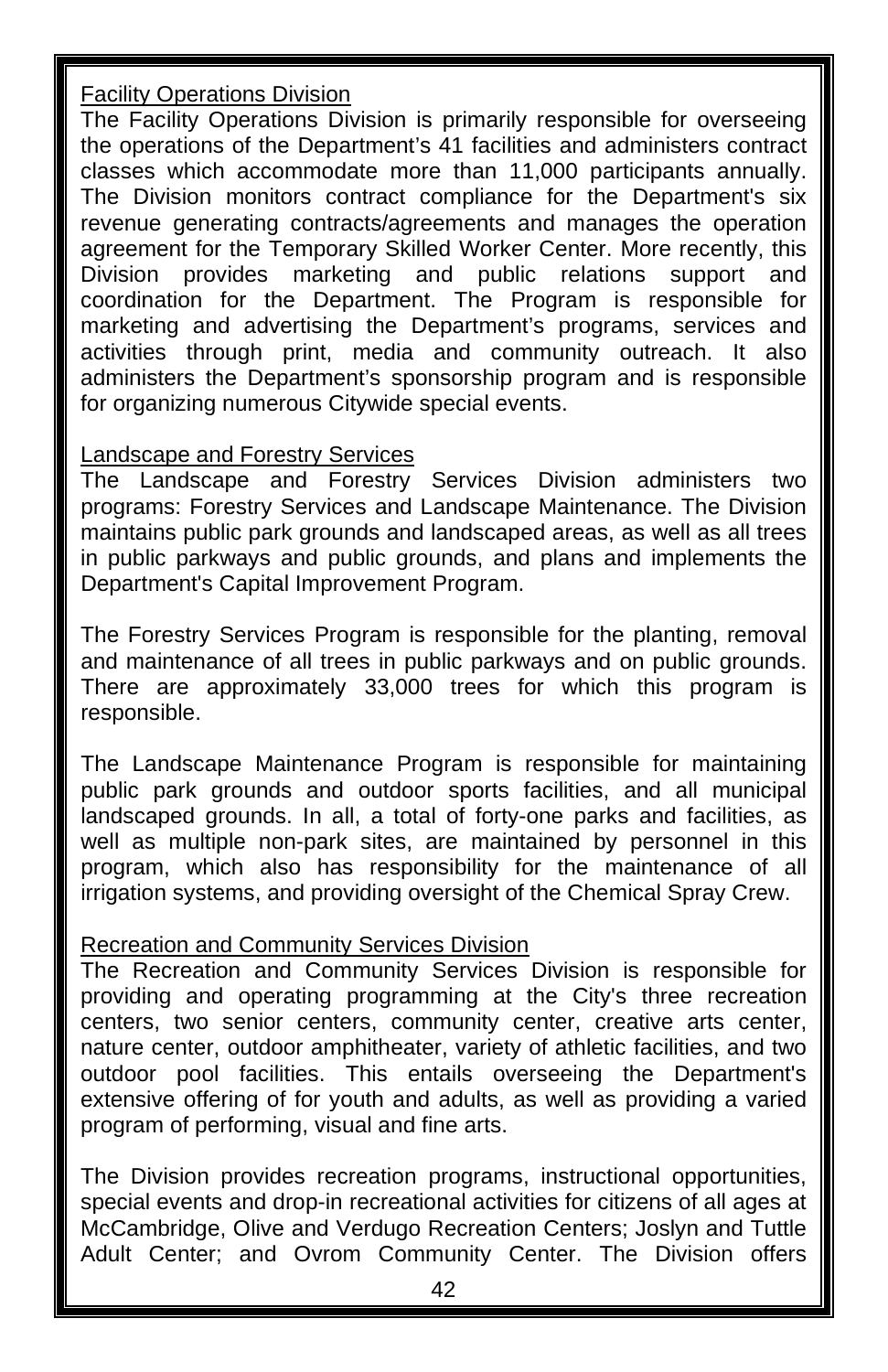quarterly staff-instructed and contract classes to accommodate more than 11,000 participants annually.

It also offers specialized summer programs to provide sufficient seasonal recreational activities for community youth, implements special teen programs, and volunteer opportunities for participants of all ages.

Additionally, the Division implements elementary afterschool programs on a cost-recovery basis; develops and implements a wide range of seasonal organized sports programs for youth and adults; coordinates and facilitates the use of facilities for City and BUSD athletic programs as well as community reservations; plans, coordinates and conducts the annual Starlight Bowl season; provides liaison support to the Burbank Tournament of Roses Association, Burbank on Parade, Burbank Athletic Federation, Cultural Arts Commission, Burbank Youth Board, Burbank Senior Board, Walk-of-Fame Committee, Burbank Veterans Committee, Childcare Committee and Burbank Youth Task Force amongst others.

This Division is also responsible for the congregate and home-delivered meals programs and oversees the Connect with your Community programming which focuses on creating opportunities and projects that strengthen the local non-profit and community service agenda.

Furthermore, it provides environmental nature program opportunities facilitated through the Stough Canyon Nature Center; and provides a wide-range of seasonal aquatics programs and special events;

### **DEPARTMENTAL ASSISTANCE**

Two departments of the City are primarily devoted to serving the citizens of the community by providing services to the departments directly involved in service to the public.

### **FINANCIAL SERVICES DEPARTMENT**

The Financial Services Department is committed to quality and excellence, ensuring the financial integrity of the City and its related agencies while providing efficient, courteous service. The department consists of Administration, Accounting, Budget, Revenue, Accounts Payable, Payroll, and Purchasing.

#### Administration

Administration provides support and overall coordination to the operations of all the department sections including financial management, budget preparation, personnel administration, department policies and procedures, and the coordination of technology improvements and special projects.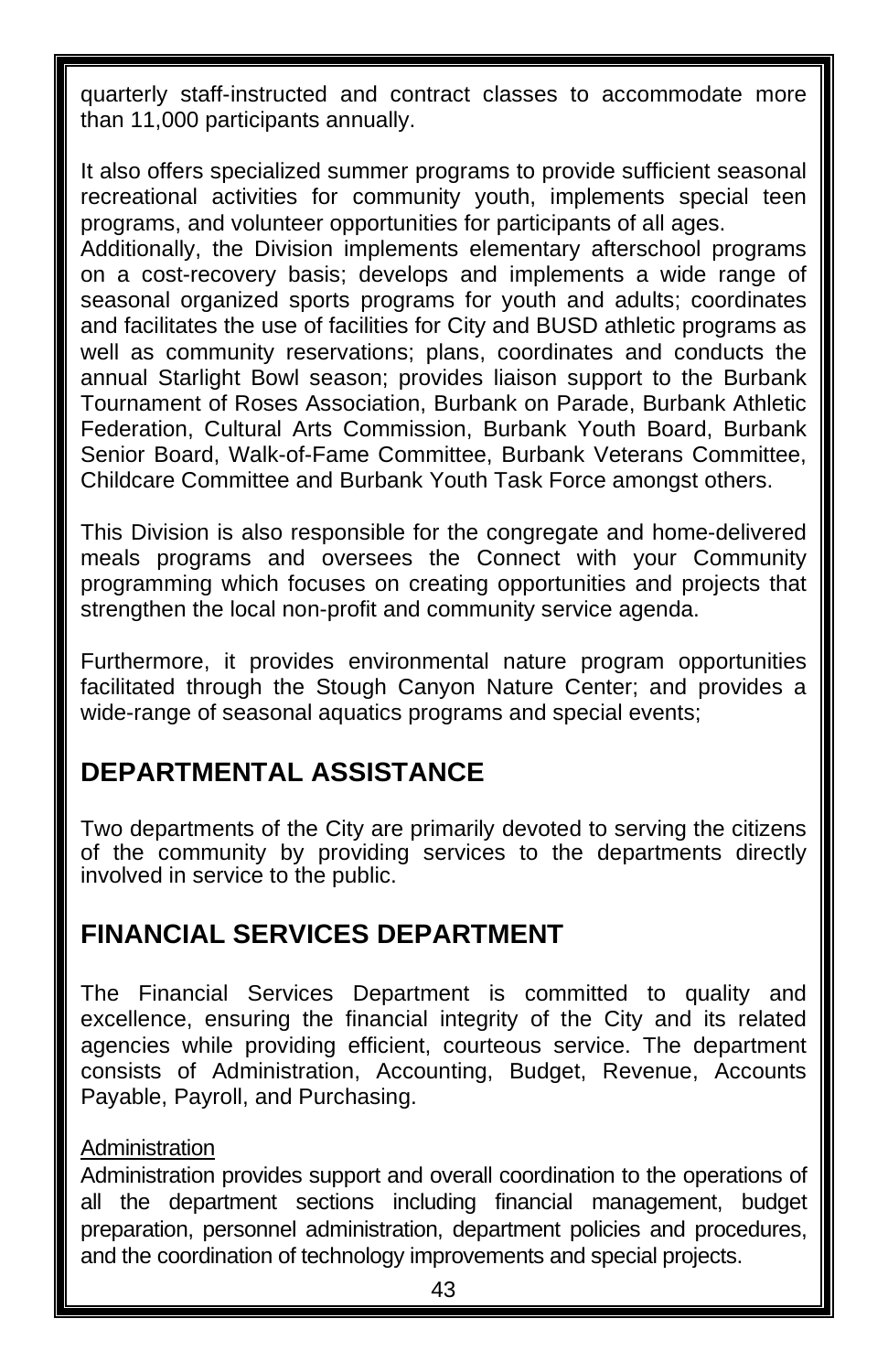#### **Accounting**

The Accounting Section is responsible for the development, implementation, and maintenance of effective financial accounting systems and controls. The Division provides for management control over the City's financial operations by ensuring the ability to present fairly, and with full disclosure on a timely basis, the financial position of the City. This Division is responsible for accounting and financial reporting, debt management, internal audits, fiscal support functions to other City departments and other responsible agencies. **Budget** 

The Budget Section's main function includes the preparation, development, and publication of the Annual Adopted Budget and the Capital Improvement Program budgets. The Budget staff works with all City departments in obtaining revenue estimates, analyzing expenditures and assisting on budget amendments during the fiscal year. This section also provides reports regarding the financial status of the City during the fiscal year.

#### Revenue

The Revenue/Accounts Receivable Section is responsible for managing and forecasting the revenue operations of the City by monitoring the City's major revenues, such as Sales Tax and Property Tax. This section is also responsible for the City's billed receivables, including the collection of citywide delinquent accounts.

#### Accounts Payable

The Accounts Payable Section ensures all vendor payments and transactions are processed regularly in compliance with City, State, and Federal requirements.

#### Payroll

The Payroll Section is responsible for issuing bi-weekly employee paychecks, the administration of the deferred compensation plan, CalPERS reporting, and the issuance of W-2 employee tax statements.

#### Purchasing

The Purchasing Section manages the City's master vendor list and the acquisition of materials, supplies, and services to ensure smooth operations of departments providing service to the public. The division strives to maintain a transparent process for the public bidding of contracts and service agreements and works closely with the City Attorney's office to ensure the Burbank Municipal Code and legal practices related to Purchasing processes are strictly adhered to.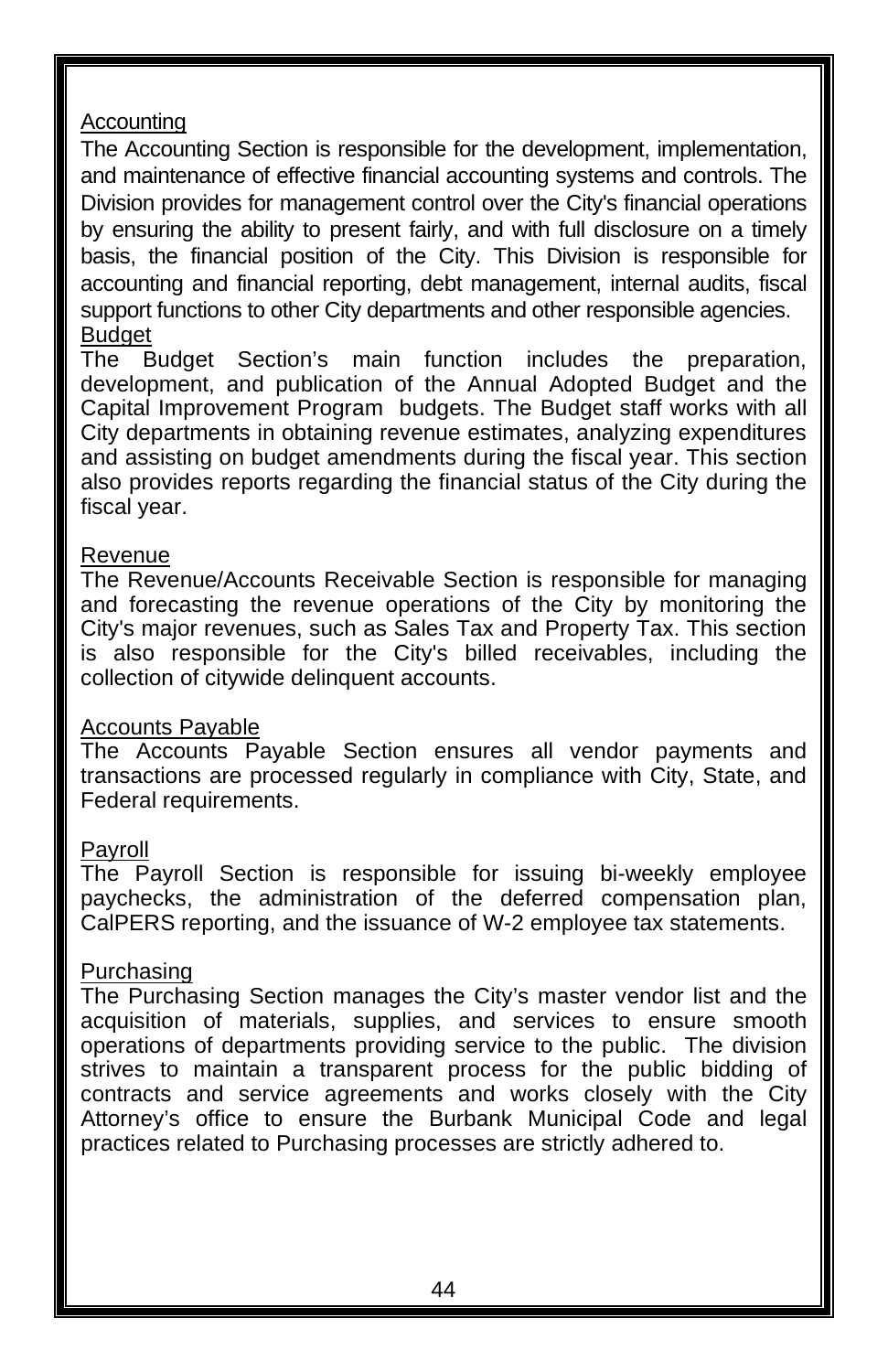### **MANAGEMENT SERVICES DEPARTMENT**

The Management Services Department consists of three divisions: 1) Employment Services, Benefits, and Compensation; 2) Labor Relations; and 3) Risk Management. The Department provides support services involving a wide range of internal administrative functions to City departments and plays an integral role in enhancing each department's ability to better serve the Burbank community. The Department also provides staff support to the Civil Service Board.

Employment Services, Benefits, and Compensation

Employment Services is responsible for the City's centralized recruitment and selection process and the administration of the WorkForce Connection and Youth Employment programs. In addition, this section manages the Mail Center, which is responsible for sorting and delivering U.S. and inter-City mail, as well as United Parcel Service packages.

Benefits & Compensation is responsible for processing employee benefits, clarifying various issues related to health insurance and retirement benefits, maintaining the Classification and Compensation Plan, administering the Civil Service System responsibilities, and developing Citywide training and professional development activities. In addition, this section provides LiveScan services for background investigation of prospective City employees, volunteers, and outside individuals and agencies. A processing fee is charged for this service.

#### Labor Relations

This division is responsible for the overview of labor relations and the City's reprographic services.

Labor Relations is responsible for maintaining positive employeremployee relations and negotiating labor contracts with the City's six recognized bargaining units:

- Burbank City Employees' Association (BCEA)
- Burbank Fire Fighters (BFF)
- Burbank Fire Fighters Chief Officers' Unit (BFF-COU)
- Burbank Management Association (BMA)
- Burbank Police Officers' Association (BPOA)
- International Brotherhood of Electrical Workers (IBEW)

This section also interprets rules, regulations, and policies pertaining to labor and employment law in order to maintain compliance with state and federal regulations.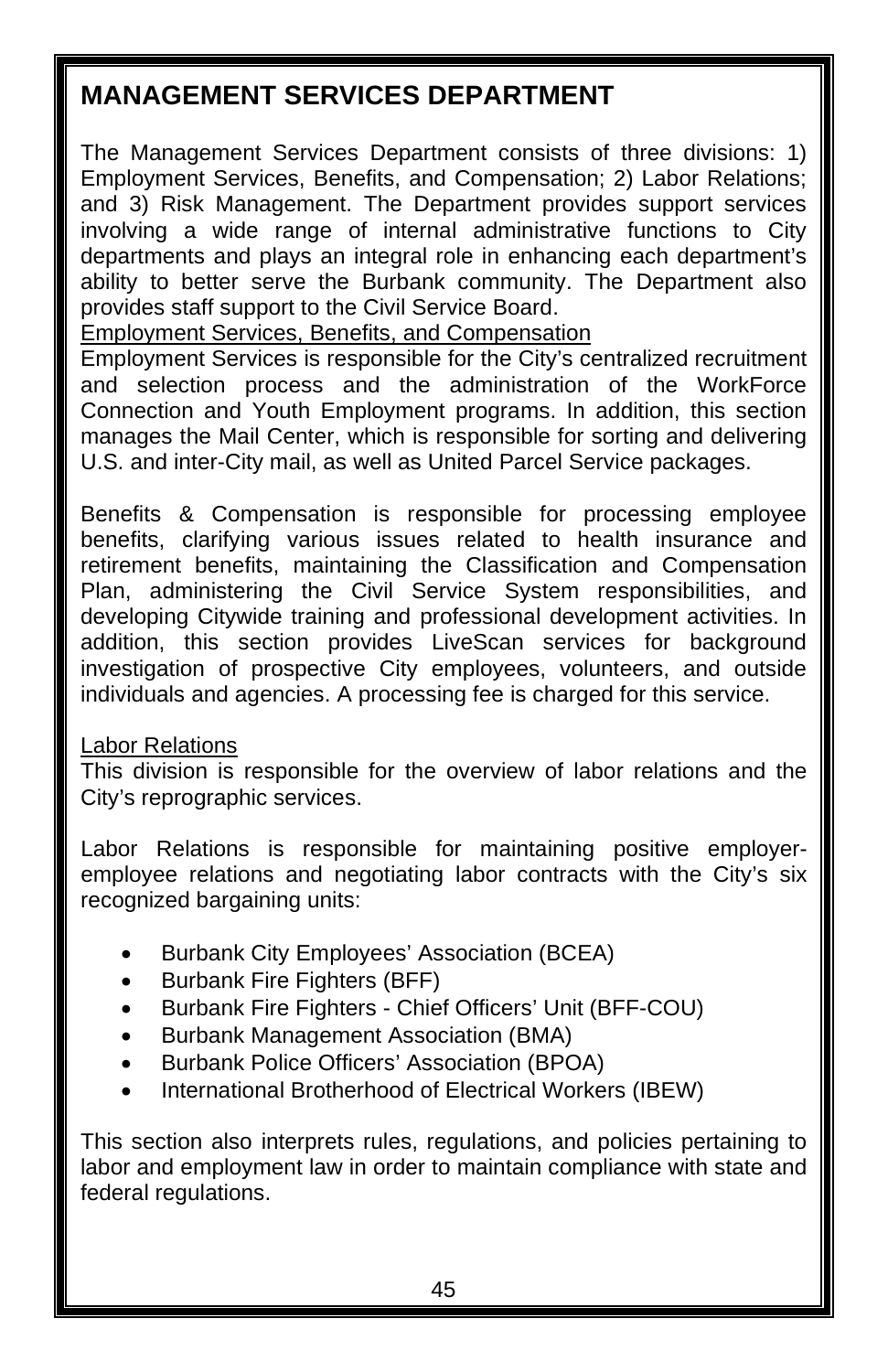Reprographics is responsible for the City's printing of communications materials. This section assists each department in obtaining a wide range of printing services and materials through its centralized printing facility. Examples of printing services include the Burbank Water and Power's educational brochures and the Parks, Recreation and Community Services Department's Recreation Guidebook.

#### Risk Management

This division is responsible for oversight of the City's Workers' Compensation, Environmental Health & Safety, and Liability & Insurance programs.

Workers' Compensation is responsible for managing the City's Workers' Compensation self-insured program. This section helps City employees resolve their work-related injuries and is committed to processing claims expeditiously and accurately.

Environmental Health & Safety is responsible for the safety of all City employees. The main priority is to provide employees with services and training that help minimize work-related injuries and illnesses. This section also identifies and reviews internal accidents and inspects each City facility to correct potential workplace safety concerns.

Other programs include the Injury and Illness Prevention Program (IIPP), the Hazardous Waste Program, the safety training program, and employees' substance/drug testing, which complies with the U.S. Department of Transportation and Federal Highway Administration regulations.

Liability & Insurance is responsible for managing the City's insurance policies and self-insurance programs, including General Liability, property, casualty, crime, volunteer, Accidental Death and Dismemberment, and related broker services. One of the main priorities of this section is to process and investigate liability claims filed against the City.

### **PHONE DIRECTORY**

| <b>DEPARTMENT</b>                   |          | <b>ADDRESS</b>    |
|-------------------------------------|----------|-------------------|
| <b>ADMINISTRATIVE SERVICES BLDG</b> |          | 300 E. Olive Ave. |
| <b>Finance</b>                      | 238-5500 |                   |
| <b>Accounts Payable</b>             | 238-5495 |                   |
| <b>Accounts Receivable</b>          | 238-5500 |                   |
| <b>Budget</b>                       | 238-5500 |                   |
|                                     |          |                   |
|                                     | AC       |                   |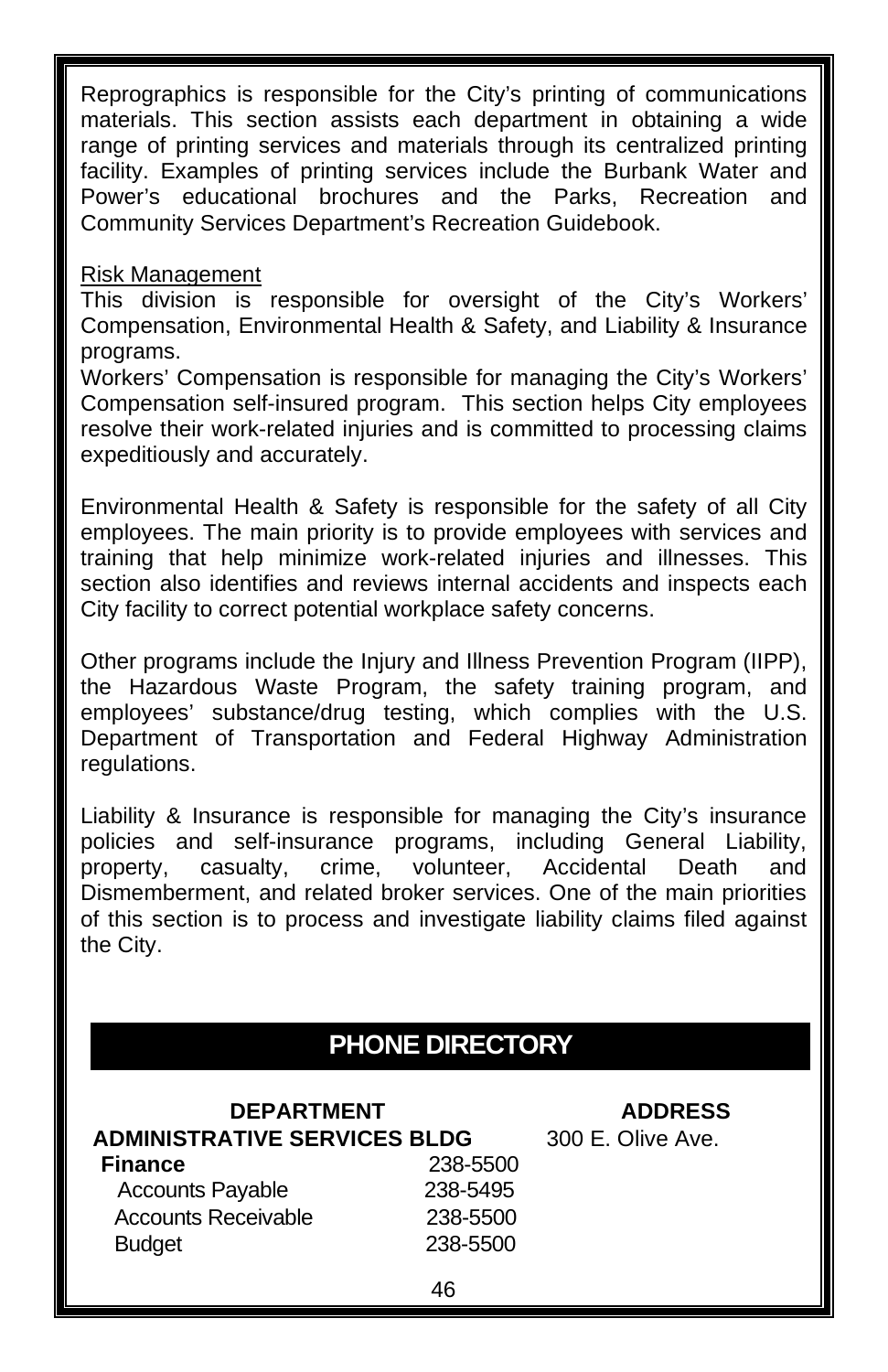| <b>Bid Opportunities and Purchasing</b> |          |                       |
|-----------------------------------------|----------|-----------------------|
|                                         | 238-5466 |                       |
| <b>Management Services</b>              |          |                       |
| Administration                          | 238-5026 |                       |
| <b>BEST Program</b>                     | 238-5324 |                       |
| <b>Employment Hotline</b>               | 238-5000 |                       |
| Employment & Human Res.                 | 238-5021 |                       |
| <b>Police Recruit Hotline</b>           | 238-1800 |                       |
| <b>Work Force Connection</b>            | 238-5627 |                       |
|                                         | 238-5324 |                       |
| Youth Employment                        |          |                       |
| <b>ANIMAL SHELTER</b>                   | 238-3340 | 1150 N. Victory Pl.   |
| <b>BURBANK WATER &amp; POWER</b>        |          | 164 W. Magnolia Blvd. |
| After Hours                             | 238-3778 |                       |
| <b>Electric Services</b>                | 238-3575 |                       |
| <b>Environmental Affairs</b>            | 238-3561 |                       |
| <b>Fiber Optic Cabling Services</b>     | 238-3113 |                       |
| General Manager's Office                | 238-3550 |                       |
| Conservation                            | 238-3730 |                       |
| Level Pay Program                       | 238-3712 |                       |
| <b>Lifeline Services</b>                | 238-3722 |                       |
|                                         |          |                       |
| Read Your Own/Remote Meter              | 238-3713 |                       |
| <b>Street Lighting</b>                  | 238-3582 |                       |
| Trees - Electric Lines                  | 238-3582 |                       |
| <b>Water and Electric</b>               | 238-3700 |                       |
| <b>Billing</b>                          |          |                       |
| <b>Customer Service</b>                 |          |                       |
| Service Applications                    |          |                       |
| <b>Water Services</b>                   | 238-3500 |                       |
| <b>CITY HALL BUILDING</b>               |          |                       |
| <b>City Attorney</b>                    | 238-5700 | 275 E. Olive Ave.     |
| <b>City Clerk</b>                       | 238-5851 |                       |
| <b>City Council</b>                     | 238-5751 |                       |
| <b>City Manager</b>                     | 238-5800 |                       |
|                                         |          |                       |
| <b>Community Assistance Coordinator</b> |          |                       |
|                                         | 238-5795 |                       |
| <b>City Treasurer</b>                   | 238-5880 |                       |
| Information Technology                  | 238-5080 |                       |
| <b>COMMUNITY SERVICES BUILDING</b>      |          | 150 N. Third St.      |
| <b>Community Development Department</b> |          |                       |
| <b>Building</b>                         | 238-5220 |                       |
|                                         |          |                       |
|                                         | 47       |                       |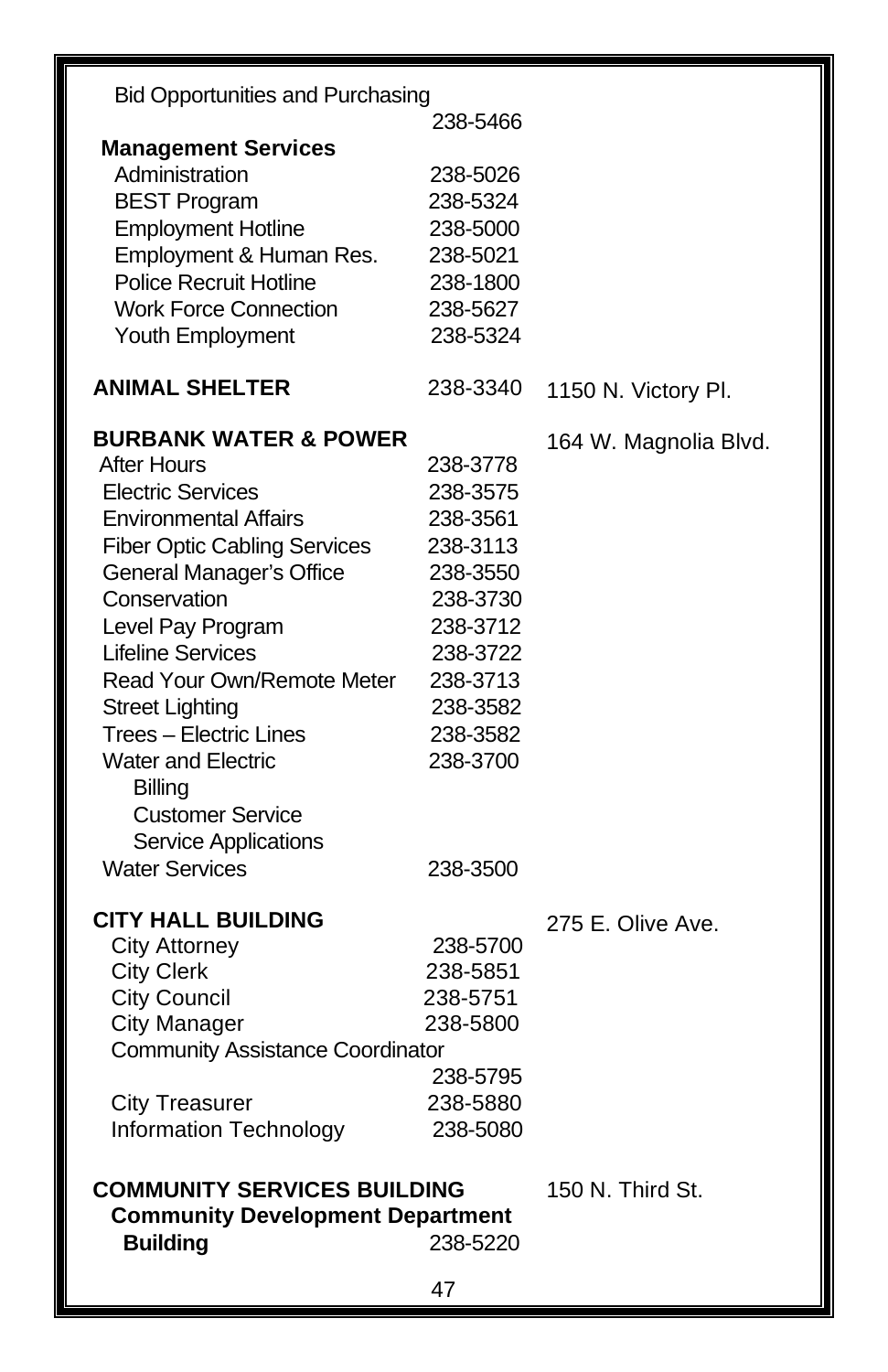Contractor's Business Licenses, Electrical Systems and Fixtures Permits and Inspections, Grading and Shoring - Permits and Inspections, Heating and Air Conditioning- Permits and Inspections, New Construction, Additions and Remodels - Permits and Inspections, Plumbing Systems and Fixtures - Permits and Inspections, Property Maintenance and Code **Enforcement Business Tax and Licenses, Garage Sale Permits** 238-5280 **Code Enforcement** 238-5225 **Housing and Economic Development** Downtown Burbank238-5180 Real Estate, Community Development Block Grant Economic Development 238-5198 Affordable Housing 238-5160 Section 8 Housing Program **Planning** 238-5250 Accessory Structures, Environmental Impact Reports, Fence Permits, General Plan, Guest House Restrictions, Land Use Studies, Lot Splits, Planning Information, Setback and Yard Requirements, Sign Requirements, Subdivisions, Zone Changes and Information **Transportation** 238-5270 **Public Works Department** 238-3915 Banner Permits 238-3950 Bulky Item Pickup 238-3805 CNG/Hydrogen Fueling Station 238-3800 Curb Painting 238-3915 Driveway Permit 238-3950 Easements 238-3950 Encroachment Permits 238-3950 Excavations 238-3950 Garbage and Refuse Collection 238-3800 Graffiti Removal 238-3806 House Moving 238-3950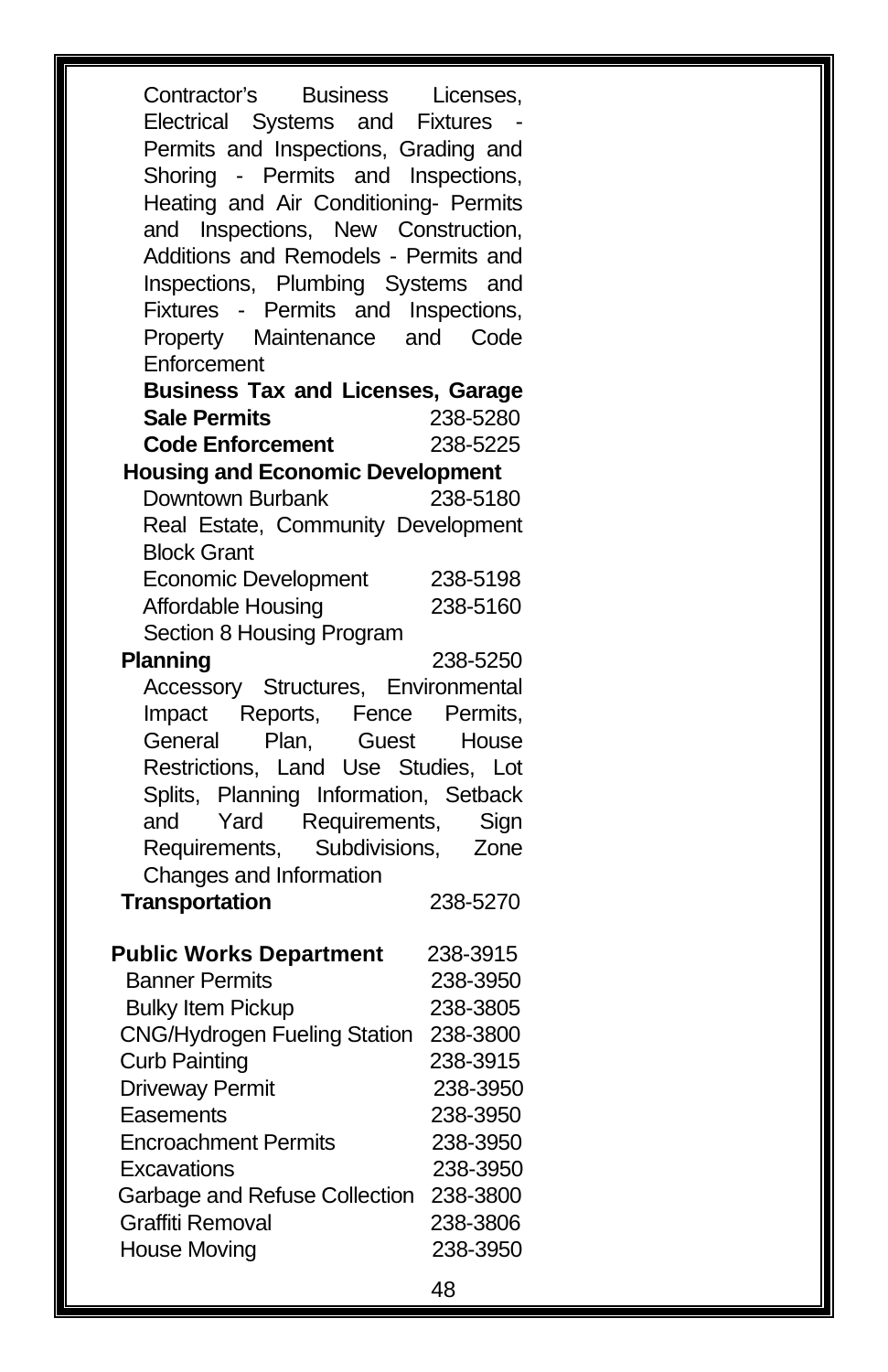| <b>House Numbers</b><br><b>Industrial Waste</b><br>Inspections<br><b>Parking Permits</b><br>Property Ownership<br><b>Recycling Center</b><br>Sewer<br>Sidewalk<br><b>Street</b><br>and<br>Maintenance | 238-3950<br>972-1115<br>238-3955<br>238-3915<br>238-3950<br>238-3900<br>238-3915<br>Construction<br>238-3800 |                         |
|-------------------------------------------------------------------------------------------------------------------------------------------------------------------------------------------------------|--------------------------------------------------------------------------------------------------------------|-------------------------|
| <b>Storm Drains</b><br><b>Street Signs</b>                                                                                                                                                            | 238-3915<br>238-3977                                                                                         |                         |
| <b>Street Sweeping</b>                                                                                                                                                                                | 238-3800                                                                                                     |                         |
| Swimming Pools (Draining)                                                                                                                                                                             | 238-3950                                                                                                     |                         |
| Traffic Control (Traffic Engineer) 238-3915                                                                                                                                                           |                                                                                                              |                         |
| Traffic Signal (Installation)                                                                                                                                                                         | 238-3915                                                                                                     |                         |
| Traffic Signal (Repair/Maint.)                                                                                                                                                                        | 238-3974                                                                                                     |                         |
| Weed Abatement, Anti-Litter Program                                                                                                                                                                   |                                                                                                              |                         |
|                                                                                                                                                                                                       | 238-3800                                                                                                     |                         |
| <b>Public Information Office</b>                                                                                                                                                                      | 238-5840                                                                                                     |                         |
| <b>Burbank TV</b>                                                                                                                                                                                     | 238-5840                                                                                                     |                         |
| <b>Recreation</b><br>Park,<br>&                                                                                                                                                                       | <b>Community</b>                                                                                             |                         |
| <b>Services</b>                                                                                                                                                                                       |                                                                                                              |                         |
| Burbank's Art in Public Places                                                                                                                                                                        | 238-5300                                                                                                     |                         |
| <b>Child Care Directory</b>                                                                                                                                                                           | 238-5300                                                                                                     |                         |
| Forestry                                                                                                                                                                                              | 238-5304                                                                                                     |                         |
| Park Facilities Info./Permits                                                                                                                                                                         | 238-5300                                                                                                     |                         |
| <b>Recreation Guide</b>                                                                                                                                                                               | 238-5300                                                                                                     |                         |
| Retired Sr. Volunteer Program                                                                                                                                                                         | 238-5371                                                                                                     |                         |
| Senior Nutrition Program                                                                                                                                                                              | 238-5357                                                                                                     |                         |
| Sports& Aquatics Programs                                                                                                                                                                             | 238-5330                                                                                                     |                         |
| <b>Starlight Bowl Programs</b><br><b>Transportation/Escort Services</b>                                                                                                                               | 238-5300<br>238-5360                                                                                         |                         |
| Youth Rec. Nomination Form                                                                                                                                                                            | 238-5390                                                                                                     |                         |
| <b>Youth Resources</b>                                                                                                                                                                                | 238-5328                                                                                                     |                         |
|                                                                                                                                                                                                       |                                                                                                              |                         |
| <b>FIRE DEPARTMENT</b>                                                                                                                                                                                | 238-3473                                                                                                     | 311 E. Orange Grove Ave |
| Fire Hydrant Repair<br>Emergency                                                                                                                                                                      | 238-3500<br>911                                                                                              |                         |
| <b>Branch Stations:</b>                                                                                                                                                                               |                                                                                                              |                         |
| No. 12                                                                                                                                                                                                |                                                                                                              | 644 N. Hollywood Way    |
| No. 13                                                                                                                                                                                                |                                                                                                              | 2713 Thornton Ave.      |
| No. 14                                                                                                                                                                                                |                                                                                                              | 2305 W. Burbank Blvd.   |
| No. 15                                                                                                                                                                                                |                                                                                                              | 1420 W. Verdugo Ave.    |
|                                                                                                                                                                                                       | 49                                                                                                           |                         |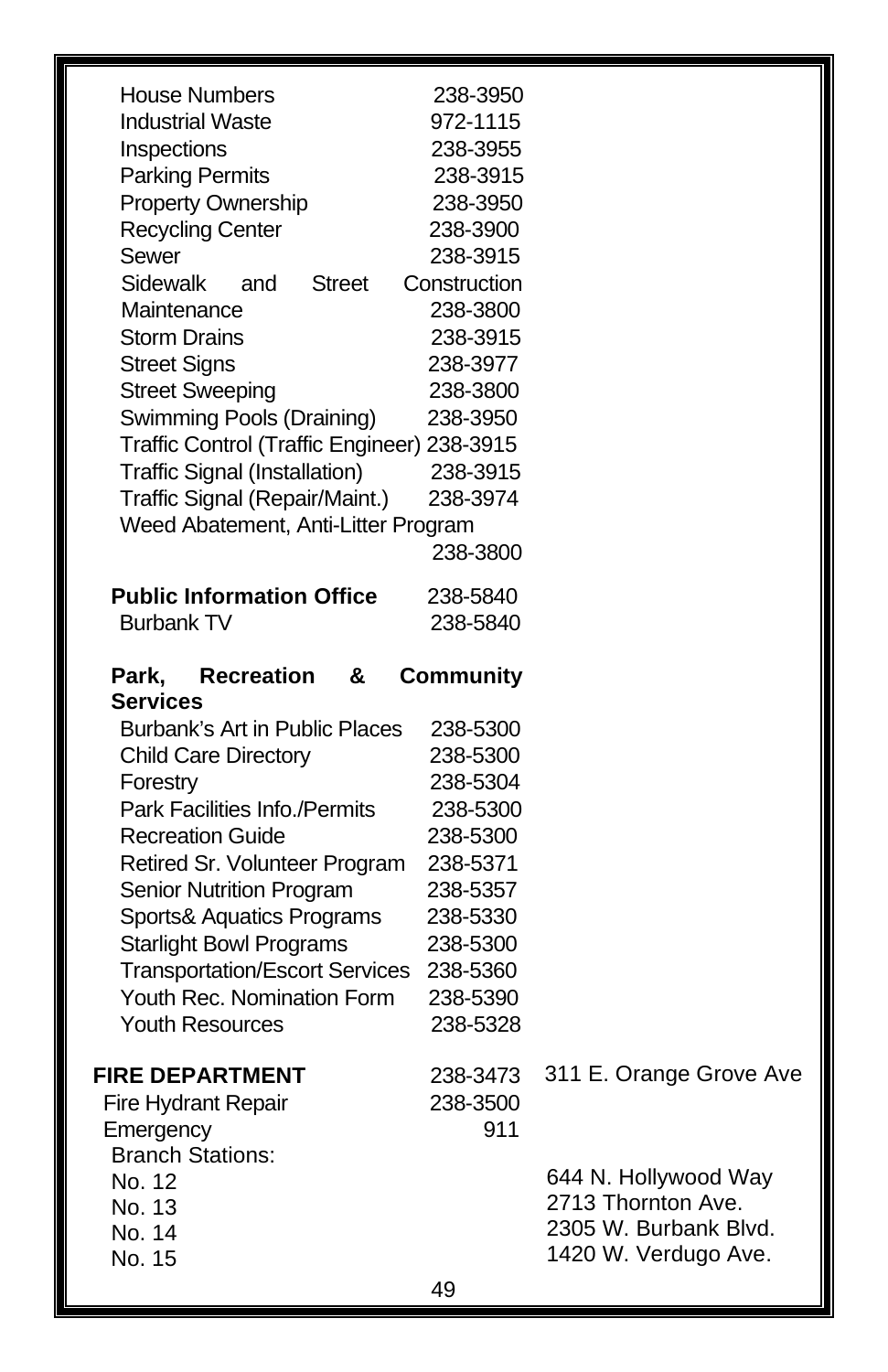No. 16 Fire Training Center 1600 N. Bel Aire Dr. 1845 N. Ontario St.

#### **LIBRARY SERVICES DEPARTMENT**

| 238-5600 |                        |
|----------|------------------------|
| 238-5620 | 110 N. Glenoaks Blvd.  |
| 238-5640 | 300 N. Buena Vista St. |
| 238-5577 | 3323 W. Victory Blvd.  |
|          |                        |

#### **PARKS/RECREATION FACILITIES**

Abraham Lincoln Park Bel Aire Ballfield Brace Canyon Park Bret Harte Playlot Colony Theatre Compass Tree park DeBell Golf Course & Clubhouse Par 3 Johnny Carson Park George Izay Park Josyln Adult Center 238-5353 Maple Tree Playground Miller Park McCambridge Park Mountain View Park Earthwalk Park Larry L. Maxam Park Palm Ballfield Ralph Foy Park Robert E. Gross Park Robert E. Lundigan Park Robert Ovrom Park Santa Anita Playlot Starlight Bowl Stough Park Stough Canyon Nature Center Tuttle Adult Center 238-5367 Valley Park/Skate Park

Verdugo Park Vickroy Park Whitnall Highway Park North Whitnall Highway Park South Wildwood Canyon Park

#### **POLICE SERVICES BUILDING**

Emergency 911

300 N. Buena Vista St. 1750 Bel Aire Dr. 2901 Haven Way 3200 W. Jeffries 555 N. Third St. 601 S. Lake Ave. 1500 E. Walnut 1200 Harvard Rd. 400 S. Bob Hope Dr. 1111 W. Olive Ave. 1301 W. Olive Ave. 3820 W. Jeffries Ave. 720 E. Providencia Ave. 1515 N. Glenoaks Blvd. 751 S. Griffith Park Dr. 1922 Grismer St. 3715 Pacific Ave. 1125 E. Orange Grove 3211 W. Victory Blvd. 2800 W. Empire Ave. 2701 Thornton Ave. 601 S. San Fernando 250 W. Santa Anita Ave. 1249 Lockheed View Dr. 1335 Lockheed View Dr. 2300 Walnut Ave. 1731 N. Ontario St. 1625 N. Valley 3201 W. Verdugo Ave. 2300 Monterey Ave. 1202 N. Whitnall Hwy 610 N. Whitnall Hwy 1701 Wildwood Canyon

200 N. Third St.

50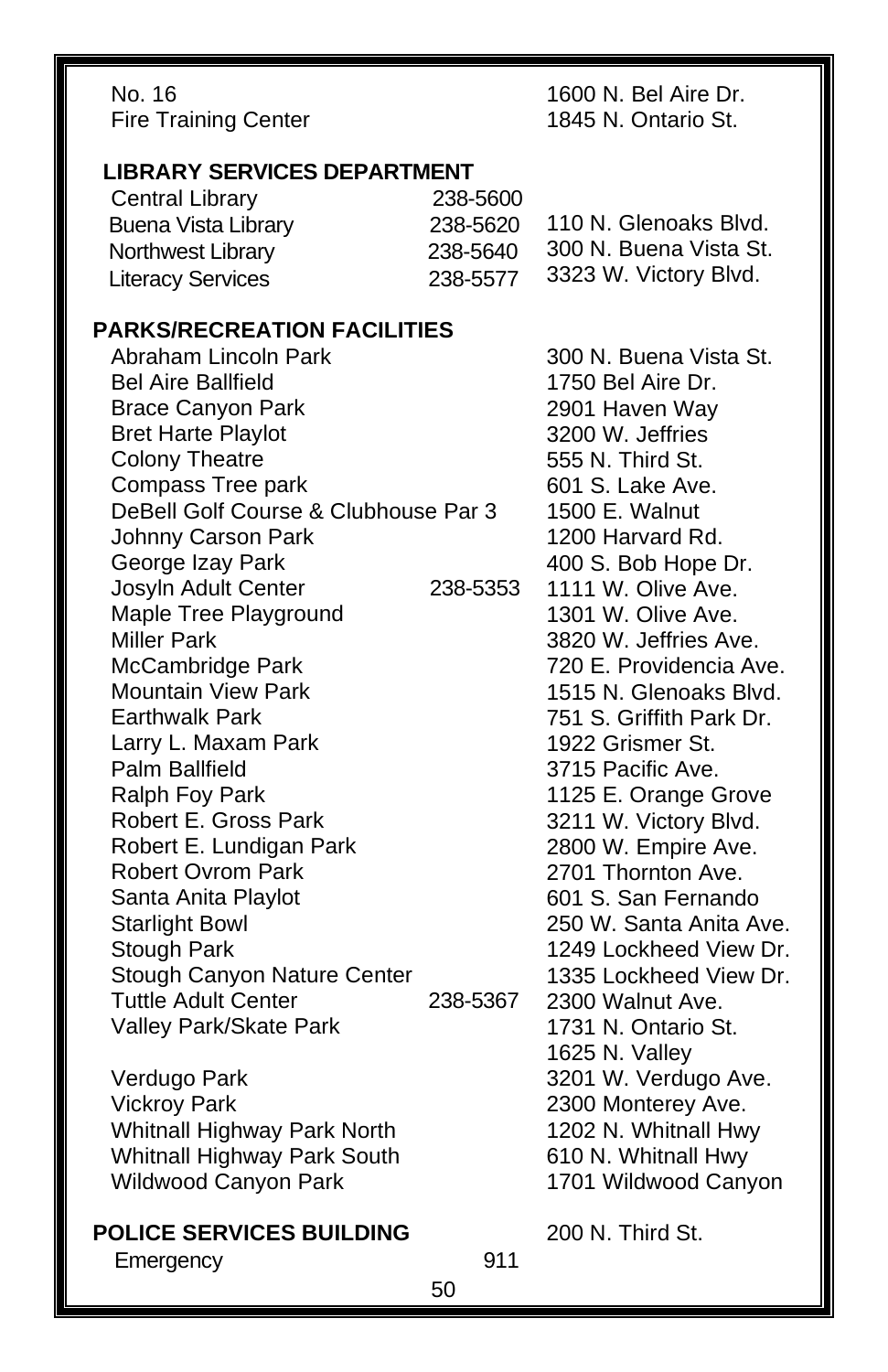| Non-emergency                       | 238-3000 |                   |  |
|-------------------------------------|----------|-------------------|--|
| <b>Animal Shelter</b>               | 238-3340 |                   |  |
| Crime Prevention/Community Outreach |          |                   |  |
|                                     | 238-3230 |                   |  |
| <b>Film Permits</b>                 | 238-3105 |                   |  |
| Jail                                | 238-3010 |                   |  |
| <b>Parking Citations</b>            | 238-3120 |                   |  |
| Police Recruit Hotline              | 238-1800 |                   |  |
| Records                             | 238-3140 |                   |  |
|                                     |          |                   |  |
| <b>PUBLIC WORKS YARD</b>            | 238-3800 | 124 S. Lake St.   |  |
| <b>RECYCLING CENTER</b>             | 238-3900 | 500 S. Flower St. |  |
|                                     |          |                   |  |